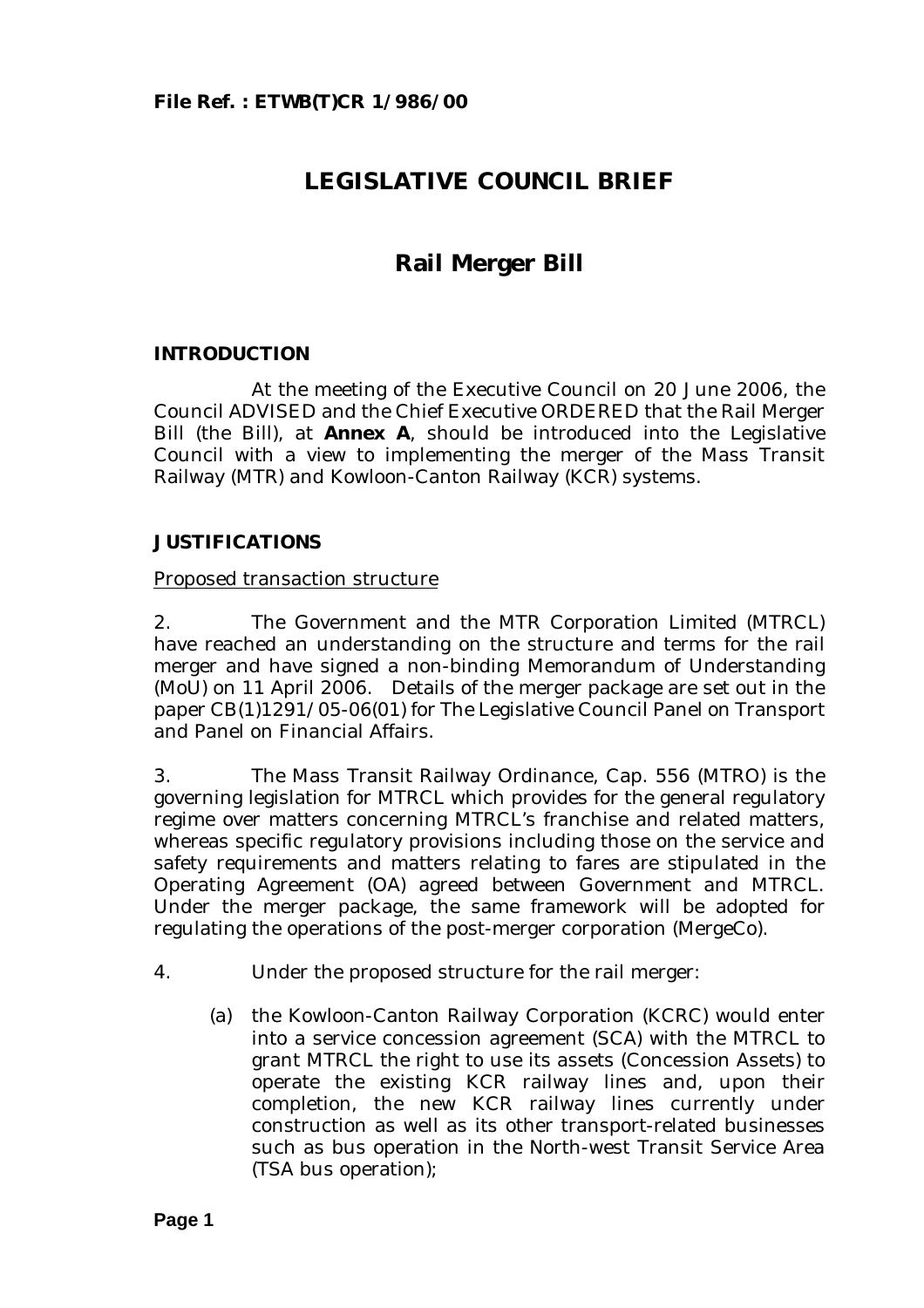- (b) MTRCL would purchase a property package and certain short-lived railway assets of KCRC such as stores and spares via one or more sale and purchase agreements;
- (c) MTRCL would maintain its listing status and would be the legal entity of MergeCo;
- (d) MergeCo would be granted a franchise to operate the MTR and KCR railways for an initial period of 50 years from the date of implementation of the rail merger (Merger Date), subject to any extension;
- (e) the SCA would be coterminous with the franchise of MergeCo;
- (f) MergeCo would be responsible for the operation, maintenance, improvements and replacement of and additions to the Concession Assets during the term of the SCA (concession period);
- (g) MergeCo would control all the operational arrangements for the MTR and KCR systems as an integrated whole and be responsible for the performance of the total system;
- (h) MergeCo would be required to return the Concession Assets together with their improvements and replacements etc. to KCRC upon revocation or expiry of the franchise; and
- (i) the existing OA between MTRCL and the Government would be expanded into an integrated OA to cover the relevant aspects of regulation of the operation of both the MTR and the KCR railways by MergeCo as well as the regulation of fares according to the fare adjustment mechanism (FAM).

5. In order to implement the rail merger on the basis of the proposed structure, it is necessary to introduce suitable amendments to the MTRO and the Kowloon-Canton Railway Corporation Ordinance, Cap. 372 (KCRCO) to empower KCRC to enter into an SCA with MTRCL for the purpose of the rail merger, expand the scope of MTRCL's franchise to cover the expanded business scope of MergeCo, transfer the employment contracts of KCRC staff and other relevant KCRC contracts to MergeCo, and introduce appropriate enabling and consequential provisions for implementing the rail merger. The amended MTRO would be the governing legislation of MergeCo. The integrated OA would stipulate the required service and safety standards of MergeCo's railway operation and the FAM which fall outside the scope of the Bill.

# Functions of KCRC after the rail merger

**Page 2**  6. Whilst KCRC would cease to have any railway operating function during the concession period, it would retain certain administrative, accounting and treasury functions with the Managing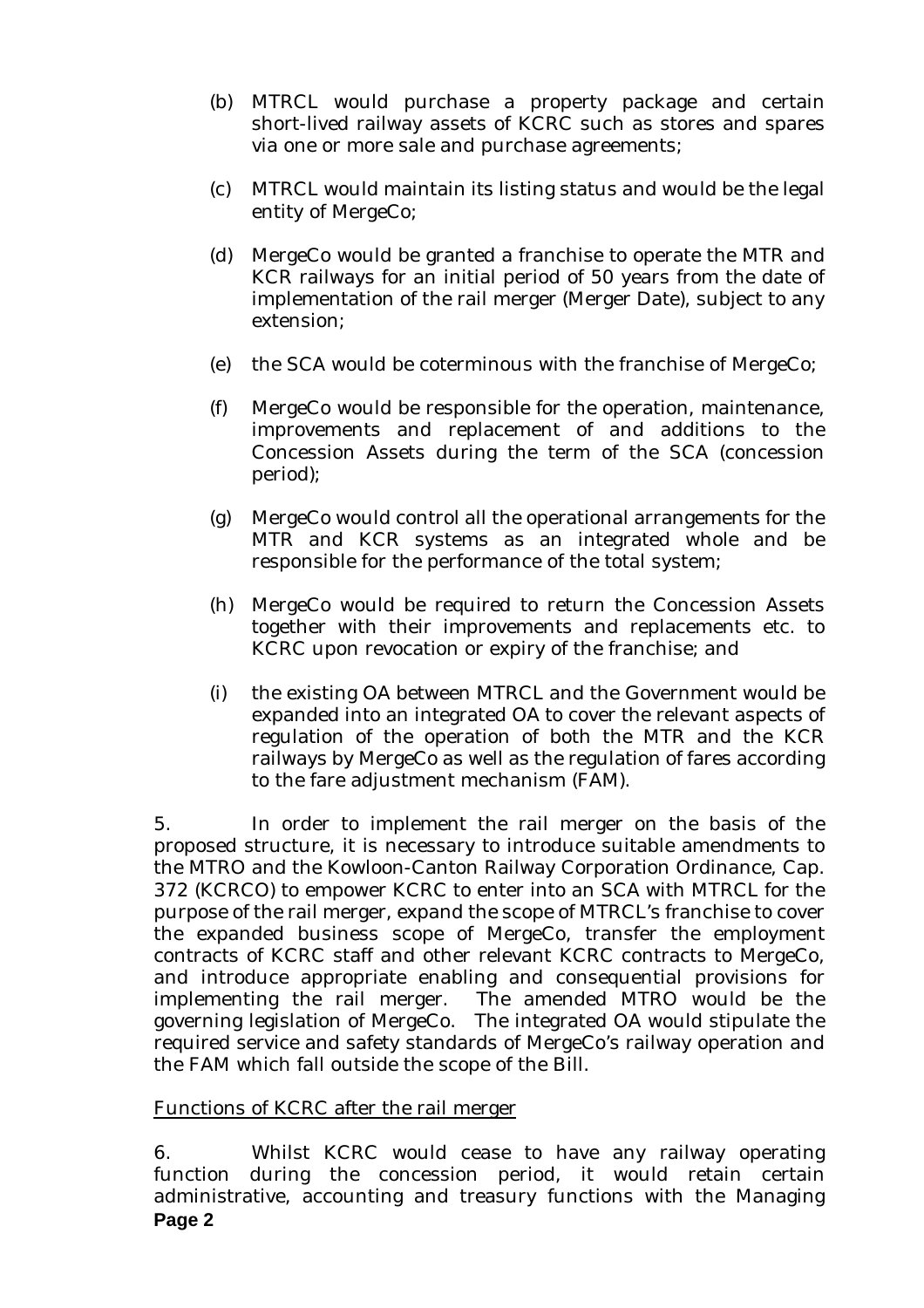Board comprising solely of Government officials and with operations supported mainly by outside service providers. We do not intend to have a Chief Executive Officer (CEO) of KCRC during the concession period, but would consider the need to appoint a CEO when KCRC needs to prepare for the taking back of the KCR system upon franchise revocation or expiry.

# Proposed amendments to MTRO

# *Right to operate KCRC's railway and bus services*

7. The present franchise of MTRCL does not cover the right to operate KCR railways. In pursuance of the rail merger, the Bill contains provisions to reset the duration of the franchise to run for an initial period of 50 years from the Merger Date (subject to any extension), and to expand the scope of the franchise from the Merger Date to allow MergeCo to -

- (a) operate the existing and new KCR railway lines currently under construction (viz. the Kowloon Southern Link and Lok Ma Chau Spur Line) upon their completion;
- (b) construct and operate any railways which are not extensions of MTR if Government decides to adopt the ownership approach (viz. projects to be funded, constructed and operated by MergeCo) to implement such projects; and
- (c) operate any railways which are granted to MergeCo by way of a service concession from KCRC,

in addition to MTRCL's existing powers to operate the MTR and any extension thereof and to construct any extension to the MTR during the franchise period.

8. At present, the TSA bus operation of KCRC is regulated by way of passenger service licences issued by the Transport Department under the Road Traffic Ordinance, Cap. 374 and is subject to certain provisions in the Public Bus Service Ordinance, Cap 230. After the rail merger, MergeCo's operation of TSA bus service would likewise be regulated outside the scope of the franchise.

# *Extension, revocation and suspension of franchise*

9. There are existing provisions in the MTRO to provide for the extension, revocation and suspension of franchise. We propose that these provisions should continue to apply, subject to certain modifications to cater for the expanded scope of the franchise as well as some new arrangements that arise from the service concession arrangements as set out below:

(a) At present, the franchise can be revoked or suspended by the Chief Executive in Council on specified grounds as prescribed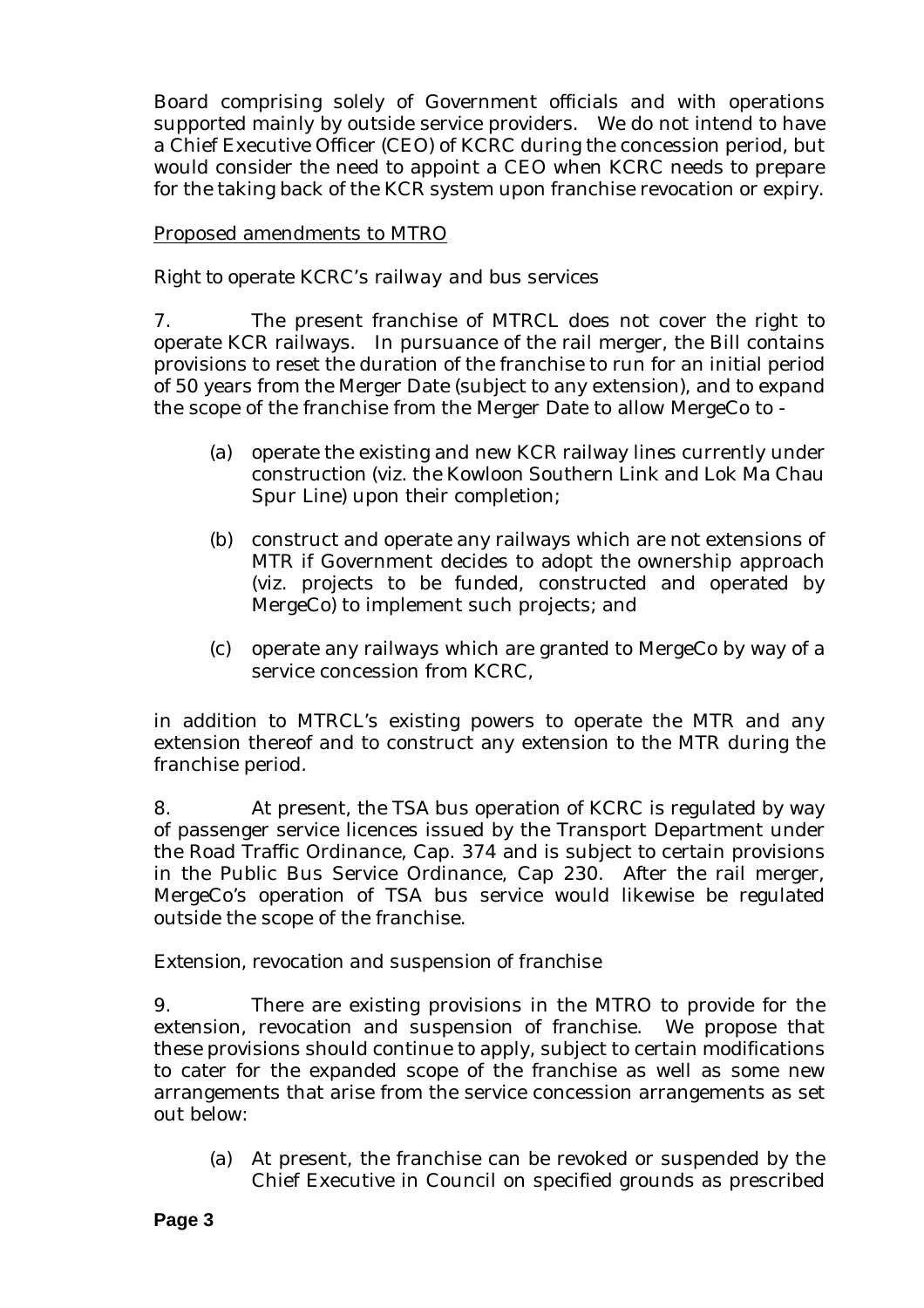in the MTRO. The Bill contains provisions to stipulate that the grounds for franchise suspension would in future also cover relevant matters concerning the operation of the KCR railways. The grounds for franchise revocation would in future cover relevant matters concerning the operation of the KCR railways as well as substantial failure by MergeCo to comply with an obligation under the SCA which has certain significant consequences such as endangering passenger safety.

- (b) In view of the service concession arrangement to enable MergeCo to use KCRC assets to operate the KCR railways after the rail merger, the Bill contains provisions to stipulate that in future a major default by MergeCo in fulfilling its obligations in the SCA with KCRC (viz. payment default, breach of the restrictions against disposals or the creation of security) would trigger procedures for revocation of the part of franchise as it relates to the KCR railways. MergeCo would retain the part of franchise as it relates to the MTR in this situation, provided that there is nothing untoward in the operation of those railways that would trigger the procedures for revocation of the whole franchise as mentioned in sub-paragraph (a) above.
- (c) There are existing provisions to enable Government to take possession of assets for the operation of the MTR upon franchise revocation, suspension or expiry and to provide for the liability of Government to pay compensation to MTRCL under specified circumstances for the assets so possessed. Such arrangements would continue to apply to MTRCL's assets used for MTR operation which are taken possession by Government, whilst as agreed with MTRCL in the merger negotiations, there would be a separate compensation regime for the Concession Assets and their improvement and replacements etc. so taken possession of to be specified in the integrated OA. The Bill contains corresponding provisions to set out the liability of Government to pay compensation for the taking possession of Concession Assets and their improvement and replacement etc. for the operation of the KCR system. The amount of compensation will be calculated in accordance with the provisions of the integrated OA.
- (d) Upon progressive integration of the MTR and KCR system in future, there would be assets used for the operation of both the MTR system and the KCR system (Common Assets). The Bill contains provisions stipulating that there shall be arrangements to enable Government to use the Common Assets which Government has not taken possession of upon franchise revocation, suspension or expiry. Correspondingly, there are provisions in the Bill for MergeCo, upon revocation of the franchise as it relates to the KCR railways or suspension of part of the franchise, to use those Common Assets which had been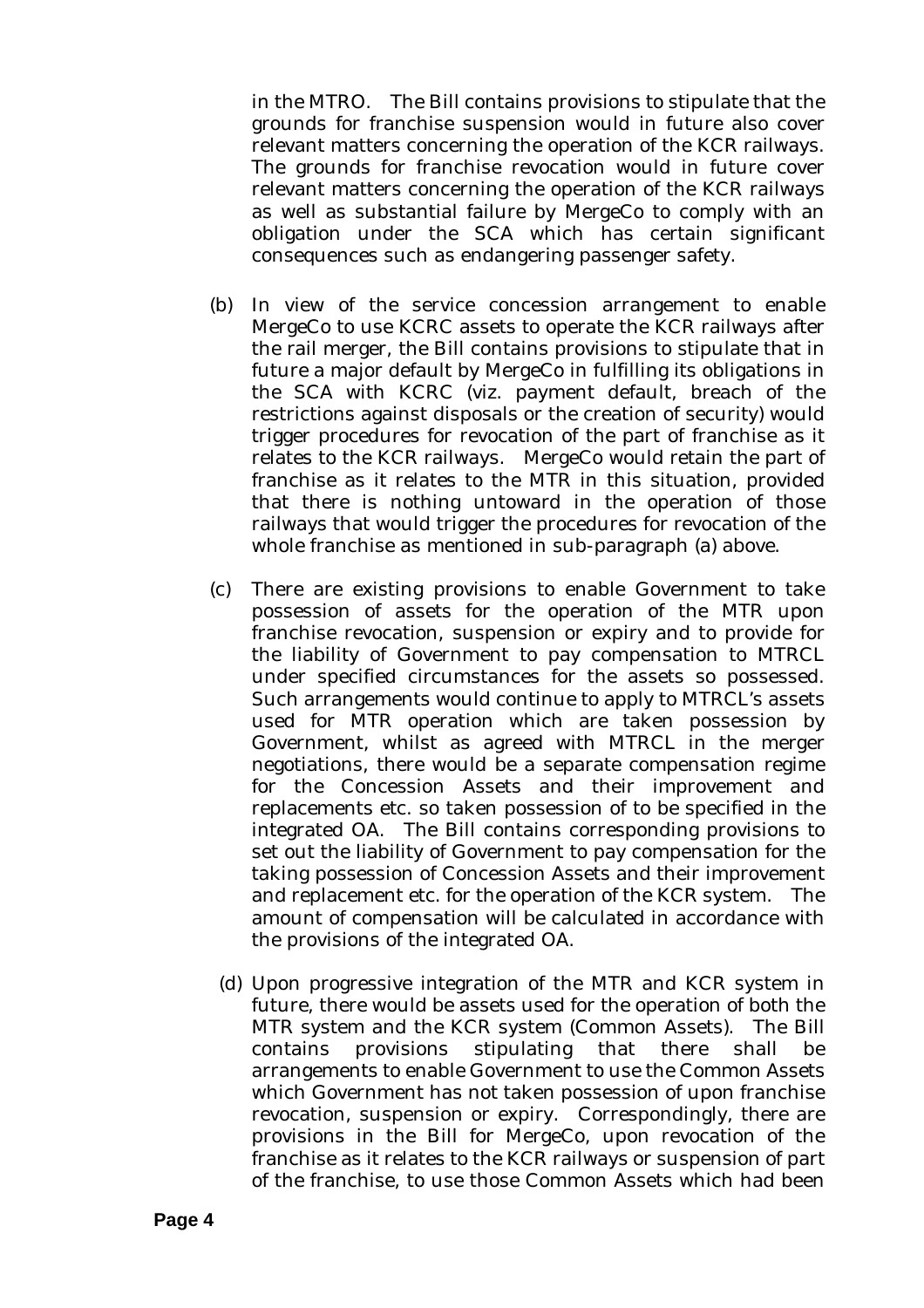taken possession of by Government. Arrangements for the use of the Common Assets would be set out in the integrated OA.

(e) The existing MTRO requires MTRCL to maintain a proper and efficient service and stipulates that in approving an extension of MTRCL's franchise, the Chief Executive in Council needs to be satisfied that the Corporation is capable of maintaining a proper and efficient service. Since MergeCo would be operating both the KCR railways and the TSA bus services after the merger, the Bill contains provisions which make it clear that where MergeCo operates the TSA bus service during the concession period, it must ensure that such service is operated properly and efficiently.

# *Employment-related matters*

10. Under the merger package, all serving staff of the two railway corporations would be employed by MergeCo on their prevailing terms and conditions upon the rail merger. There are specific provisions in the Bill for transferring the employment contracts of all serving KCRC staff at the time of the rail merger to MergeCo with continuity of their prevailing retirement benefits. The employment under the employment contracts so transferred to MergeCo would be deemed for all purpose to be a single continuous employment.

# *Treatment of certain KCRC's contracts*

11. Some of KCRC's contracts relate to the operation of the KCRC's railway and bus services, such as maintenance contracts. Certain rights and liabilities under these contracts would be transferred to MergeCo in order to enable MergeCo to operate the KCRC services. The Bill contains a provision for vesting the relevant rights and liabilities in the contracts which fall to be exercised or performed by KCRC on or after the merger in MergeCo as well as a waiver clause which would waive any conditions contained in the relevant KCRC contracts that prohibit such vesting. MTRCL is conducting a due diligence exercise in relation to KCRC's business. After the due diligence exercise is completed, we would take a view on the details of the contracts etc that would need to be vested in MergeCo. Similarly, a re-vesting provision is included in the Bill for the re-vesting of the relevant contracts from MergeCo to KCRC upon the revocation of the whole franchise or the part of franchise as it relates to KCR railways, as well as upon the expiry of the franchise, if the said contracts remain valid by then.

# *Name of MergeCo*

12. MTRCL will retain its English name after the merger. The Chinese name of MTRCL () will be changed to "

". Therefore the Chinese name of the MTRO ( ) would also need to be amended accordingly.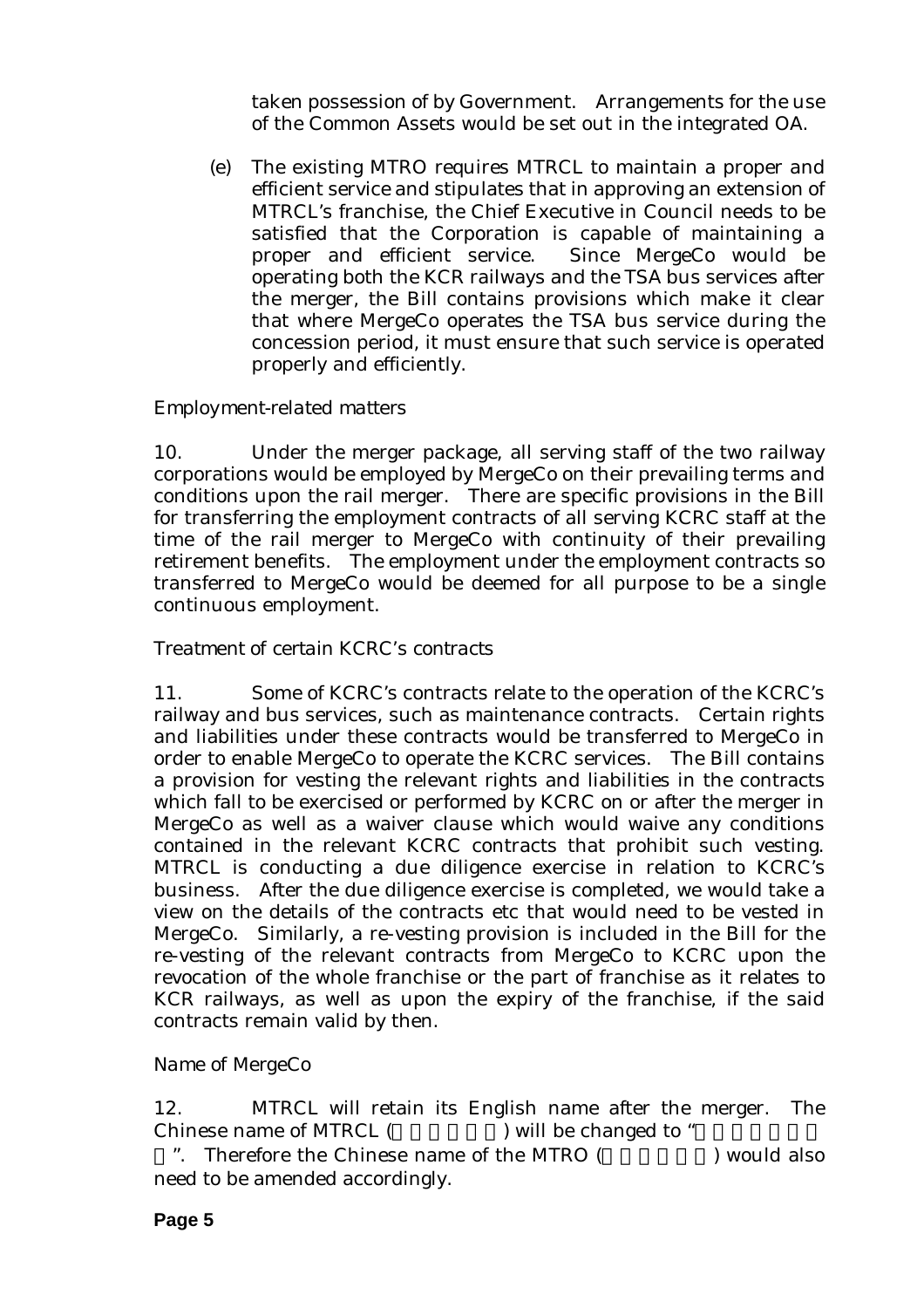# Proposed amendments to KCRCO

13. KCRC would cease to have any railway or bus operation nor would it be responsible for constructing any new railways during the concession period. It would essentially be a statutory corporation with very few staff. In gist, KCRC's role during the concession period will basically comprise the following key elements:

- (a) the grantor of the service concession receiving concession payments from MergeCo;
- (b) the owner of KCRC's assets that are not sold to MergeCo, e.g. Octopus shares;
- (c) the borrower/obligor in relation to its existing financial obligations (e.g. cross border leases, bonds, swaps, syndicated loans etc) and contingent liabilities (e.g. land and business claims arising from railway projects undertaken by KCRC);
- (d) the owner of KCRC projects that are still under construction as at the Merger Date viz. KSL and the Lok Ma Chau Spur Line if not yet completed by then, and the principal of the agency agreement with MergeCo under which KCRC will employ MergeCo as the agent to complete the construction for these two projects; and
- (e) for any future new railways funded by Government, as the owner if the railway is sold or vested in KCRC, or as the lessee if the railway is leased to KCRC.

14. In view of the above, we propose to make the following amendments to the KCRCO:

- (a) to empower KCRC to grant the right to MergeCo to use its assets for operation of its railway and bus services by way of a service concession and, in connection with the service concession, to dispose of its assets;
- (b) to make it clear that KCRC shall not exercise its power under the KCRCO to operate railway and bus services nor to construct new railways during the concession period;
- (c) to make it clear that KCRC is not required to appoint a Chief Executive Officer during the concession period;
- (d) to make consequential changes to the composition of the Managing Board to take into account the proposal in sub-paragraph (c) above; and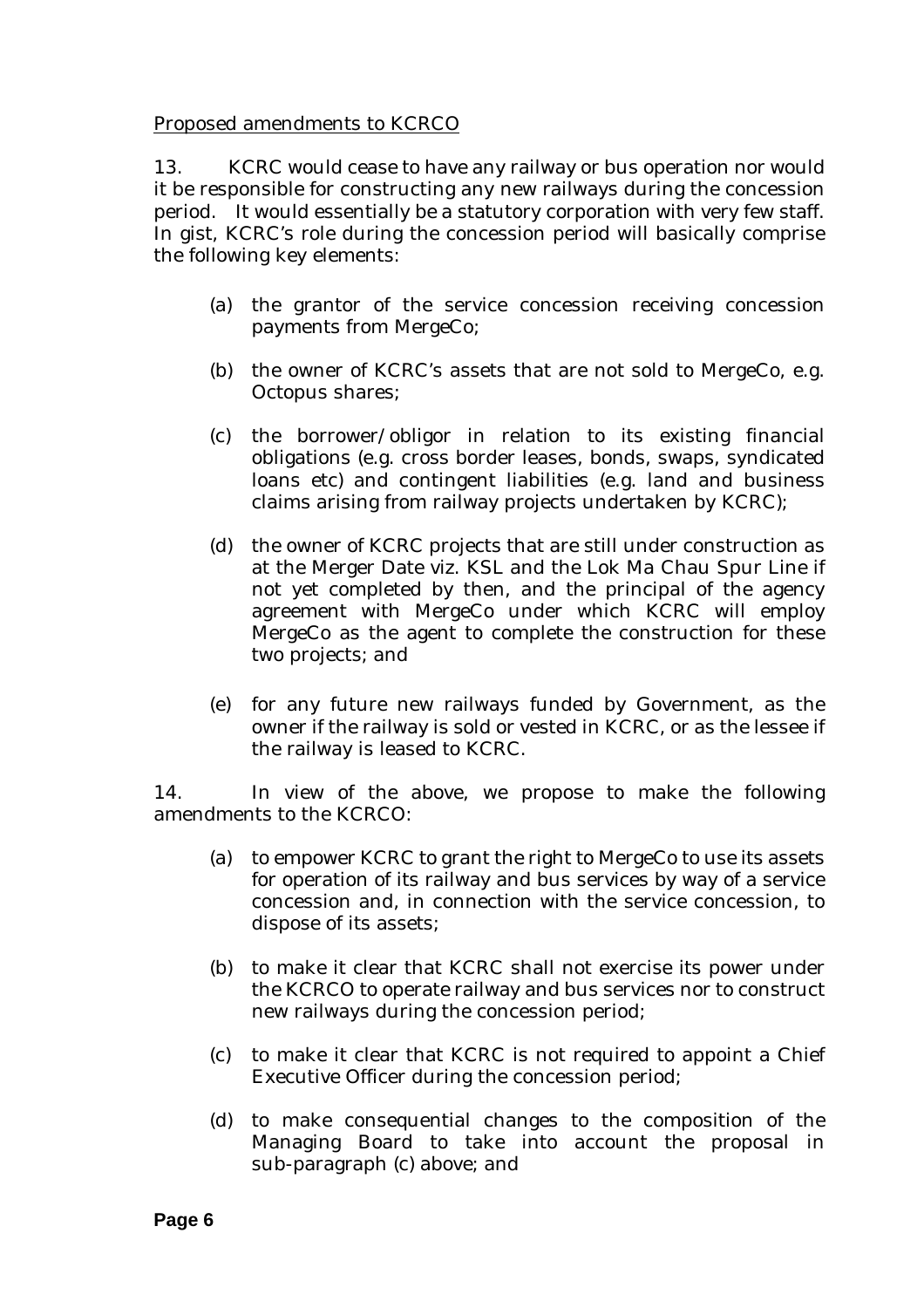(e) to change the quorum of the Managing Board from five to a simple majority of the members of the Managing Board during the concession period, as we envisage that the size of the Managing Board of KCRC would be around five during the concession period when the corporation would have no transport operation function.

15. The Schedules in the KCRCO provide for, inter alia, certain rights and obligations of KCRC in respect of the land vested in the corporation for the purpose of operating its railways. We intend to effect the transfer of those rights and obligations of KCRC to MergeCo during the concession period through the SCA and therefore the Bill does not contain any amendments to these Schedules for this purpose. Nevertheless if, during the course of finalising the SCA, it transpires that it would be more appropriate to effect the transfer of any of these rights and obligations of KCRC to MergeCo by legislation, we would consider Committee Stage Amendments to the Bill.

# **THE BILL**

- 16. The main provisions of the Bill are set out below
	- (a) Part 1 contains preliminary provisions. It specifies that the commencement date of the Ordinance (i.e. the Merger Date for the merger to take effect) is to be appointed by the Secretary for the Environment, Transport and Works (SETW) by notice published in the Gazette.
	- (b) Part 2 contains the amendments to the MTRO. It is divided into seven divisions:
		- (i) Division 1 provides for relevant amendments to the long title and short title to the MTRO and the interpretation provisions in the MTRO.
		- (ii) Division 2 provides for the granting of an expanded franchise to MTRCL for an initial period of 50 years from the Merger Date (subject to any extension) to cover the expanded scope of operation of MergeCo.
		- (iii) Division 3 sets out the requirement for MergeCo to maintain a proper and efficient KCR railway service and TSA bus services in the same way as for its MTR operation and that the Chief Executive in Council's power to give directions to MergeCo on matters concerning the latter's franchise covers any matter concerning the expanded scope of MergeCo's service including the TSA bus service.
		- (iv) Division 4 deals with the suspension, revocation and expiry of the franchise. In particular, this Division deals with the following issues:
			- Government's liability to pay compensation in connection with the suspension of MergeCo's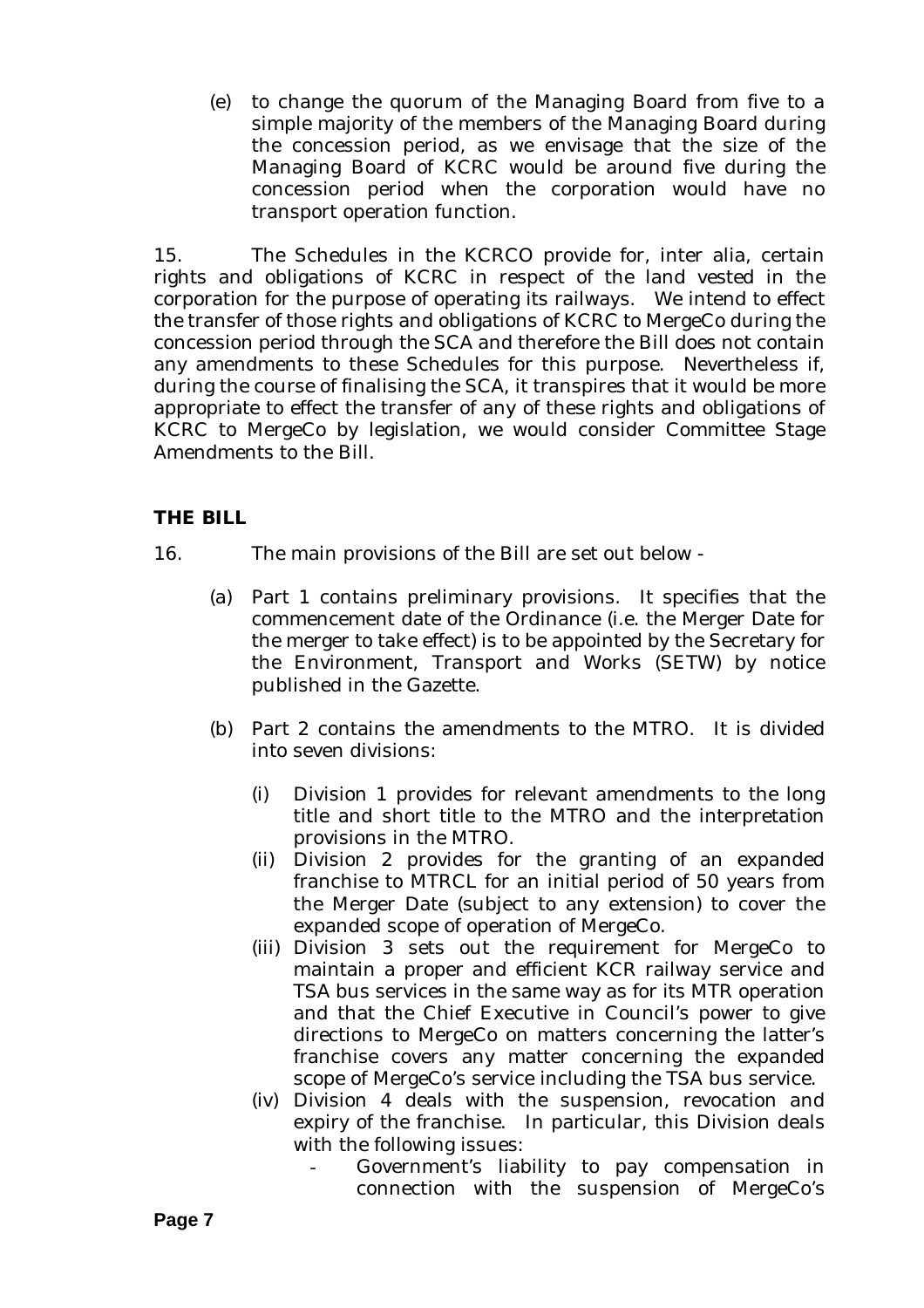franchise as it relates to KCR railways will be different from that for the suspension of MergeCo's franchise as it relates to the MTR;

- Government has power to take possession of the Concession Assets when MergeCo's franchise is revoked, suspended or expired and the amount of compensation payable to MergeCo will be calculated in accordance with the provisions in the integrated OA; and
- Government has the right to use the Common Assets which Government has not taken possession of upon franchise revocation, suspension or expiry, and on the other hand MergeCo has the right to use the Common Assets which Government has taken possession of upon suspension or revocation of the franchise as it relates to the KCR railways.
- (v) Division 5 deals with SETW's power to make regulations under the MTRO on specified matters concerning the operation of KCRC's railway and bus services and MergeCo's power to make bylaws in order to cover the expanded scope of MergeCo's operation.
- (vi) Division 6 deals with the transfer of certain of KCRC's rights and liabilities including its employment contracts to MergeCo.
- (vii) Division 7 contains provisions which have the effect of applying appropriate provisions in other legislation to the expanded scope of operation of MergeCo.
- (c) Part 3 contains amendments to the KCRCO which are divided into four divisions:
	- (i) Division 1 provides for relevant amendments to the long title to the KCRCO and the interpretation provisions in the KCRCO.
	- (ii) Division 2 deals with the changes relating to the managing board and powers of KCRC. In particular, it removes the requirement for KCRC to appoint a Chief Executive Officer during the concession period. It also contains provisions to empower KCRC to grant a service concession to MTRCL and, in connection with the service concession, to dispose of its assets. There are provisions to make it clear that KCRC shall not exercise its power under the KCRCO to operate railway and bus services nor to construct new railways during the concession period.
	- (iii) Division 3 provides that the regulation and by-laws made under KCRCO may make provisions for the suspension of operation of the regulations and by-laws during the Concession Period.
	- (iv) Division 4 deals with the suspension of certain provisions of the KCRCO during the concession period as KCRC will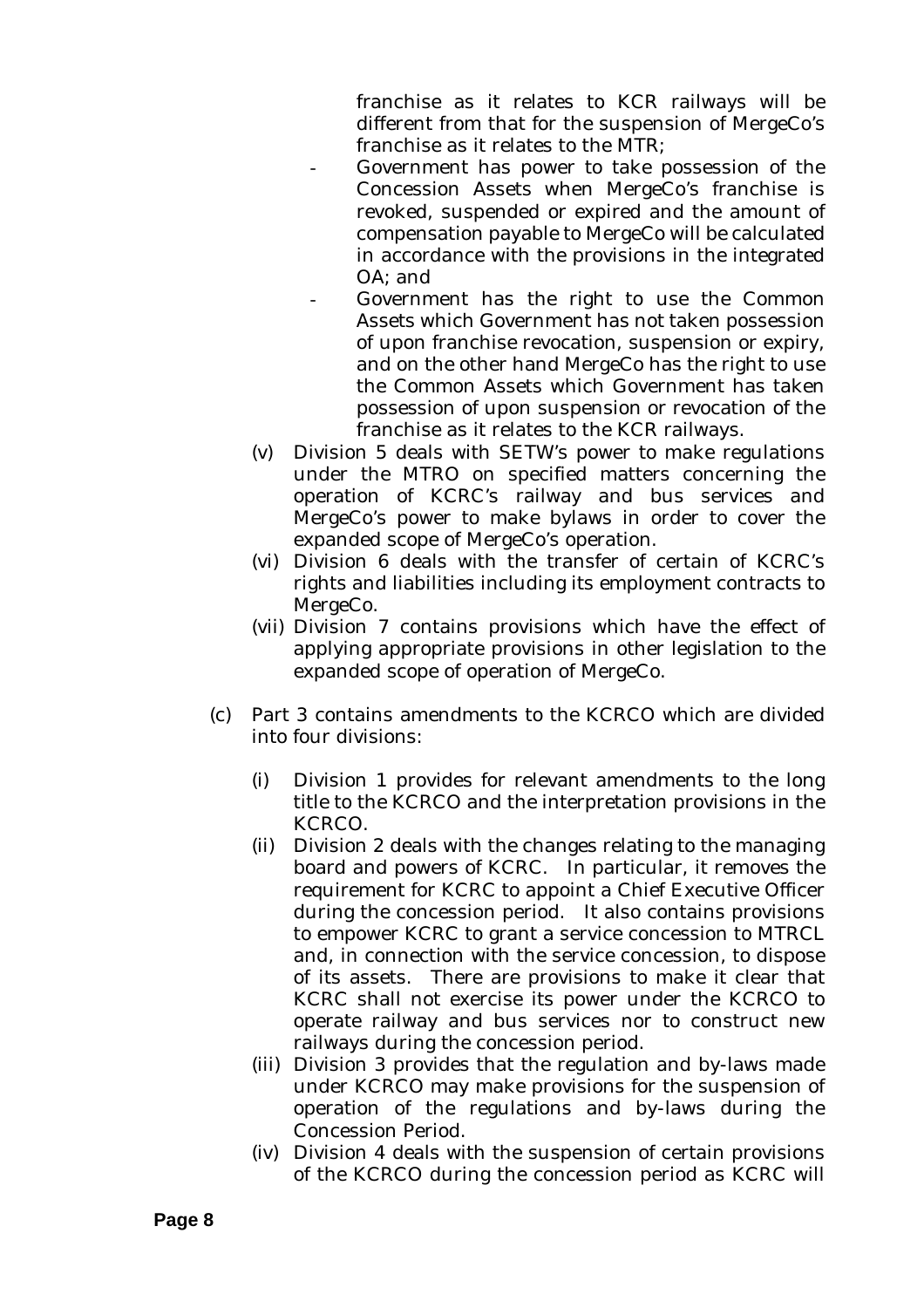cease to have any transport operational function during that period.

- (v) Division 5 deals with the quorum of the KCRC during the Concession Period.
- (d) Part 4 contains consequential amendments to other legislation arising from the grant of service concession by the KCRC to MTRCL.

#### **LEGISLATIVE TIMETABLE**

17. The proposed legislative timetable will be -

| <b>Publication in the Gazette</b>                                                          | 30 June 2006   |
|--------------------------------------------------------------------------------------------|----------------|
| <b>First Reading and</b><br>commencement of Second<br>Reading debate                       | 5 July 2006    |
| <b>Resumption of Second Reading</b><br>debate, Committee Stage and<br><b>Third Reading</b> | To be notified |

18. The Regulations and bylaws made under the MTRO would need to be modified or expanded to cover relevant matters concerning KCRC's railway and bus services. Amendments to the relevant subsidiary legislations will be introduced into this Council if and after it has approved the Bill. Preparatory work is underway. We plan to brief any Bills Committee to be set up by this Council to scrutinise the Bill on the details of the proposed amendments to the relevant subsidiary legislation in the course.

# **IMPLICATIONS OF THE PROPOSAL**

19. The proposal has financial, civil service, economic, sustainability and environmental implications as set out at **Annex B**.

20. The proposal is in conformity with the Basic Law, including the provisions concerning human rights. The amendments proposed in the Bill will not affect the current binding effect of MTRO and KCRCO. The proposal has no productivity implications.

# **PUBLIC CONSULTATION**

B

**Page 9**  21. We briefed the Legislative Council Panel on Transport and the Panel on Financial Affairs on 12 April 2006 on the merger package and the proposed next steps. We had further discussions with the Panels on 28 April 2006 and 22, 23 and 26 May 2006 on staff-related matters, fare-related matters, the finance/property package and the broad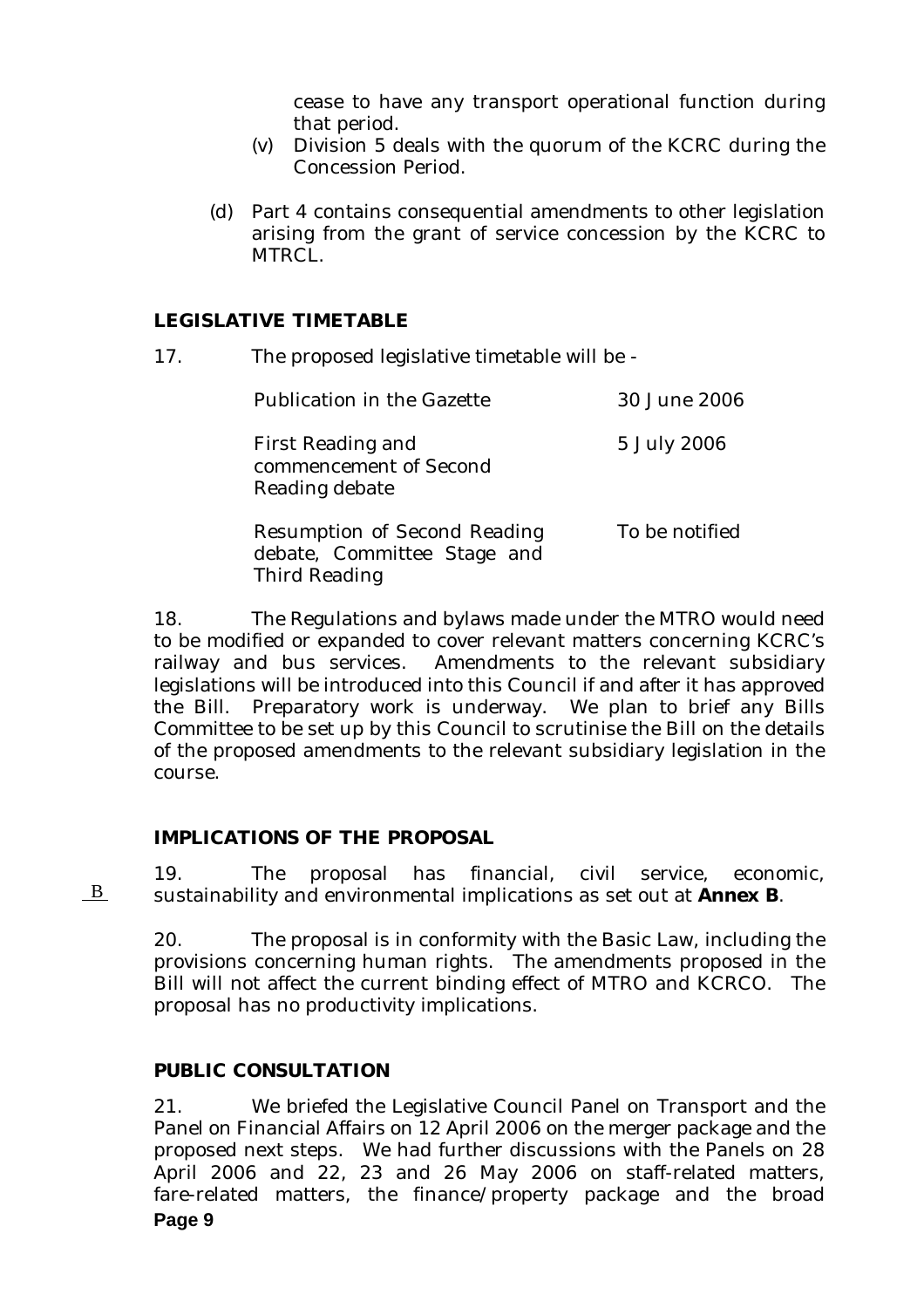proposals for legislative amendments to MTRO and KCRCO respectively.

22. We briefed the Transport Advisory Committee on the merger package on 13 April 2006, and the Traffic and Transport Committees of four District Councils on the merger package in April to June 2006 upon their invitation.

# **PUBLICITY**

23. A press release will be issued. A spokesman will be available to handle enquiries.

# **BACKGROUND**

24. On 11 April 2006, the Government announced that it has reached an understanding with MTRCL on the structure and terms for the merger of the MTR and the KCR systems. The Government has signed a non-binding Memorandum of Understanding (MOU) with MTRCL on this basis.

# **ENQUIRY**

25. Any enquiry on this brief should be directed to Miss Ida Lee, Principal Assistant Secretary (Transport) Special Duties (telephone number: 2189 7348).

**Environment, Transport and Works Bureau June 2006**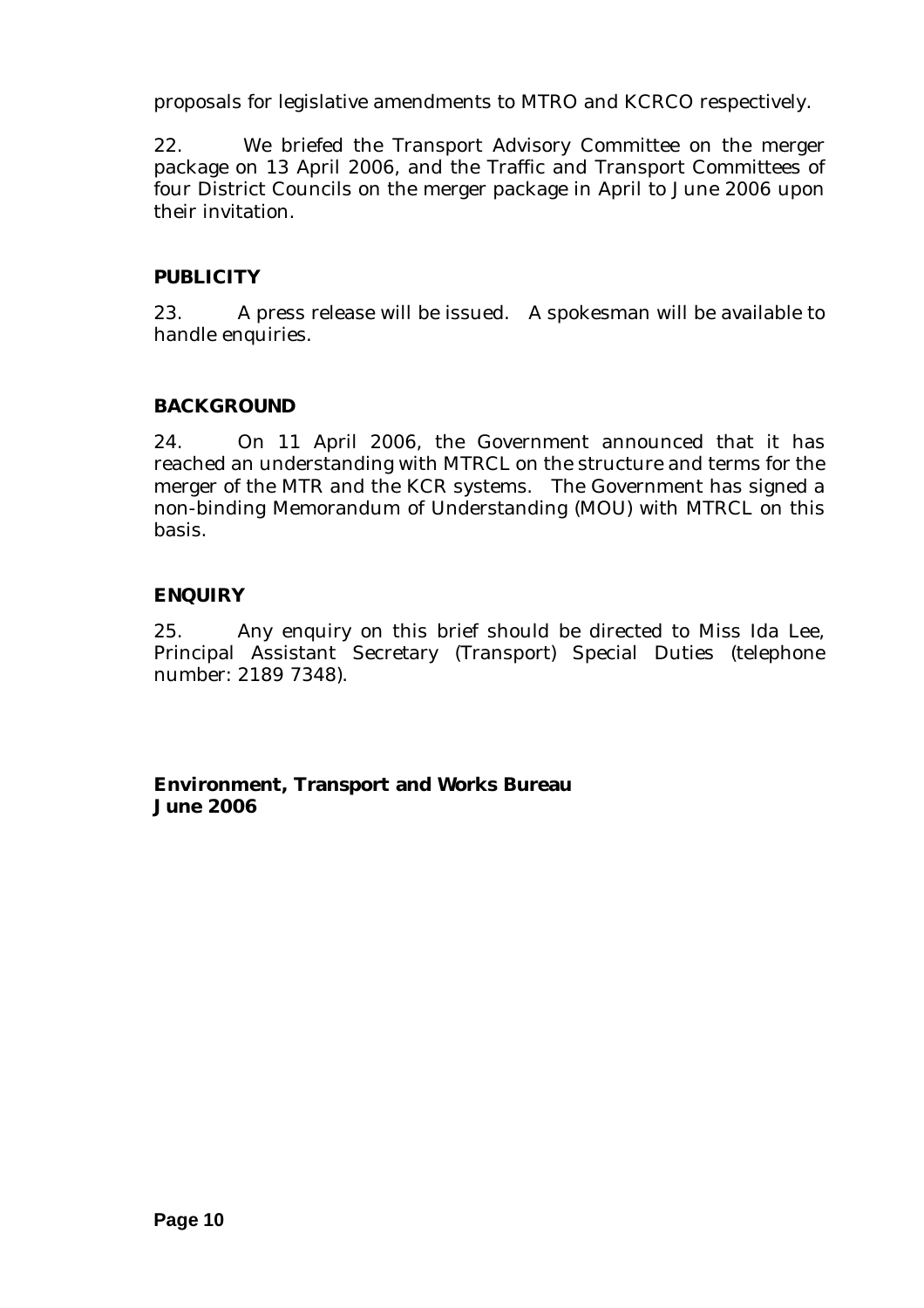# **RAIL MERGER BILL**

# **CONTENTS**

Clause Page

PART 1

# PRELIMINARY

| -1. | Short title  |  |
|-----|--------------|--|
|     | Commencement |  |

# PART 2

# AMENDMENTS TO MASS TRANSIT RAILWAY **ORDINANCE**

# **Division 1 – Amendments to Long Title and Part I (Preliminary)**

| 3. | Long title amended  |  |
|----|---------------------|--|
| 4. | Short title amended |  |
| 5. | Interpretation      |  |

# **Division 2 – Amendments to Part II (Grant and Extension of Franchise)**

| Grant of franchise to Corporation to operate railway |  |
|------------------------------------------------------|--|
| Extension of franchise                               |  |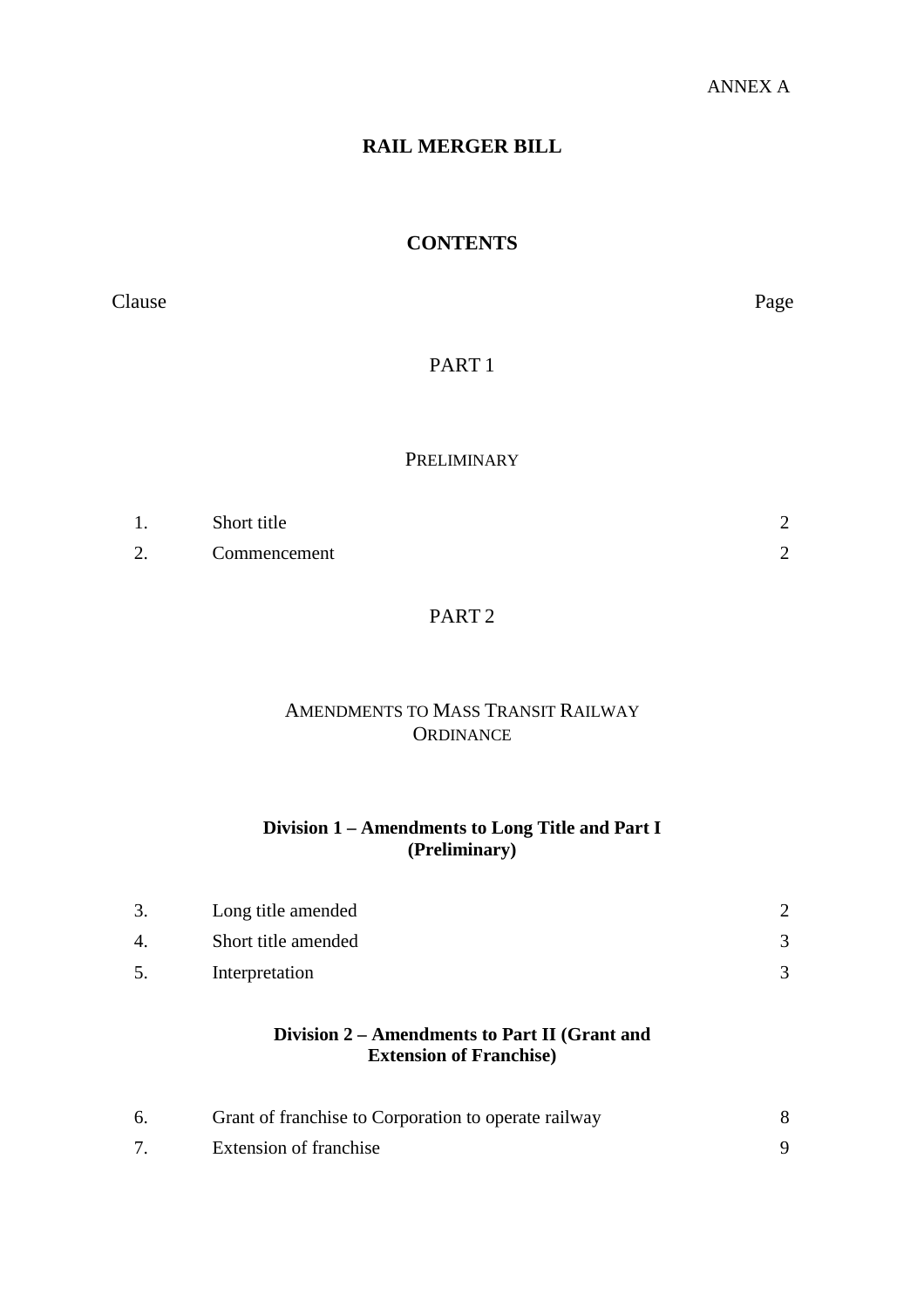#### **Division 3 – Amendments to Part III (Performance under Franchise)**

| 8.  |                         | Corporation to maintain proper and efficient service                                                                              | 9  |
|-----|-------------------------|-----------------------------------------------------------------------------------------------------------------------------------|----|
| 9.  | Section added           |                                                                                                                                   |    |
|     | 12A.                    | Maintenance of crossings, bridges, arches, culverts,<br>etc.                                                                      | 10 |
| 10. |                         | Chief Executive in Council may give directions                                                                                    | 11 |
|     |                         | Division 4 – Amendments to Part IV (Suspension,<br><b>Revocation and Expiry of Franchise, etc.)</b>                               |    |
| 11. | Sections added          |                                                                                                                                   |    |
|     | 15A.                    | Suspension of any part of franchise relating to KCRC<br>Railway                                                                   | 11 |
|     | 15B.                    | Rights to have access to and use Corporation Common<br>Property and KCRC Common Property upon<br>suspension of franchise          | 13 |
| 12. | Default under franchise |                                                                                                                                   | 14 |
| 13. |                         | Defaults capable of remedy                                                                                                        | 15 |
| 14. | Revocation of franchise |                                                                                                                                   | 15 |
| 15. | Sections added          |                                                                                                                                   |    |
|     | 19A.                    | Taking possession of Concession Property by<br>Government upon revocation or expiry of franchise                                  | 16 |
|     | 19B.                    | Compensation for taking possession of Concession<br>Property under section 19A                                                    | 17 |
|     | 19C.                    | Rights to have access to and use KCRC Common<br>Property or Corporation Common Property upon<br>revocation or expiry of franchise | 18 |
|     |                         | Division 5 – Amendments to Part VIII (Regulations<br>and Bylaws)                                                                  |    |

| 16. | Regulations                                          |  |
|-----|------------------------------------------------------|--|
| 17. | <b>Bylaws</b>                                        |  |
| 18. | Further powers in relation to regulations and bylaws |  |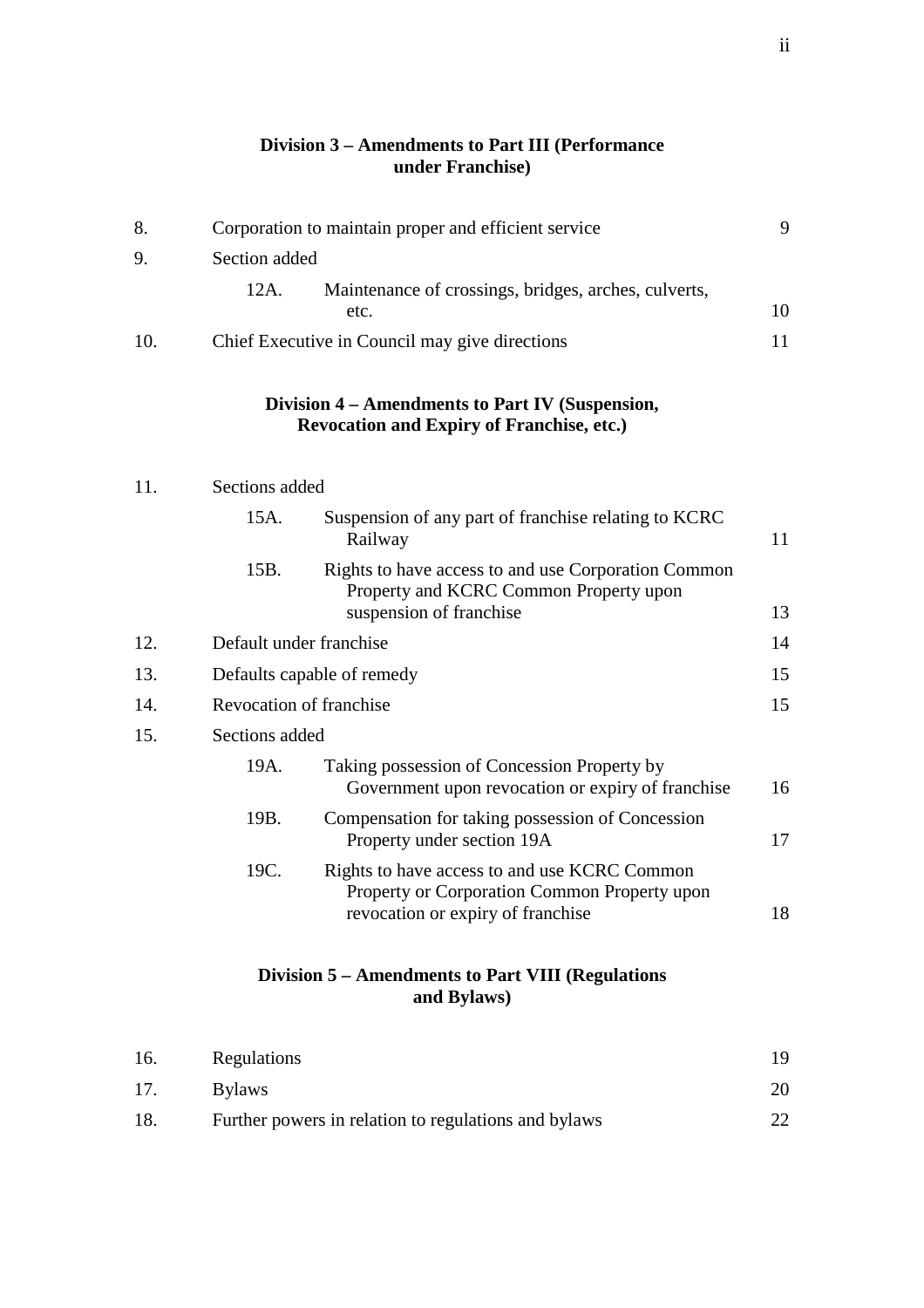#### **Division 6 – Addition of new Part**

19. Part IXA added

# PART IXA

# VESTING OF CERTAIN RIGHTS AND LIABILITIES OF KCRC IN CORPORATION

| 52A. | Interpretation of Part IXA                                                             | 23 |
|------|----------------------------------------------------------------------------------------|----|
| 52B. | Vesting of certain contractual rights and liabilities of<br><b>KCRC</b> in Corporation | 24 |
| 52C. | Re-vesting of certain contractual rights and liabilities<br>in KCRC                    | 25 |
| 52D. | <b>Employment contracts</b>                                                            | 26 |
| 52E. | Pension fund schemes, etc.                                                             | 26 |
| 52F. | Security                                                                               | 26 |
| 52G. | Supplementary provisions relating to vesting under<br>this Part                        | 27 |
| 52H. | Evidence of vesting                                                                    | 29 |
| 52I. | Waiver of prohibition of vesting                                                       | 29 |
| 52J. | Evidence: books and documents                                                          | 30 |
| 52K. | Perfection of vesting of foreign rights and liabilities                                | 30 |
| 52L. | Resolution of dispute                                                                  | 31 |

# **Division 7 – Amendment to Part X (Miscellaneous)**

| 20. | Appeal to Chief Executive in Council |                                                                  | 32 |
|-----|--------------------------------------|------------------------------------------------------------------|----|
| 21. | Sections added                       |                                                                  |    |
|     | 54A.                                 | Application of section 11 of Tramway Ordinance                   | 32 |
|     | 54B.                                 | Public Bus Services Ordinance not to apply to TSA<br>bus service |    |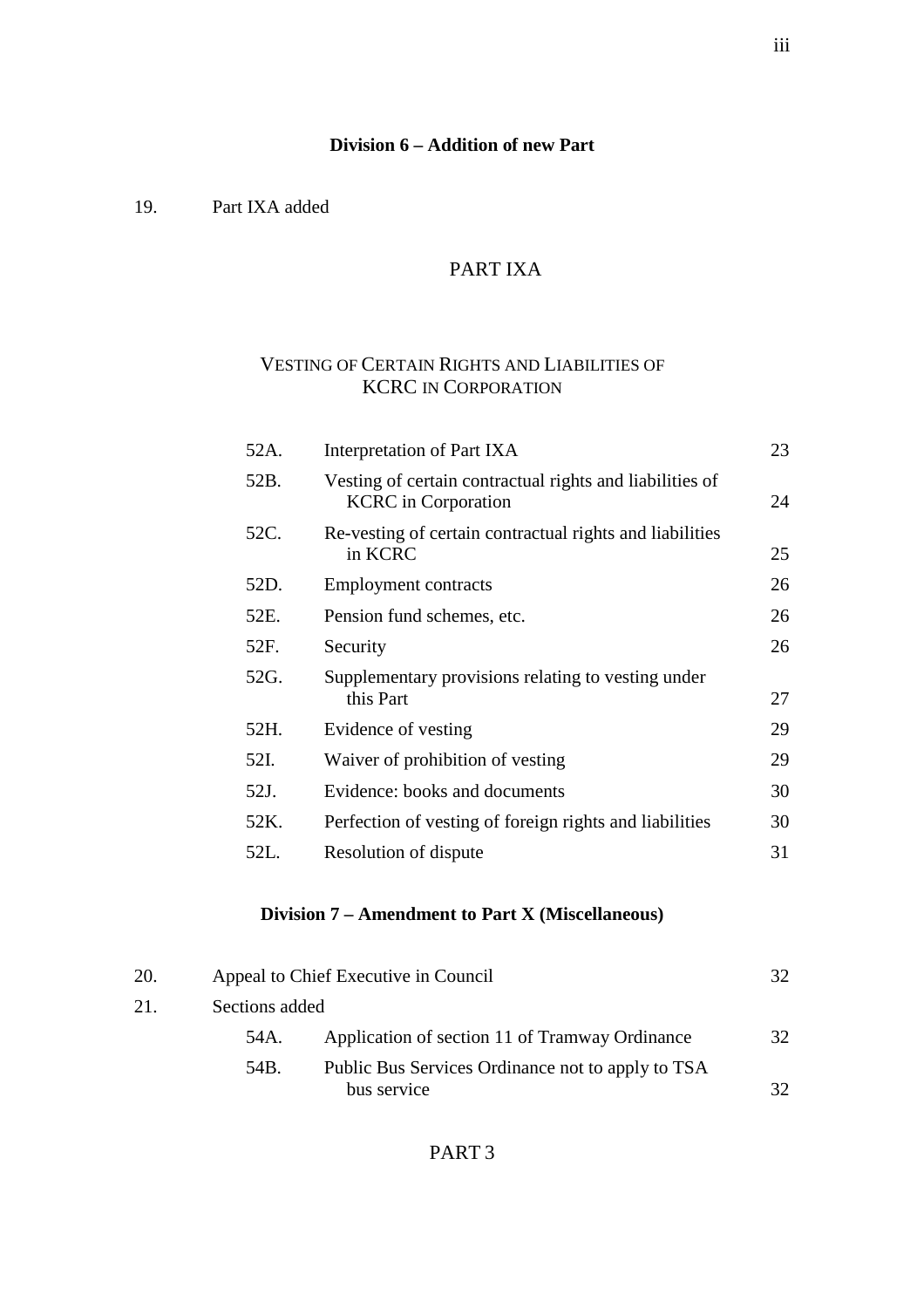# AMENDMENTS TO KOWLOON-CANTON RAILWAY CORPORATION ORDINANCE

# **Division 1 – Amendment to Long Title and Part I (Preliminary)**

| 22. | Long title amended                                                                              | 34 |
|-----|-------------------------------------------------------------------------------------------------|----|
| 23. | Interpretation                                                                                  | 34 |
|     | Division 2 – Amendments to Part II (Establishment of<br>the Kowloon-Canton Railway Corporation) |    |
| 24. | Corporation established                                                                         | 36 |
| 25. | Powers of the Corporation                                                                       | 37 |
|     | Division 3 - Amendments to Part VI (Regulations and<br>By-laws)                                 |    |
| 26. | Regulations                                                                                     | 38 |
| 27. | By-laws                                                                                         | 38 |
|     | Division 4 – Addition of new Part                                                               |    |
| 28. | Part VIII added                                                                                 |    |

# PART VIII

# SUSPENSION OF CERTAIN PROVISIONS DURING CONCESSION PERIOD

40. Suspension of certain provisions during Concession Period 39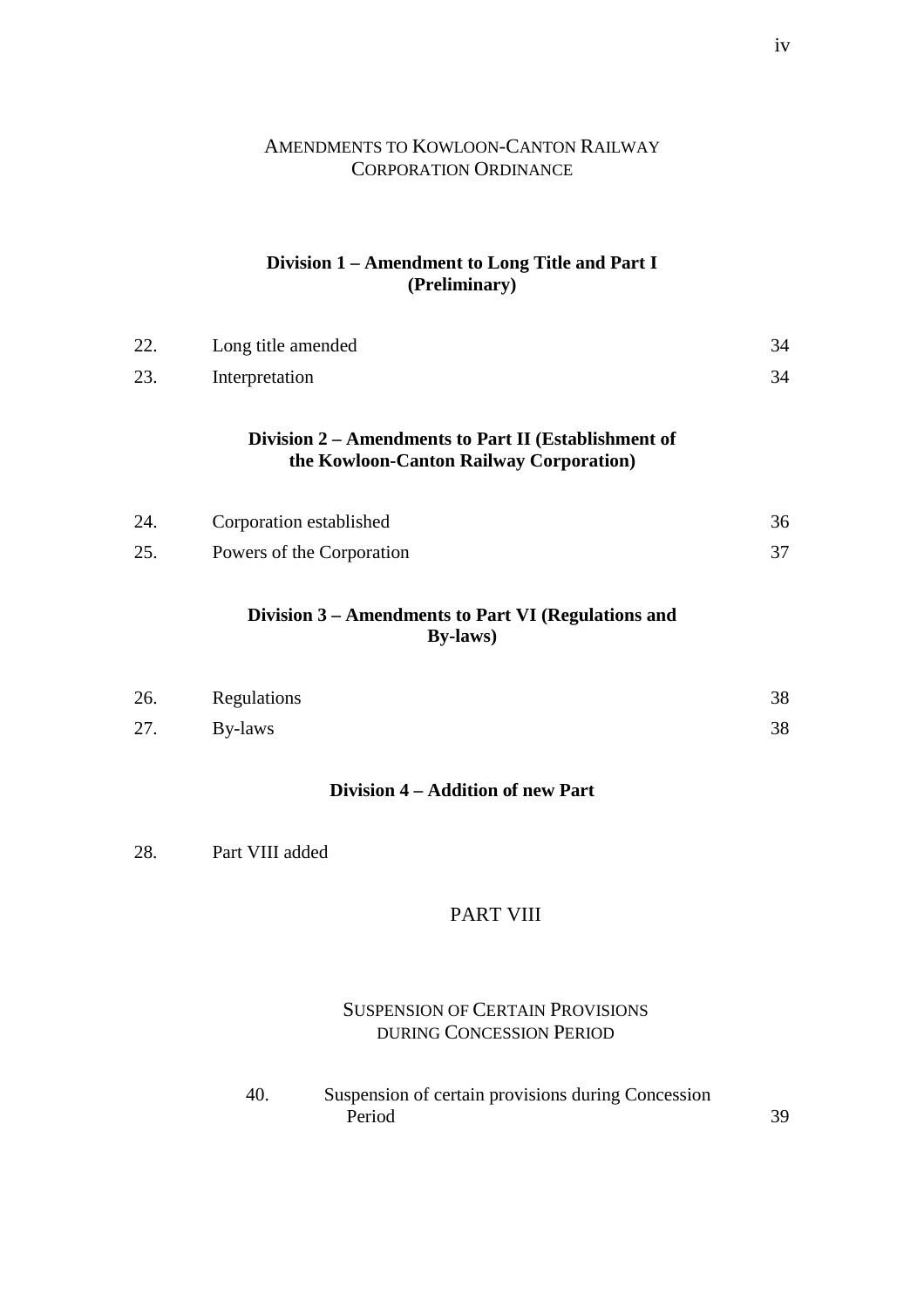| 29. | Provisions with respect to the Corporation and members thereof | 39 |
|-----|----------------------------------------------------------------|----|
|     |                                                                |    |

# PART 4

# CONSEQUENTIAL AND RELATED AMENDMENTS

| 30.        | Consequential and related amendments | 40  |
|------------|--------------------------------------|-----|
| Schedule 1 | Consequential and related amendments |     |
| Schedule 2 |                                      | 50. |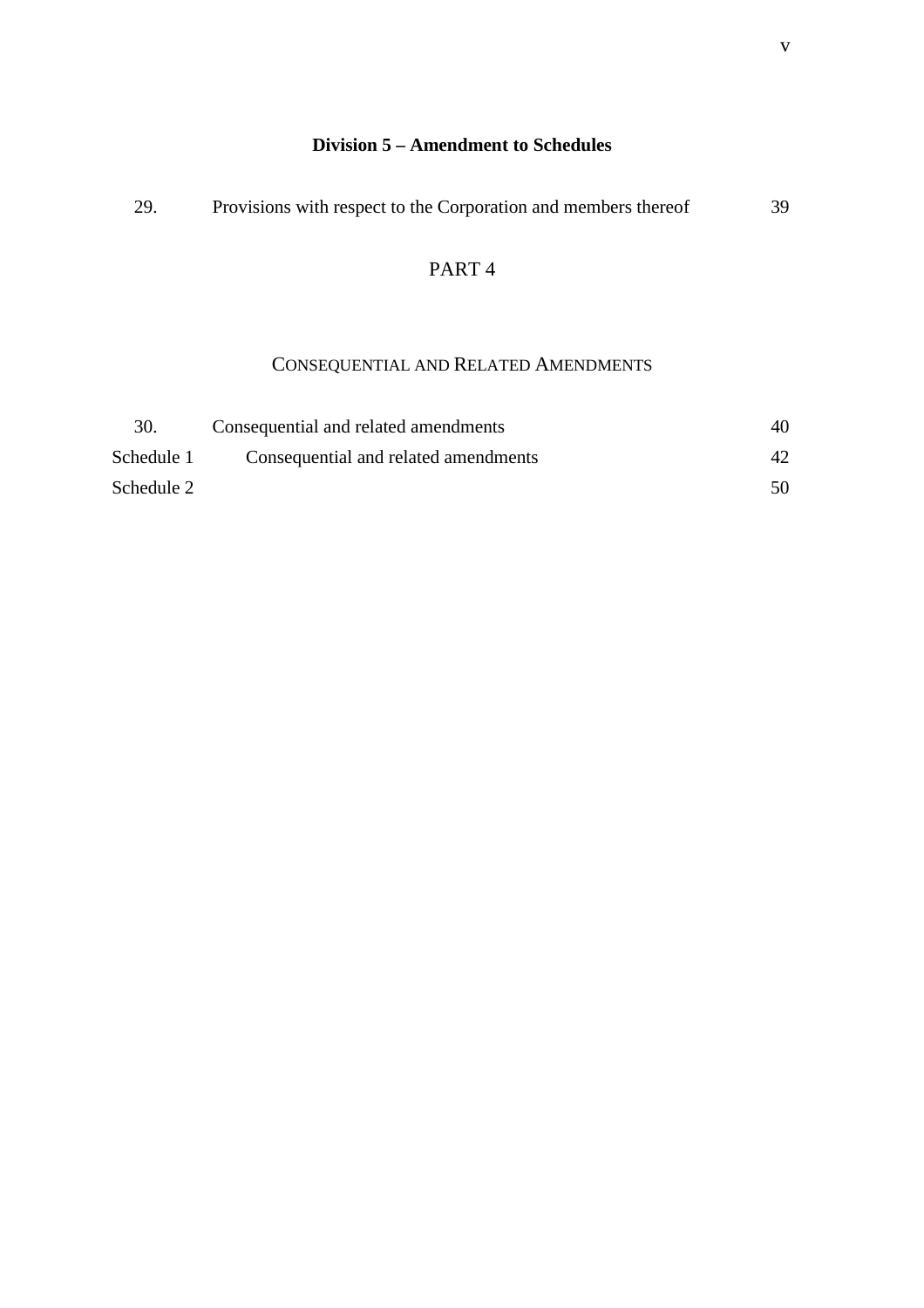# A BILL

#### To

- (*a*) change the Chinese name of the MTR Corporation Limited from "地鐵有限公司" to "香港鐵路有限公司" and the Chinese short title of the Mass Transit Railway Ordinance from "《地下鐵路條例》" to "《香港鐵路條 例》", to include in the franchise granted to the MTR Corporation Limited under that Ordinance the rights to construct and operate certain railways in addition to the construction of any extension to the Mass Transit Railway and the operation of the Mass Transit Railway (and its extensions), to provide for the vesting of certain rights and liabilities of the Kowloon-Canton Railway Corporation in the MTR Corporation Limited, and to provide for the regulation (other than in relation to any fare payable for using any railway service or bus service operated by the MTR Corporation Limited) under that Ordinance of the operation by the MTR Corporation Limited of certain railways and certain bus services in addition to the Mass Transit Railway, including all aspects of safety concerning those railways;
- (*b*) enable the Kowloon-Canton Railway Corporation to grant rights to the MTR Corporation Limited to have access to, use or possess any railway and other property of the Kowloon-Canton Railway Corporation for the purposes of the operation of the railway, to enable that corporation to dispose of property under or in connection with the grant of those rights and to provide that the office of the Chief Executive Officer of the Kowloon-Canton Railway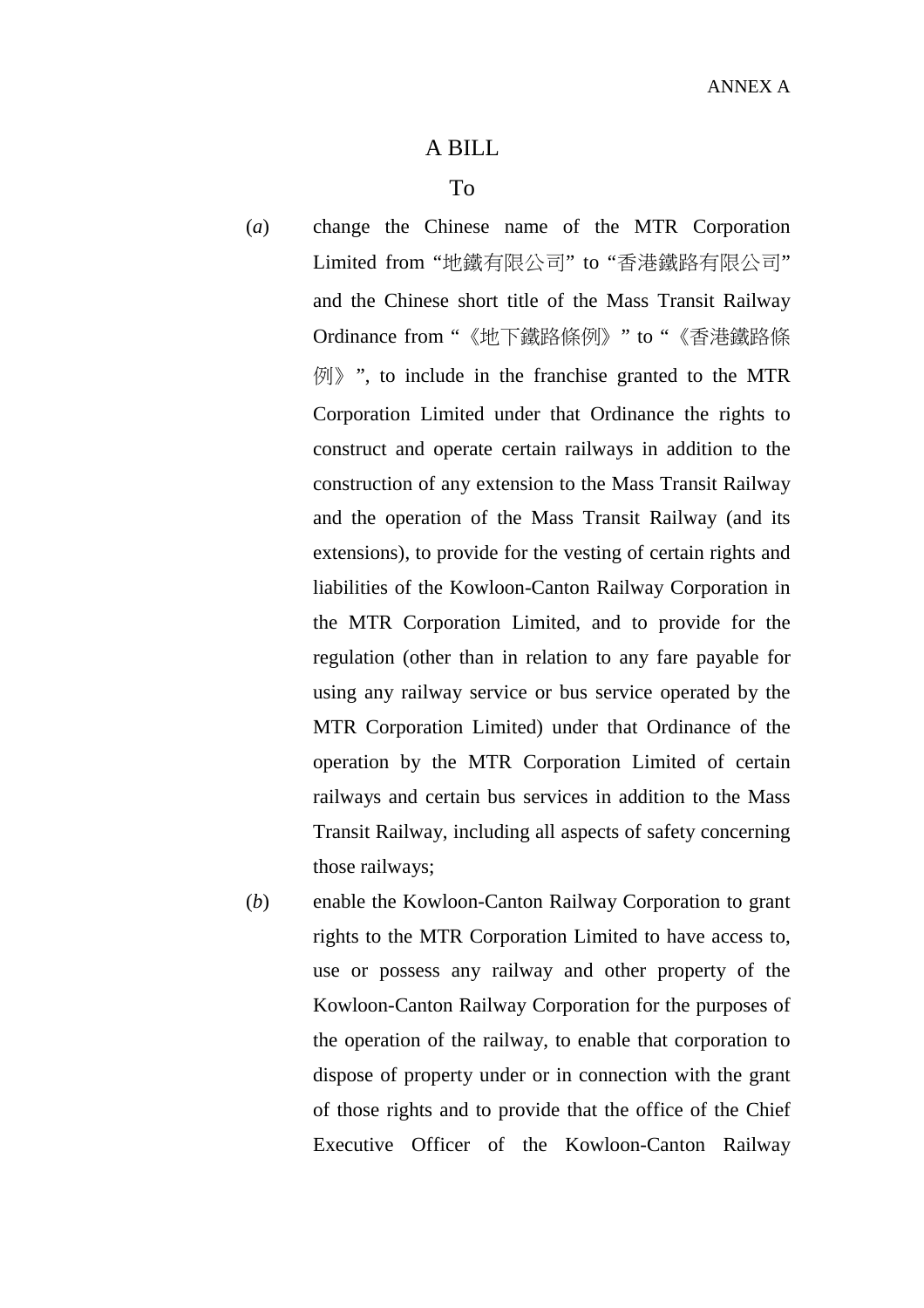Corporation may be left vacant after it has granted those rights; and

(*c*) make provision for connected purposes.

Enacted by the Legislative Council.

# PART 1

# **PRELIMINARY**

# **1. Short title**

This Ordinance may be cited as the Rail Merger Ordinance.

# **2. Commencement**

This Ordinance shall come into operation on a day to be appointed by the Secretary for the Environment, Transport and Works by notice published in the Gazette.

# PART 2

# AMENDMENTS TO MASS TRANSIT RAILWAY ORDINANCE

# **Division 1 – Amendments to Long Title and Part I (Preliminary)**

# **3. Long title amended**

The long title to the Mass Transit Railway Ordinance (Cap. 556) is amended –

- (*a*) in paragraph  $(a)$ 
	- (i) by repealing "railway" and substituting "Mass Transit Railway";
	- (ii) in the Chinese text, by repealing "地鐵有限公司" and substituting "香港鐵路有限公司";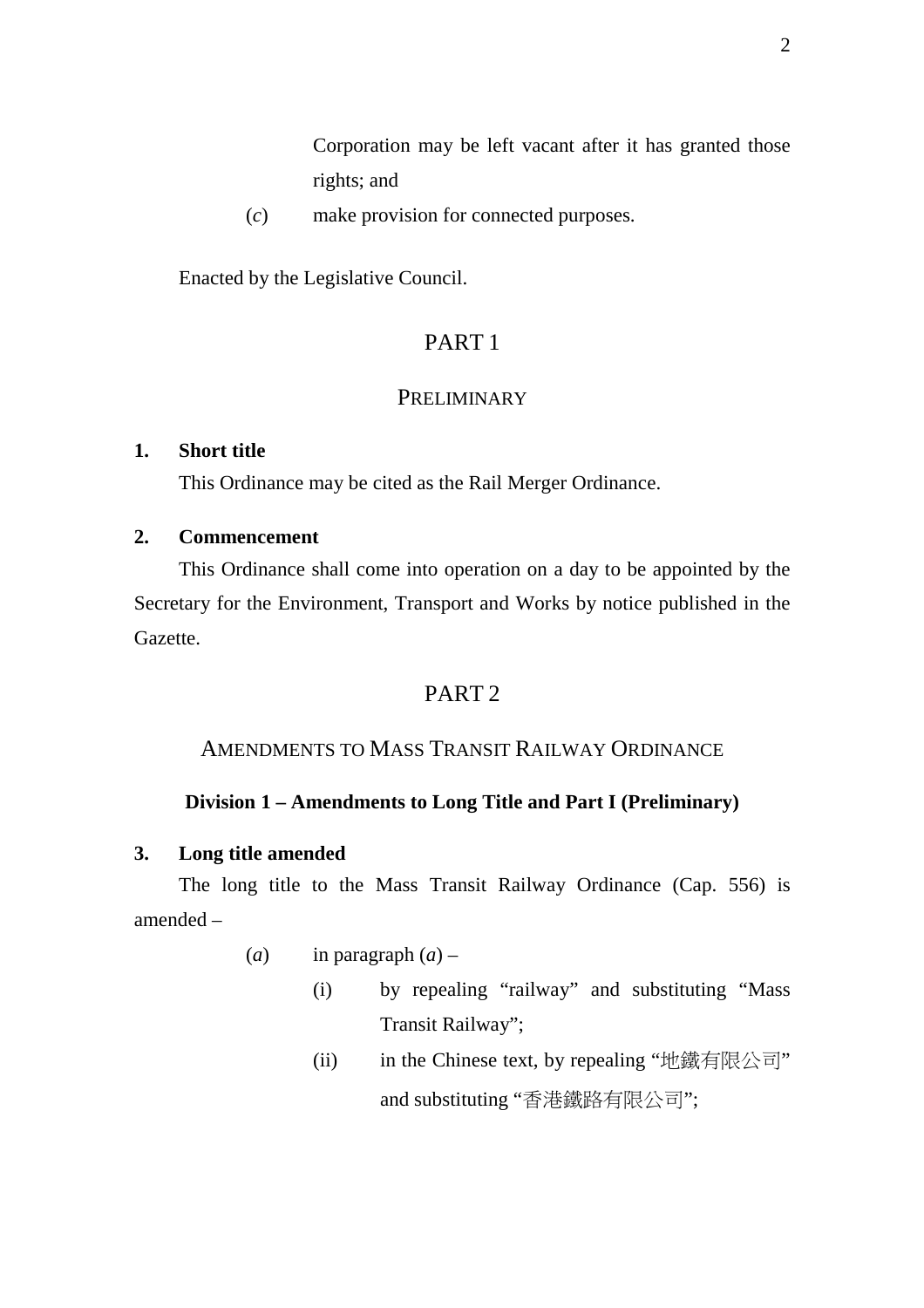- (*b*) in paragraph (*b*), by repealing "railway" and substituting "Mass Transit Railway";
- (*c*) in paragraph (*c*), in the Chinese text, by repealing "地鐵有 限公司" and substituting "香港鐵路有限公司";
- (*d*) in paragraph  $(d)$ 
	- (i) by repealing the comma and substituting a semicolon;
	- (ii) in the Chinese text, by repealing "地鐵有限公司" and substituting "香港鐵路有限公司";
- (*e*) by adding
	- "(*e*) the inclusion in the franchise referred to in paragraph (*a*) of the rights to construct and operate certain railways other than the Mass Transit Railway or its extensions;
		- (*f*) the regulation, during the franchise period, of the operation of railways and certain bus services in addition to the operation of the Mass Transit Railway by the MTR Corporation Limited, including all aspects of safety concerning those railways;
		- (*g*) the vesting of certain rights and liabilities of the Kowloon-Canton Railway Corporation in the MTR Corporation Limited,".

#### **4. Short title amended**

Section 1(1) is amended, in the Chinese text, by repealing "地下鐵路" and substituting "香港鐵路".

# **5. Interpretation**

(1) Section 2(1) is amended –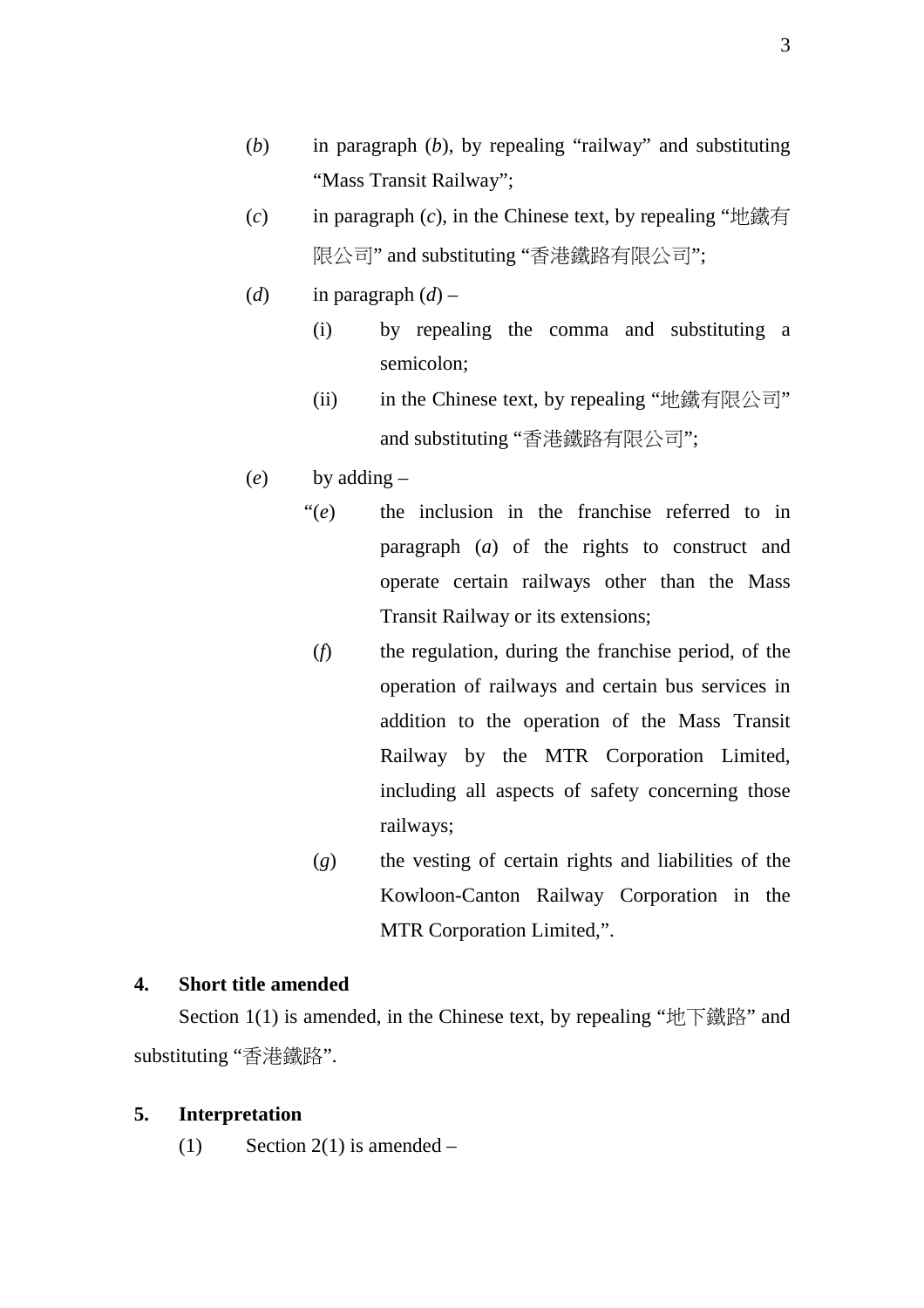- (*a*) in the definition of "Corporation", by repealing "地鐵公 司" and substituting "港鐵公司";
- (*b*) in the definition of "MTR Corporation Limited", by repealing "地鐵有限公司" and substituting "香港鐵路有 限公司";
- (*c*) by repealing the definition of "railway" and substituting ""railway" (鐵路) –
	- (*a*) during the Concession Period, means the Mass Transit Railway and the KCRC Railways, and a reference to the railway includes a reference to a part of the railway; and
	- (*b*) at any other time, means the Mass Transit Railway;";
- (*d*) by repealing the definition of "railway premises" and substituting –

""railway premises" (鐵路處所) –

- (*a*) during the Concession Period, means –
	- (i) any area, space or building occupied by the Corporation which is designed, equipped or set apart for the carriage of passengers or goods, or both passengers and goods, by train or for affording facilities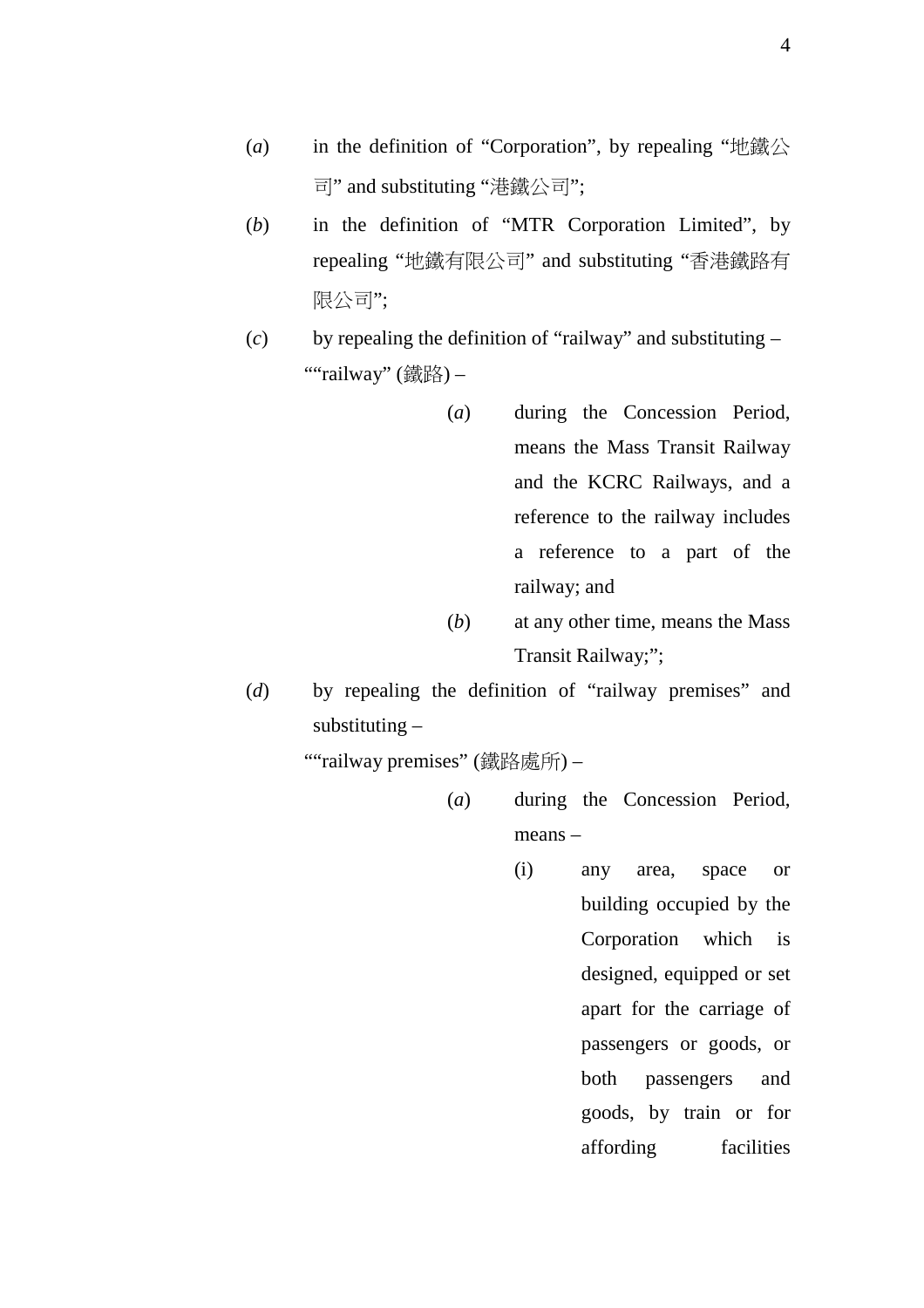incidental to the carriage of passengers or goods, or both passengers and goods by train;

- (ii) the stops, terminuses and interchanges of the North-west Railway; and
- (iii) any train on premises specified in subparagraph  $(i)$  or  $(ii)$ ; and
- (*b*) at any other time, means
	- (i) any area, space or building occupied by the Corporation which is designed, equipped or set apart for the carriage of passengers by train or for affording facilities incidental to the carriage of passengers by train; and
		- (ii) any train on premises specified in subparagraph  $(i);$ ";

(*e*) by adding –

""bus" ( $E \pm$ ) has the same meaning as in the Road Traffic Ordinance (Cap. 374);

"Chief Executive Officer" (行政總裁) means the Chief Executive Officer of the Corporation;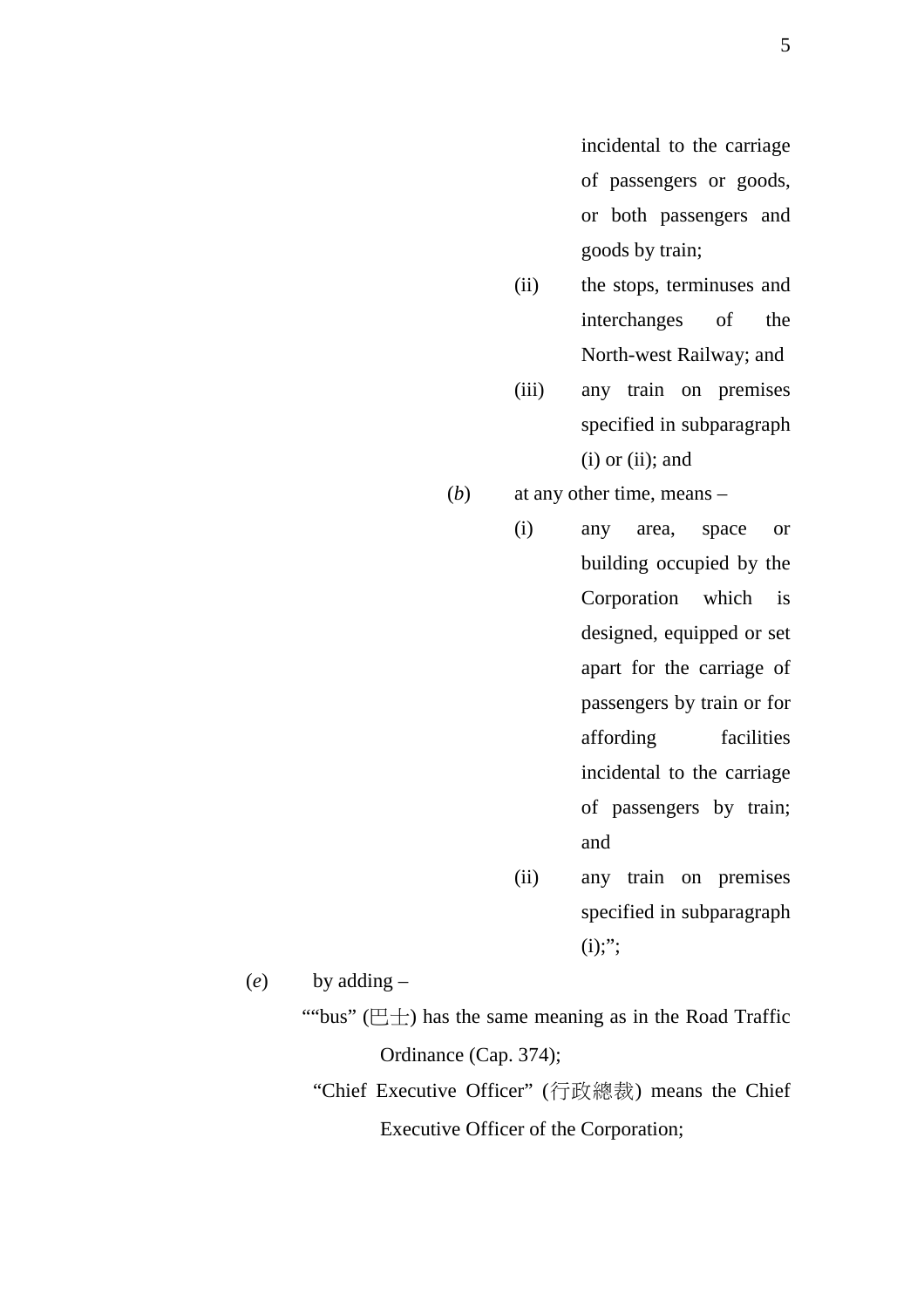"Concession Period" (經營權有效期) means the period defined as such in the Service Concession Agreement;

"Concession Property" (經營權財產) means –

- (*a*) any property which the Corporation has the right to have access to, use or possess under the Service Concession Agreement, and which falls within the definition of "Concession Property" in the Service Concession Agreement;
- (*b*) any property acquired, purchased, hired, produced, created, constructed, developed, processed or adapted for use by the Corporation and used only for the purposes of the repair, maintenance, replacement or improvement of the property referred to in paragraph (*a*), and which falls within the definition of "Concession Property" in the Service Concession Agreement; and
- (*c*) any other property which falls within the definition of "Concession Property" in the Service Concession Agreement;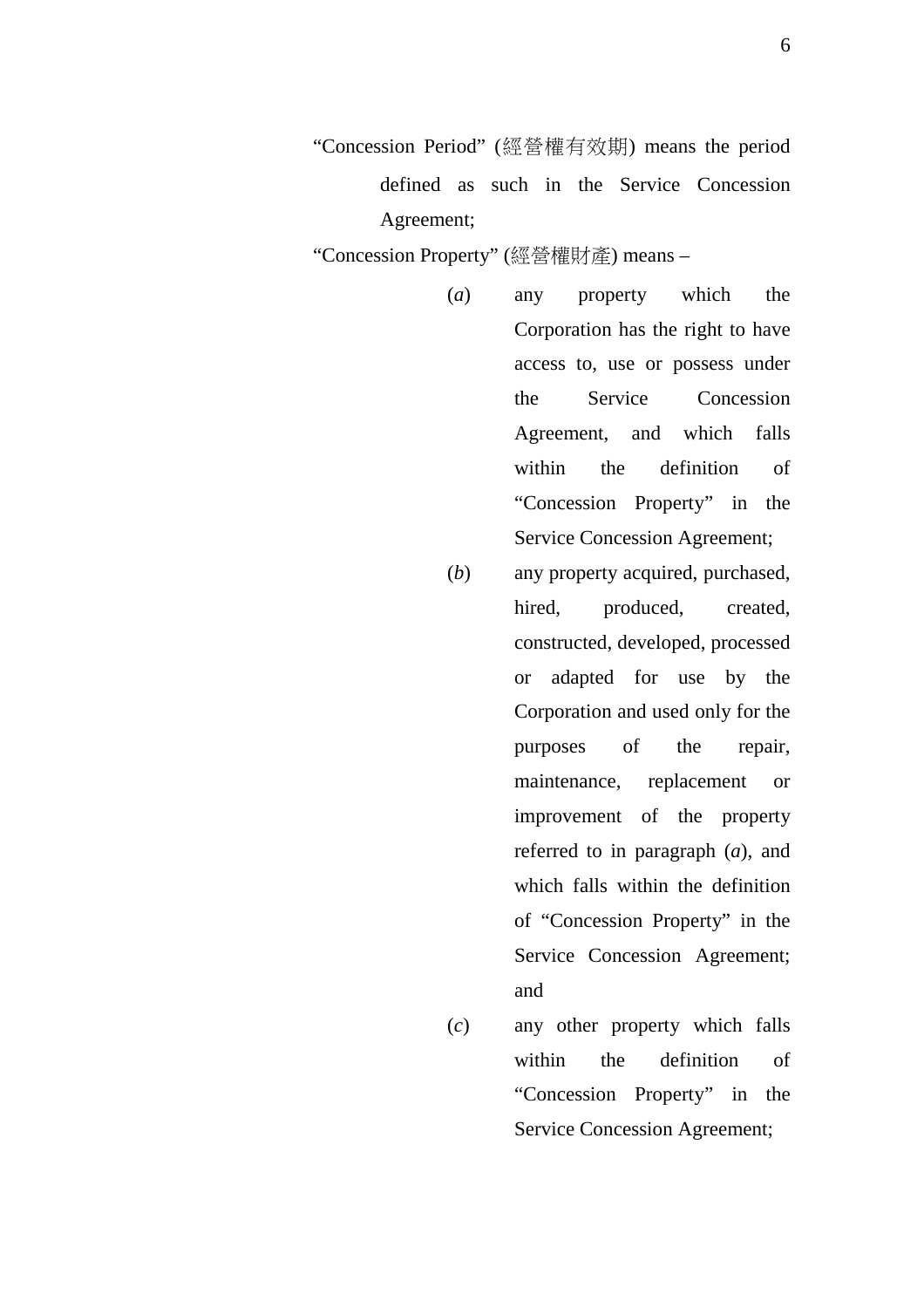- "KCRC" (九鐵公司) means the Kowloon-Canton Railway Corporation established by section 3 of the KCRC Ordinance;
- "KCRC Ordinance" (《九鐵條例》) means the Kowloon-Canton Railway Corporation Ordinance (Cap. 372);

"KCRC Railway" (九廣公司鐵路) means any railway within the meaning of section 2(1) of the KCRC Ordinance which the Corporation has the right to have access to, use or possess under the Service Concession Agreement, and a reference to the KCRC Railways is a reference to all such railways;

"Merger Date" (合併日期) means the day appointed under section 2 of the Rail Merger Ordinance  $($  of 2007);

"North-west Railway" (西北鐵路) has the same meaning as in section 2(1) of the KCRC Ordinance;

"North-west Transit Service Area" (西北鐵路服務範圍) has the same meaning as in section 2(1) of the KCRC Ordinance;

"service concession" (服務經營權) means an arrangement under which the rights of KCRC to have access to, use or possess certain railways, and certain other property for the operation of those railways or the TSA bus service, are granted to the Corporation;

"Service Concession Agreement" ( 服務經營權協議) means any agreement entered into between KCRC as the grantor and the Corporation as the grantee (and with or without any other party) under which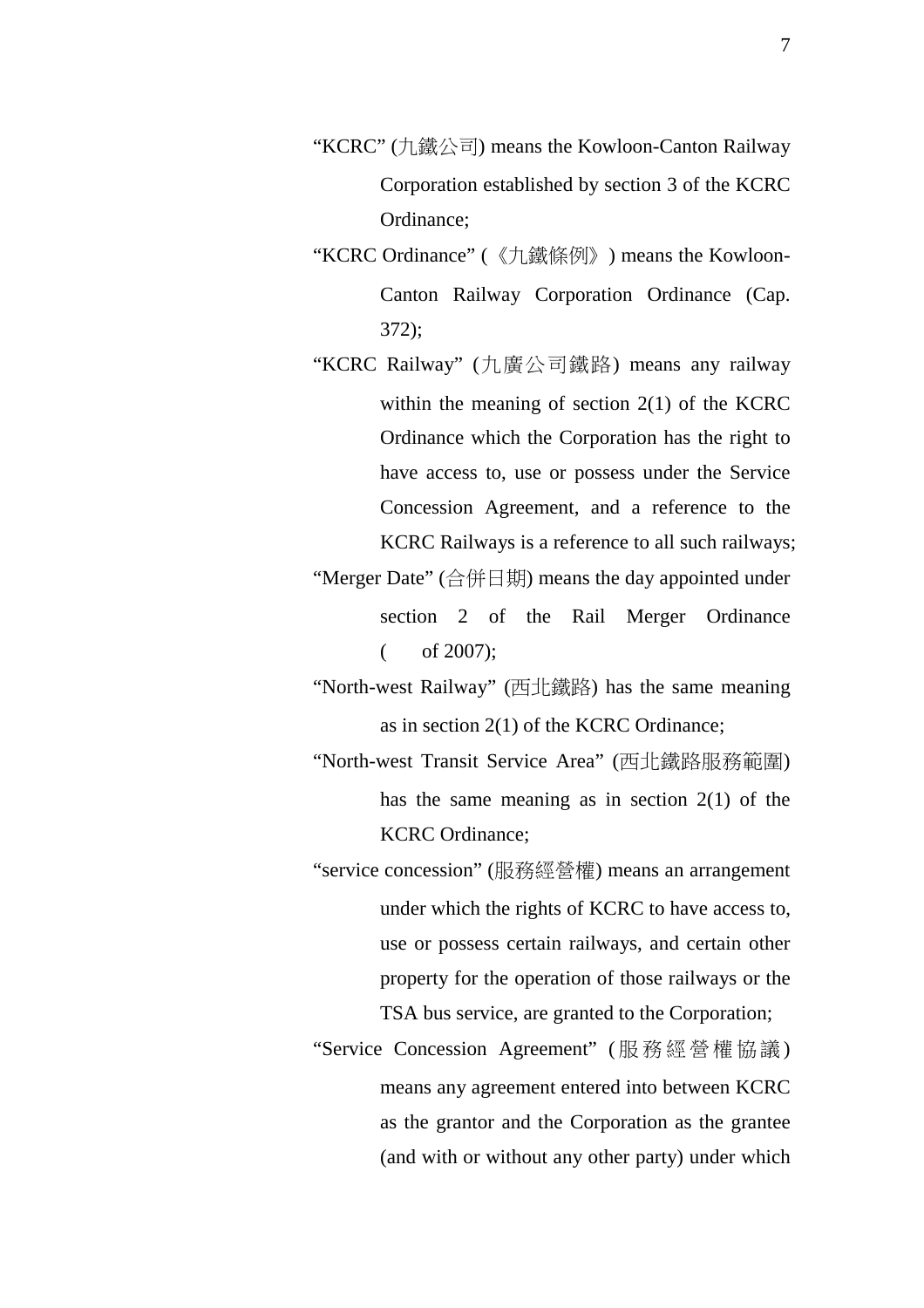a service concession is granted, and stated by its terms to be a Service Concession Agreement for the purposes of this Ordinance or any agreement amending or supplementing such an agreement, as having effect from time to time;

"TSA bus service" (西北鐵路巴士服務) means the service provided through the operation of bus services within the North-west Transit Service Area.".

# **Division 2 – Amendments to Part II (Grant and Extension of Franchise)**

# **6. Grant of franchise to Corporation to operate railway**

Section 4 is amended –

(*a*) in subsection (1), by repealing everything after "50 years from" and substituting –

"the Merger Date –

- (*a*) to operate the Mass Transit Railway, including any extension to the Mass Transit Railway;
- (*b*) to construct any extension to the Mass Transit Railway;
- (*c*) to construct any other railway (other than an extension to the Mass Transit Railway) which the Secretary has authorized the Corporation to construct;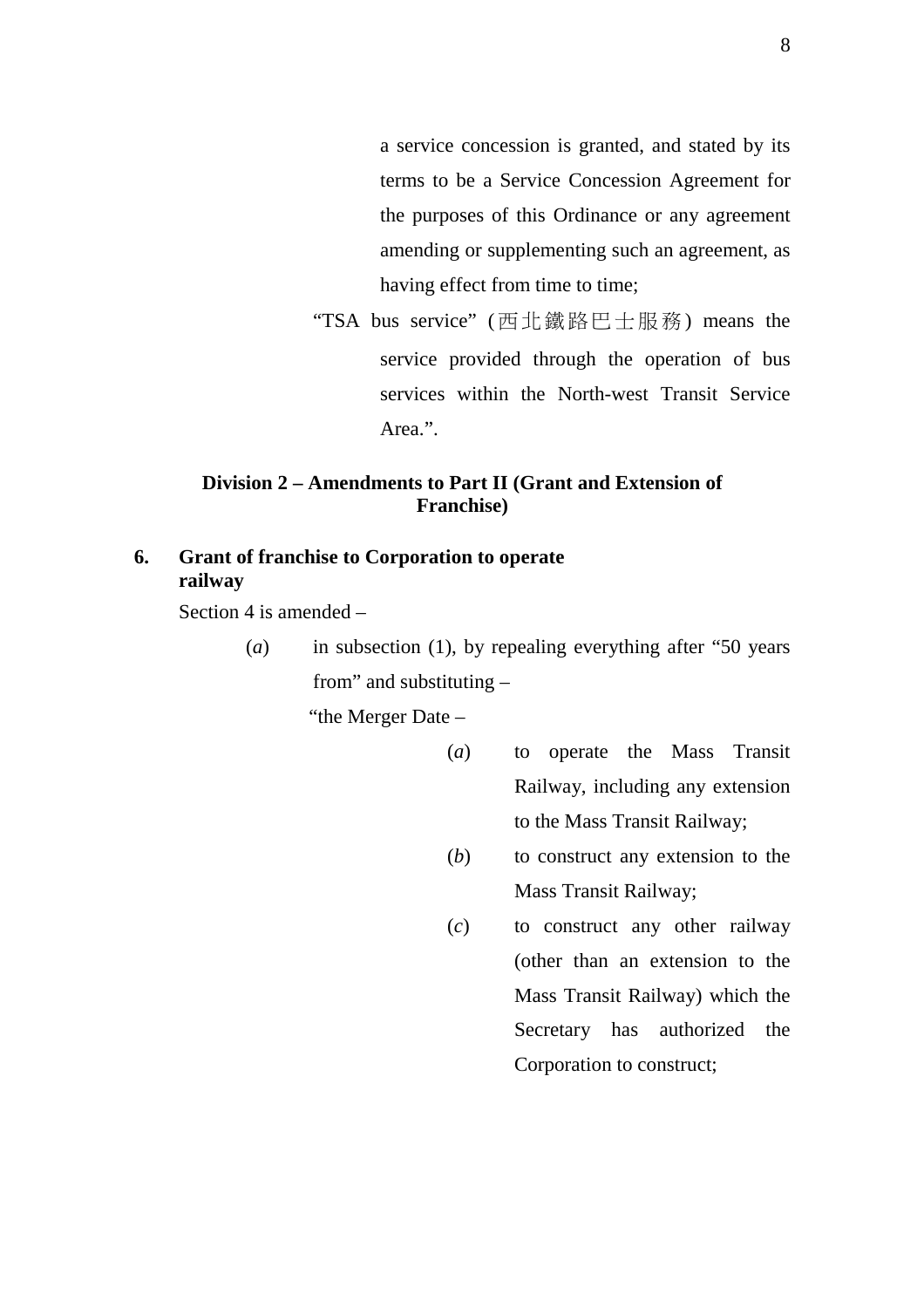- (*d*) to operate any railway constructed under paragraph (*c*); and
- (*e*) to operate the KCRC Railways.";

(*b*) by adding  $-$ 

"(1A) For the avoidance of doubt and without affecting the generality of subsection  $(1)(e)$ , the franchise granted under subsection (1) covers the operation of the KCRC Railway for the carriage of goods and passengers to and from a place outside Hong Kong.".

# **7. Extension of franchise**

Section 5(3) is amended by adding "the operation by the Corporation of the TSA bus service during the franchise period and" after "including".

# **Division 3 – Amendments to Part III (Performance under Franchise)**

# **8. Corporation to maintain proper and efficient service**

Section 9 is amended –

- (*a*) by renumbering it as section 9(1);
- (*b*) by adding  $-$

"(2) Where the Corporation operates the TSA bus service during the Concession Period, the Corporation shall ensure that the TSA bus service is operated properly and efficiently under this Ordinance and all other applicable laws.".

# **9. Section added**

The following is added immediately after section  $12 -$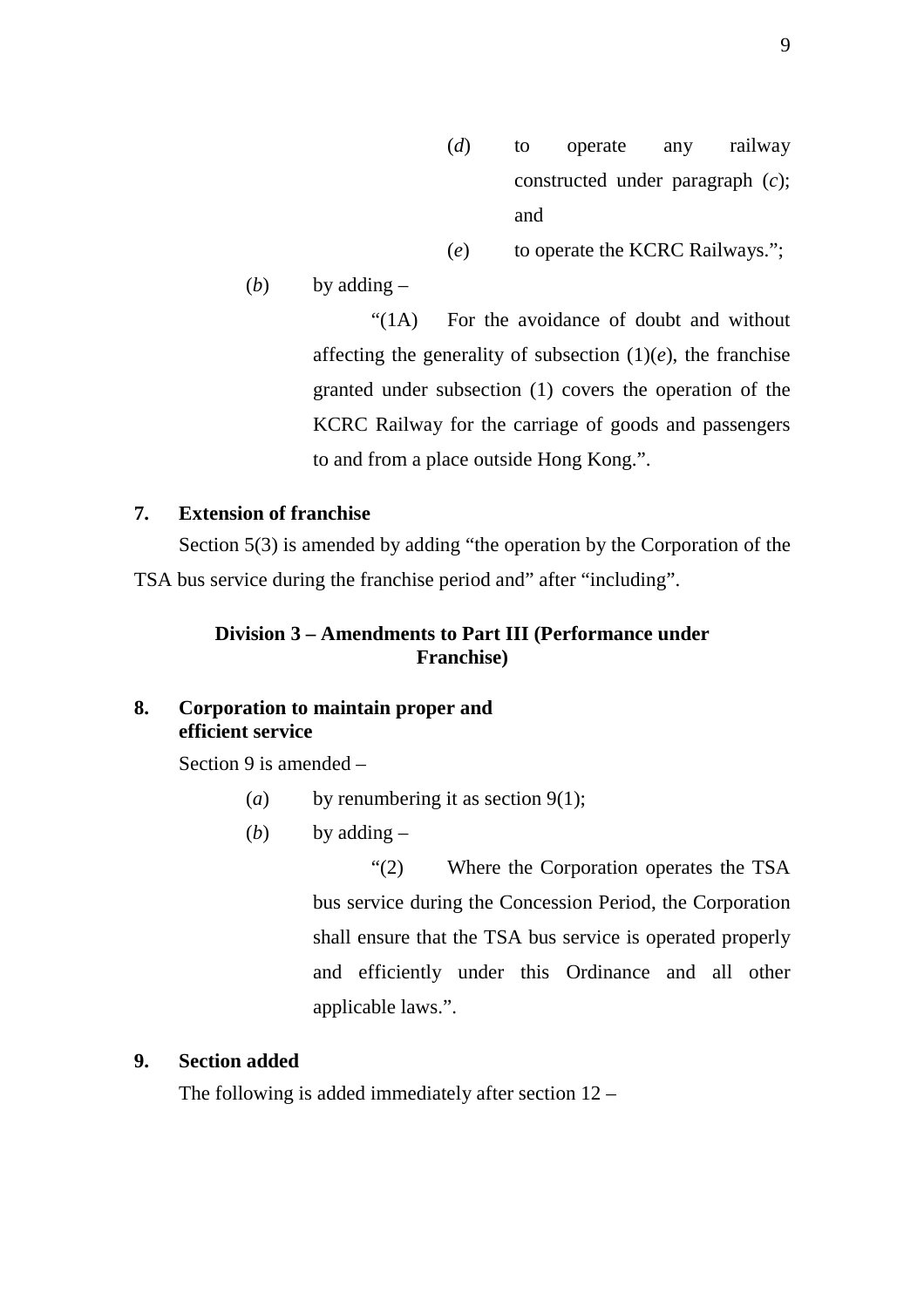# "**12A. Maintenance of crossings, bridges, arches, culverts, etc.**

(1) During the Concession Period, the Corporation shall construct and maintain for the use of the occupiers of land not held by the Government and adjoining the KCRC Railway –

- (*a*) crossings of the KCRC Railway for the purpose of making good any use of the land enjoyed before the KCRC Railway was constructed or as nearly as is reasonably practicable; and
- (*b*) works for the purpose of conveying water from or to the land as freely as before the KCRC Railway was constructed or as nearly as is reasonably practicable.

(2) The Corporation shall not be obliged under this section to do anything –

- (*a*) in such a manner as would prevent the use or cause inconvenience in the use of the KCRC Railway;
- (*b*) with respect to which any person whose right to occupy the land has been prejudiced has made no objection or claim during the time of the construction of that part of the KCRC Railway affecting that land or with respect to which that person has accepted compensation; or
- (*c*) where, after the construction of that part of the KCRC Railway adjoining any land, a natural or artificial feature of that land is altered by any event outside the control of the Corporation and the Corporation has done all that is required of it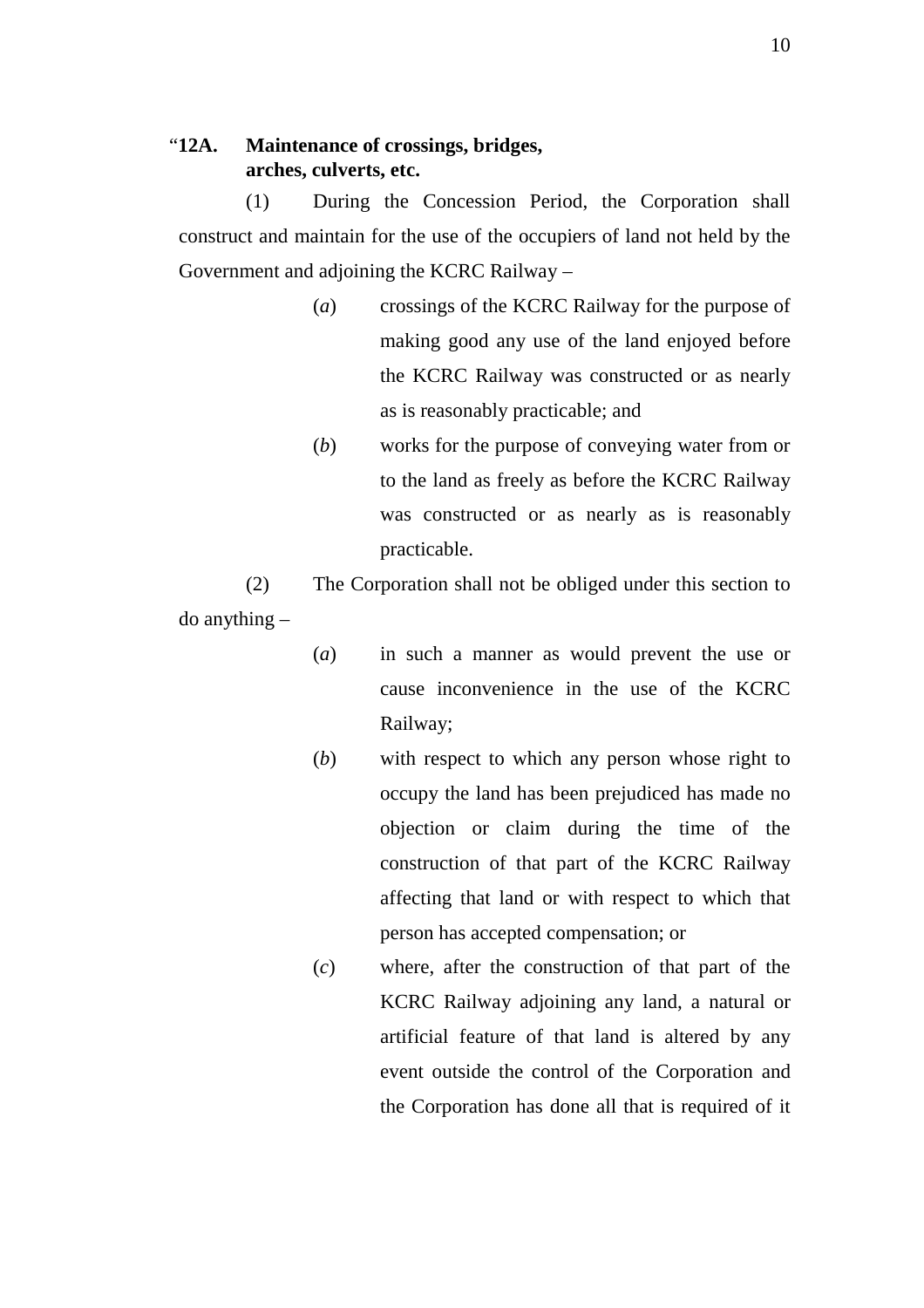under this section before that alteration took place.".

# **10. Chief Executive in Council may give directions**

Section 13(1) is amended by adding "and the TSA bus service" after "franchise".

# **Division 4 – Amendments to Part IV (Suspension, Revocation and Expiry of Franchise, etc.)**

# **11. Sections added**

The following are added immediately after section 15 –

# "**15A. Suspension of any part of franchise relating to KCRC Railway**

(1) Section 15(6)(*a*) does not apply to any Concession Property.

(2) Section 15(6)(*b*) does not apply to the extent that the loss or damage arises from or is attributable to the suspension of any part of the franchise relating to the KCRC Railway.

(3) Where any part of the franchise relating to the KCRC Railway is suspended under section 15(1) and the suspension is attributable to a specified cause –

- (*a*) the Government is liable to pay compensation for the loss of or damage to any Concession Property taken possession of under section 15(5) in connection with the suspension of that part of the franchise (but excluding, for the avoidance of doubt, the loss of the right to use or possess that Concession Property); and
- (*b*) subject to paragraph (*a*), the Government is not liable to pay compensation for any loss or damage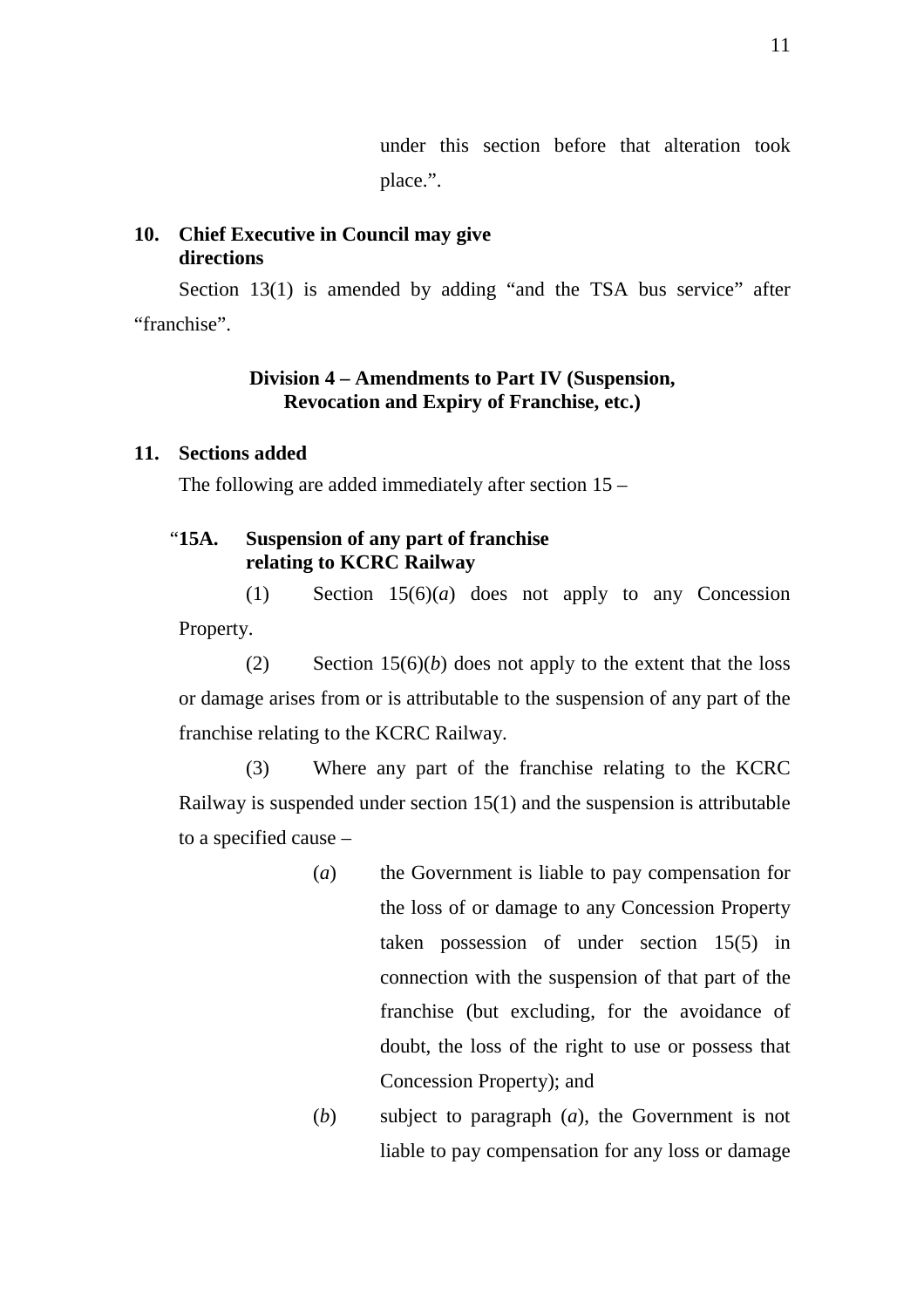of any kind (including consequential loss) sustained by the Corporation and in any way arising from or attributable to the suspension of that part of the franchise.

(4) Where any part of the franchise relating to the KCRC Railway is suspended under section 15(1) and the suspension is attributable otherwise than to a specified cause, the Government is liable to pay compensation for –

- (*a*) the loss of or damage to any Concession Property taken possession of under section 15(5) in connection with the suspension of that part of the franchise (and including, for the avoidance of doubt, the loss of the right to use or possess that Concession Property); and
- (*b*) any other actual loss or damage of any kind (but excluding, for the avoidance of doubt, any consequential loss) sustained by the Corporation and resulting directly from or attributable to the suspension of that part of the franchise.

(5) For the avoidance of doubt, subsections (3) and (4) do not apply to any loss or damage which arises from or is attributable to the taking possession of any Corporation Common Property under section 15(5), for which compensation shall be payable under section 15(6).

(6) The amount of any compensation payable under subsection (4) shall be calculated in accordance with the provisions of the operating agreement relating to the calculation of compensation payable under this section.

 $(7)$  In this section and section  $15B -$ 

"Corporation Common Property" (港鐵共用財產) means any property (other than Concession Property) which at the time of the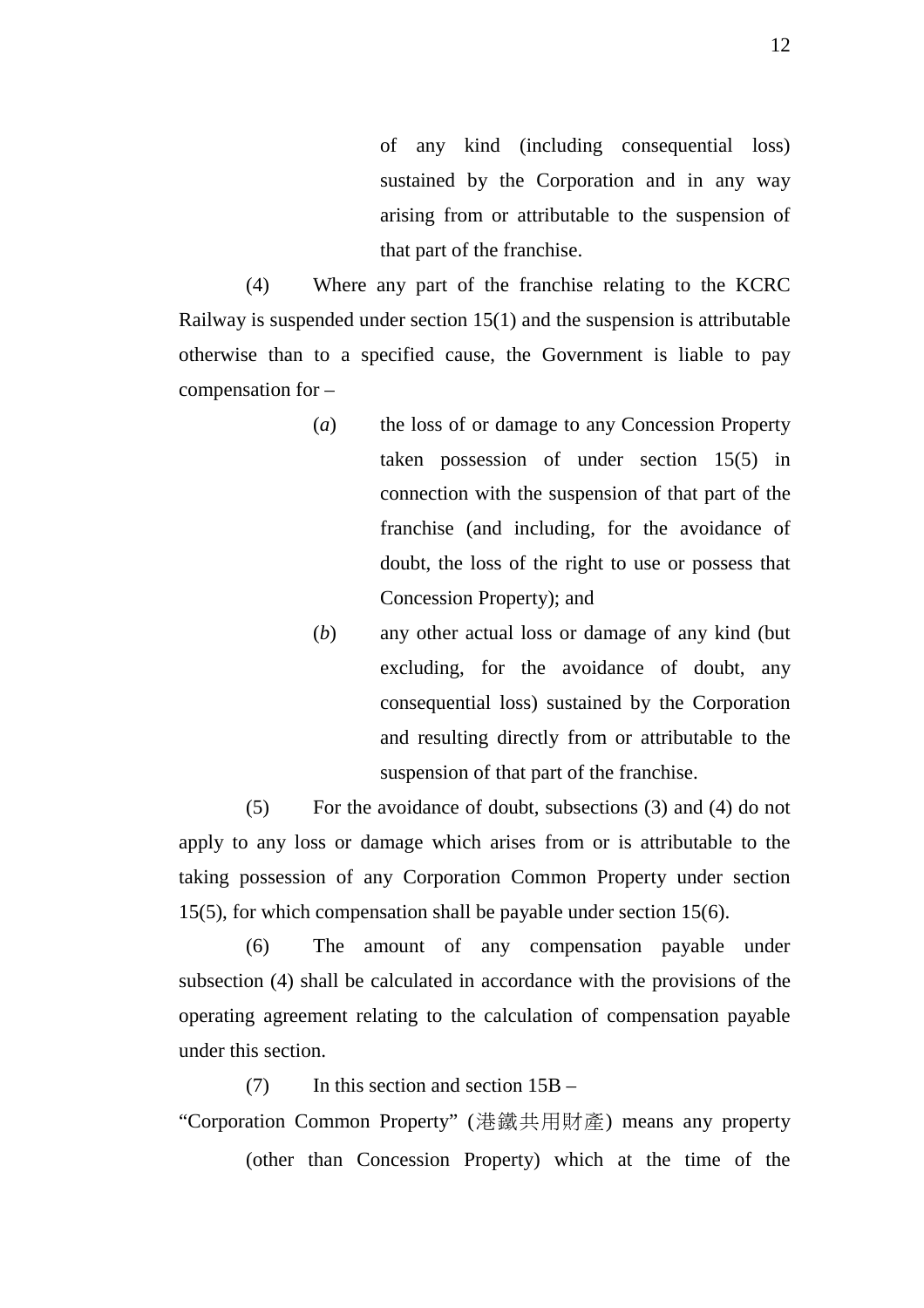suspension of the franchise or any part of it, is property owned, kept or used by the Corporation for the purposes of or in connection with the operation of both the KCRC Railway and the Mass Transit Railway, and which falls within the definition of "Corporation Common Property" in the Service Concession Agreement;

"KCRC Common Property" (九鐵共用財產) means any Concession Property which at the time of the suspension of the franchise or any part of it, is Concession Property kept or used by the Corporation for the purposes of or in connection with the operation of both the KCRC Railway and the Mass Transit Railway, and which falls within the definition of "KCRC Common Property" in the Service Concession Agreement;

"specified cause" (指明原因) means –

- (*a*) anything done or omitted to be done by the Corporation;
- (*b*) a breach of the Service Concession Agreement by the Corporation; or
- (*c*) a breach of the operating agreement by the Corporation.

# **15B. Rights to have access to and use Corporation Common Property and KCRC Common Property upon suspension of franchise**

(1) Where the franchise is suspended under section 15(1) (whether wholly or in part), the Government, its nominee or a third party designated by the Government may have access to any Corporation Common Property and KCRC Common Property which is not taken possession of under section 15(5), and may use such Corporation Common Property and KCRC Common Property in the operation of the service and the TSA bus service to the extent that they are covered by the suspension in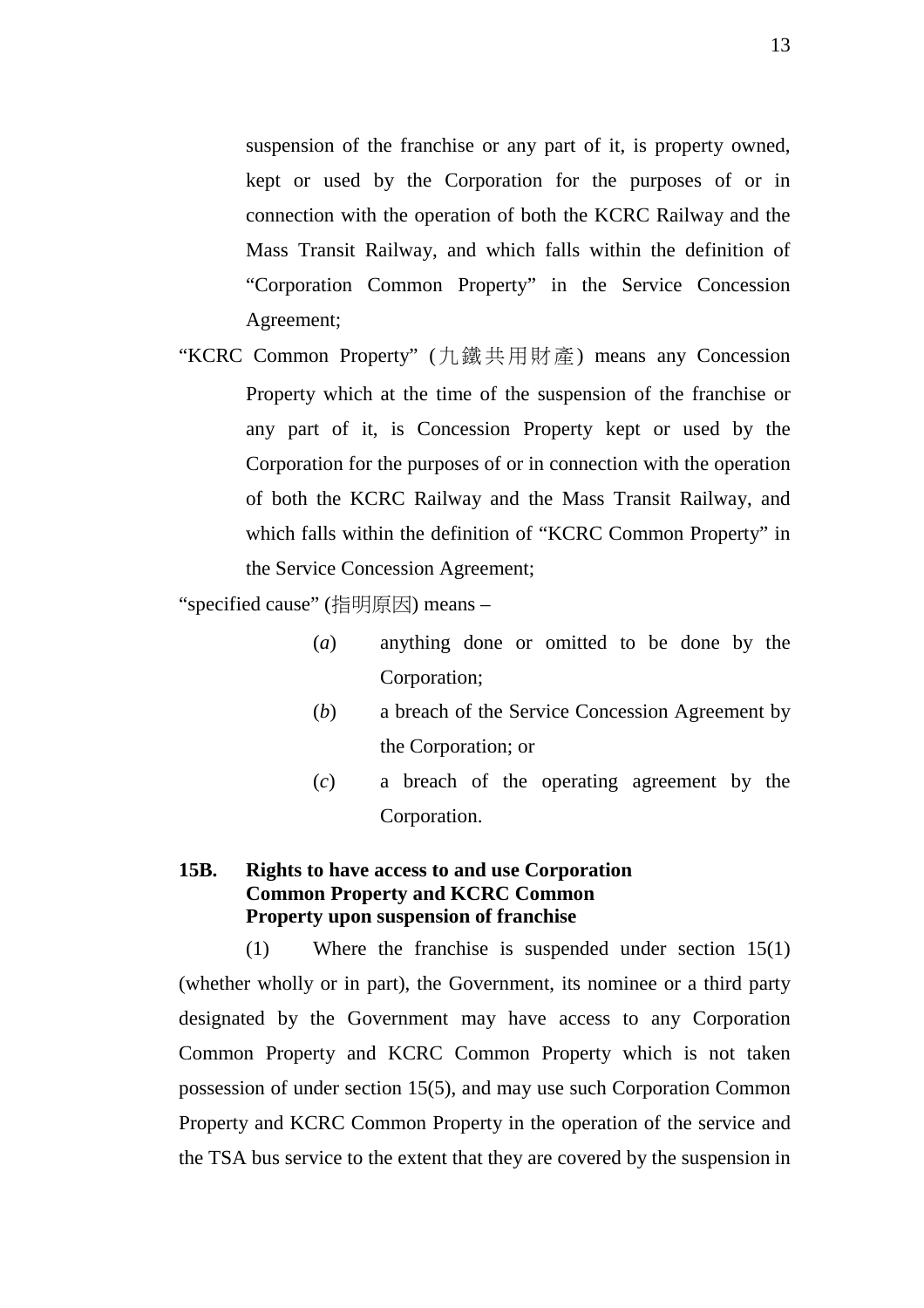accordance with the provisions of the operating agreement relating to such use.

(2) Where any part of the franchise is suspended under section 15(1), the Corporation may have access to any Corporation Common Property and KCRC Common Property which is taken possession of under section 15(5), and may use such Corporation Common Property and KCRC Common Property in the operation of the service and the TSA bus service to the extent that they are not covered by the suspension in accordance with the provisions of the operating agreement relating to such use.".

# **12. Default under franchise**

Section 16 is amended –

- (*a*) by renumbering it as section 16(1);
- (*b*) in subsection  $(1)(a)$ 
	- (i) by repealing "either" and substituting "any";
	- (ii) in subparagraph (i), by repealing "or";
	- (iii) in subparagraph (ii), by repealing the comma and substituting "; or";
	- $(iv)$  by adding  $-$ 
		- "(iii) there has been a substantial failure by the Corporation to discharge an obligation under the Service Concession Agreement which does not amount to a major breach of the Service Concession Agreement,";
- (*c*) in subsection (1)(*b*), by repealing the comma and substituting "; or";
- (*d*) in subsection (1), by adding  $-$ 
	- "(*c*) there has been a major breach by the Corporation of the Service Concession Agreement,";
- (*e*) by adding –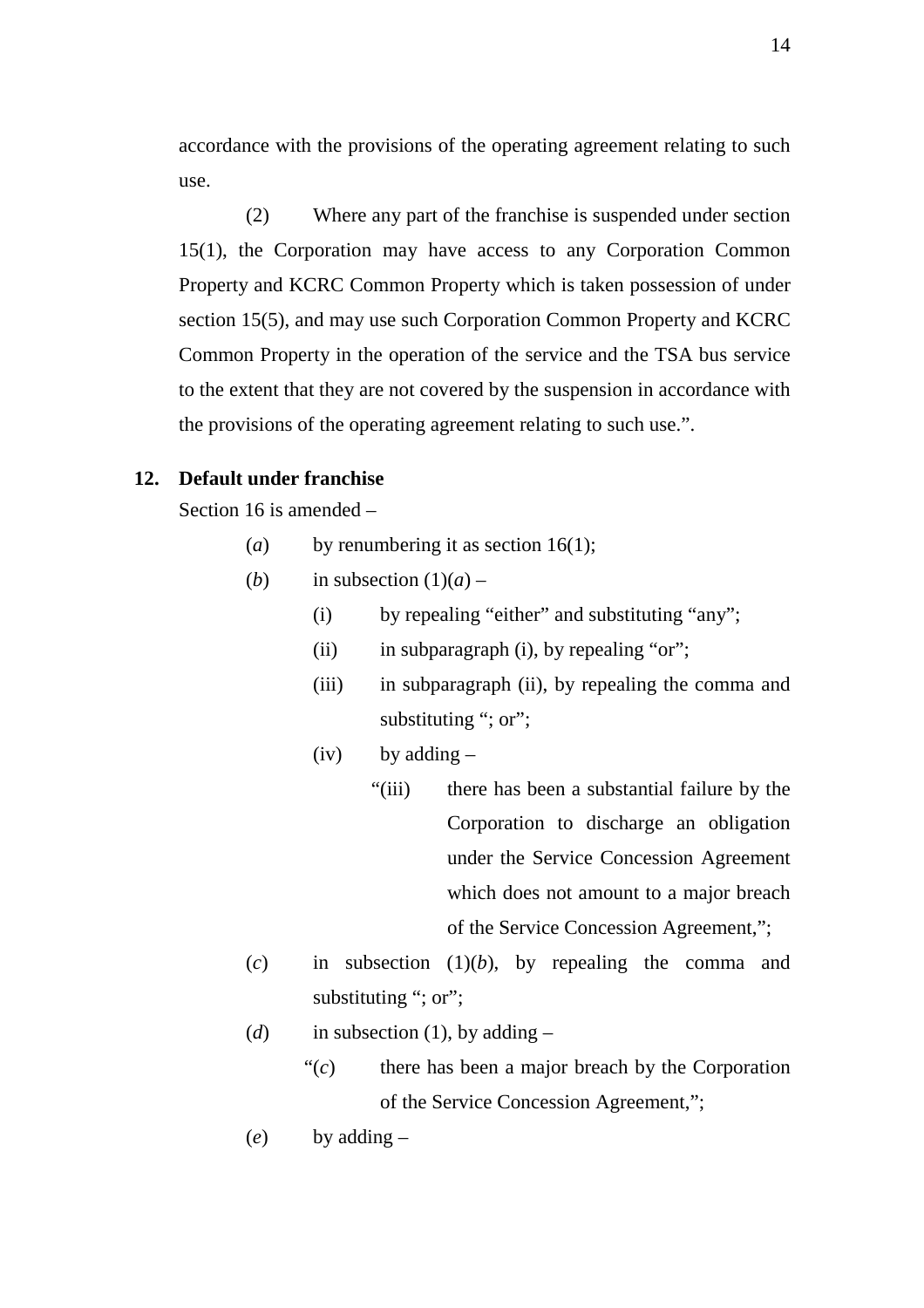" $(2)$  For the purposes of subsection  $(1)$ , there has been a major breach by the Corporation of the Service Concession Agreement if the Corporation –

- (*a*) makes any default in payment under the Service Concession Agreement;
- (*b*) contravenes any restriction imposed under the Service Concession Agreement on the disposal of the Concession Property; or
- (*c*) contravenes any prohibition imposed under the Service Concession Agreement on the creation of security over the Concession Property,

and the default or contravention is, under the terms of the Service Concession Agreement, a major breach of the Service Concession Agreement.".

# **13. Defaults capable of remedy**

Section 17 is amended by adding –

"(3) A default committed by reason of section 16(1)(*c*) shall not be regarded as one which is capable of being remedied for the purposes of subsection (1), and no notice shall be served under that subsection in respect of such a default.".

# **14. Revocation of franchise**

- (1) Section 18 (1) is amended  $-$ 
	- (*a*) in paragraph (*a*), by repealing "or";
	- (*b*) in paragraph  $(b)$  –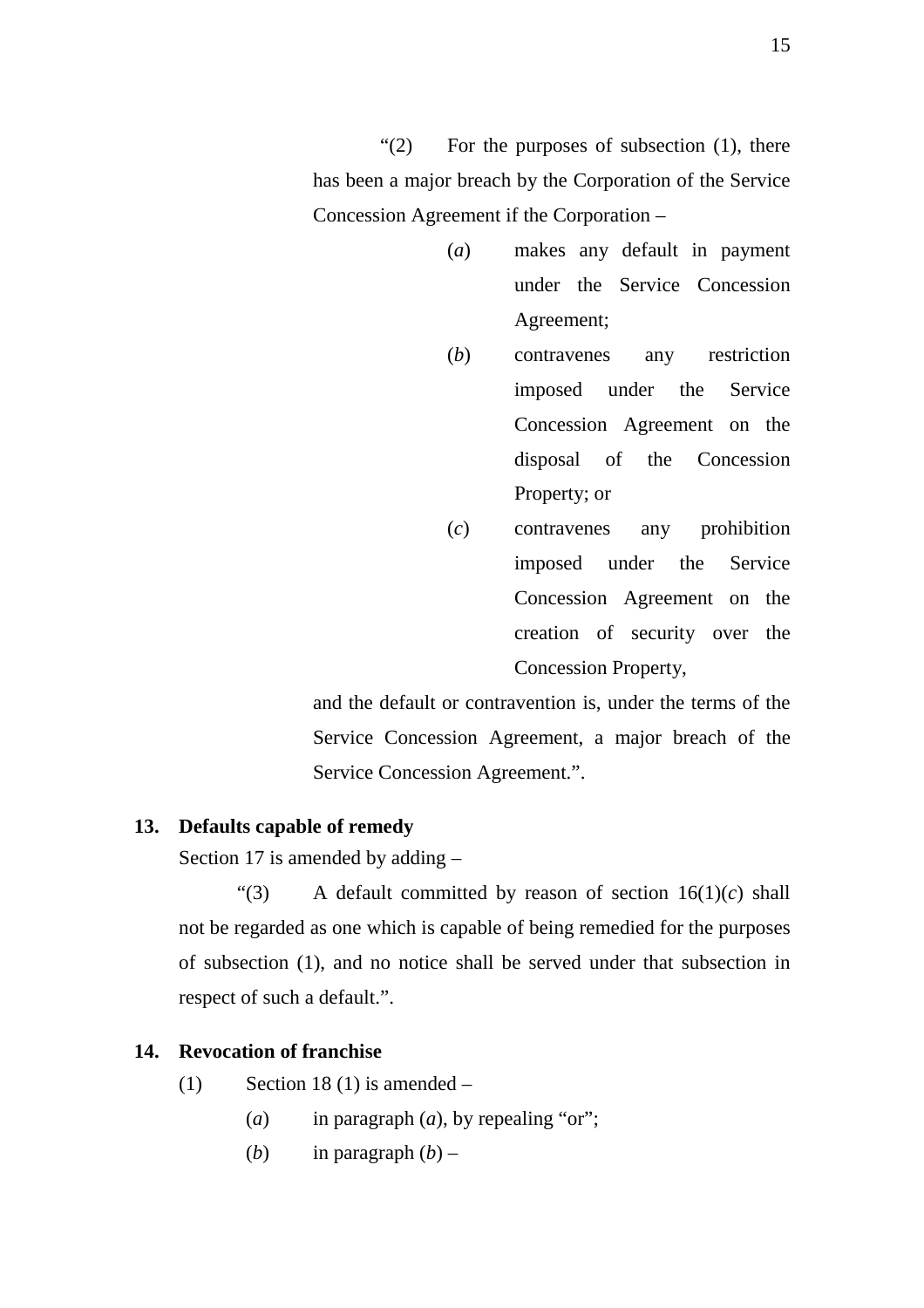- (i) by adding "otherwise than by reason of section  $16(1)(c)$ " after "in default";
- (ii) by repealing "remedied," and substituting "remedied; or";
- (*c*) by adding
	- "(*c*) it appears to the Chief Executive in Council that the Corporation is in default by reason of section  $16(1)(c)$ ,".
- (2) Section 18(2) is amended  $-$ 
	- (*a*) by repealing "or subsection  $(1)(b)$ " and substituting ", (*b*) or  $(c)$ ";
	- (*b*) in paragraph (*b*), by adding "or (*c*)" after "subsection  $(1)(b)$ ".

(3) Section 18(5)(*b*) is amended by repealing "subsection (8)" and substituting "subsections (8) and (8A)".

(4) Section 18 is amended by adding –

"(8A) Where an order is made under subsection (5)(*b*) only due to a default committed by reason of section  $16(1)(c)$ , the order shall have effect on the franchise only to the extent that the franchise relates to the KCRC Railways.".

# **15. Sections added**

The following are added immediately after section 19 –

# "**19A. Taking possession of Concession Property by Government upon revocation or expiry of franchise**

(1) Section 19(1) does not apply to Concession Property.

(2) Where the franchise or that part of it relating to the KCRC Railways is revoked under section 18 or the franchise has expired and has not been extended under section 5, the Government, its nominee or a third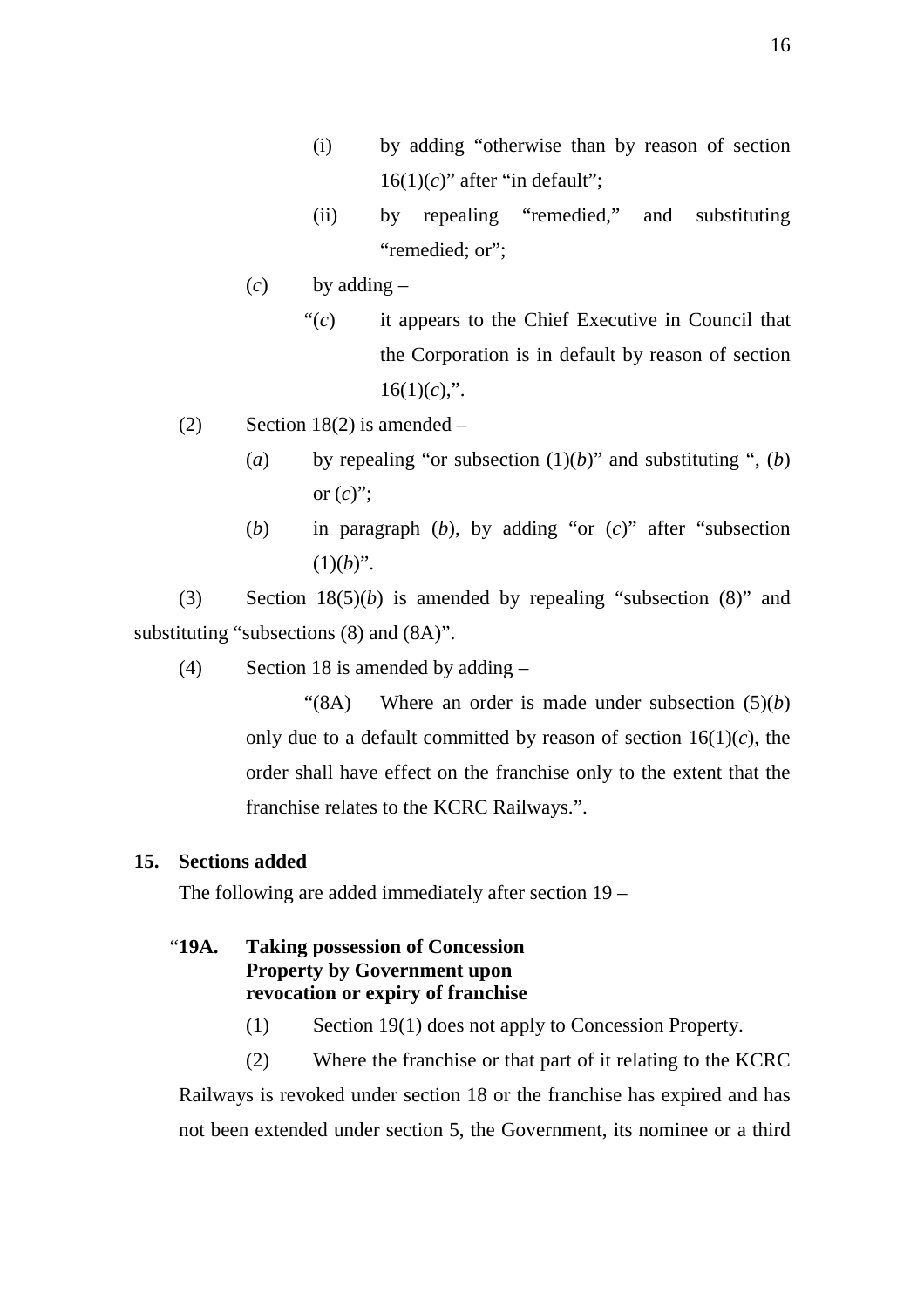party designated by the Government may take possession of any Concession Property and use such Concession Property in the operation of the service and the TSA bus service to the extent that they are covered by the revocation or expiry as it thinks fit.

(3) Subject to subsections (4) and (5), any Concession Property taken possession of under subsection (2) may be returned to KCRC or may be otherwise disposed of in a manner and upon terms the Chief Executive in Council may think fit.

(4) The right conferred under subsection (2) to take possession of any Concession Property and to use such Concession Property includes the right to keep or maintain such Concession Property in whatever condition or to alter such Concession Property in whatever manner.

(5) Without affecting any entitlement to compensation under section 19B, nothing in this Ordinance or any other law imposes on the Government any obligation in relation to the condition in which any Concession Property taken under subsection (2) is to be kept or returned.

(6) For the purpose of, and to the extent necessary to effect, the disposal under subsection (3) of any Concession Property taken possession of under subsection (2) (and for that purpose and to that extent only), title in that Concession Property is deemed to be vested in the Government.

# **19B. Compensation for taking possession of Concession Property under section 19A**

Where any Concession Property is taken possession of under section 19A(2), the Government is liable to pay such compensation to the Corporation in relation to that Concession Property as would be required to be paid by KCRC to the Corporation under the Service Concession Agreement had the Concession Property been taken possession of by KCRC or redelivered by the Corporation to KCRC under the Service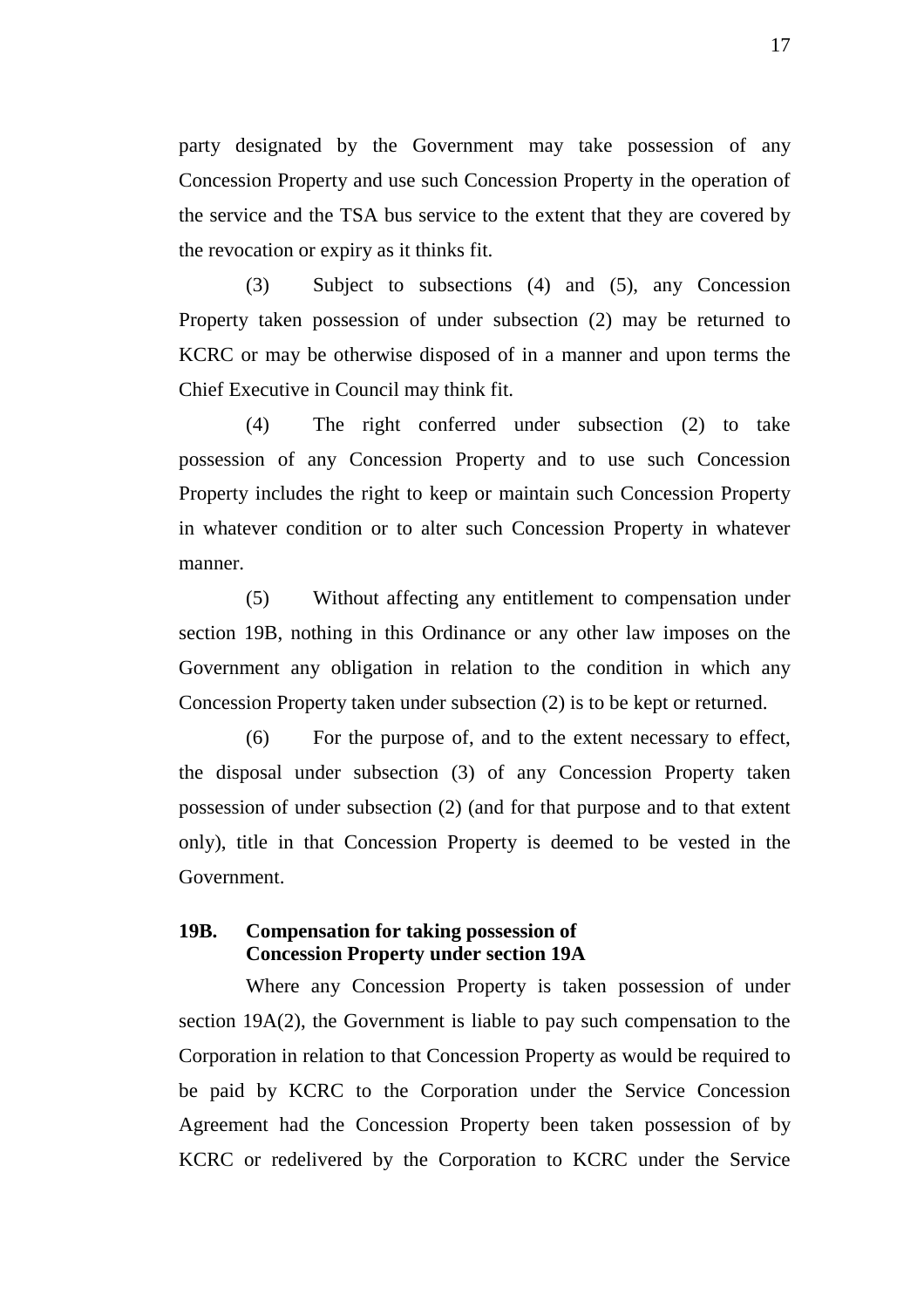Concession Agreement upon the termination or expiry of the Service Concession Agreement.

# **19C. Rights to have access to and use KCRC Common Property or Corporation Common Property upon revocation or expiry of franchise**

(1) Where the franchise or that part of it relating to the KCRC Railways is revoked under section 18 or the franchise has expired and has not been extended under section 5, the Government, its nominee or a third party designated by the Government may have access to any Corporation Common Property which is not taken possession of under section 19(1), and may use such Corporation Common Property in the operation of the service and the TSA bus service to the extent that they are covered by the revocation or expiry in accordance with the provisions of the operating agreement relating to such use.

(2) Where that part of the franchise relating to the KCRC Railways is revoked under section 18 and that part of the franchise relating to the Mass Transit Railway remains in force, the Corporation may have access to any KCRC Common Property which is taken possession of under section 19A(2), and may use such KCRC Common Property in the operation of the Mass Transit Railway in accordance with the provisions of the operating agreement relating to such use.

- $(3)$  In this section
	- (*a*) "Corporation Common Property" (港鐵共用財產) means any property (other than Concession Property) which at the time of the revocation of the franchise or that part of it relating to the KCRC Railways or the expiry of the franchise (as the case may be), is property owned, kept or used by the Corporation for the purposes of or in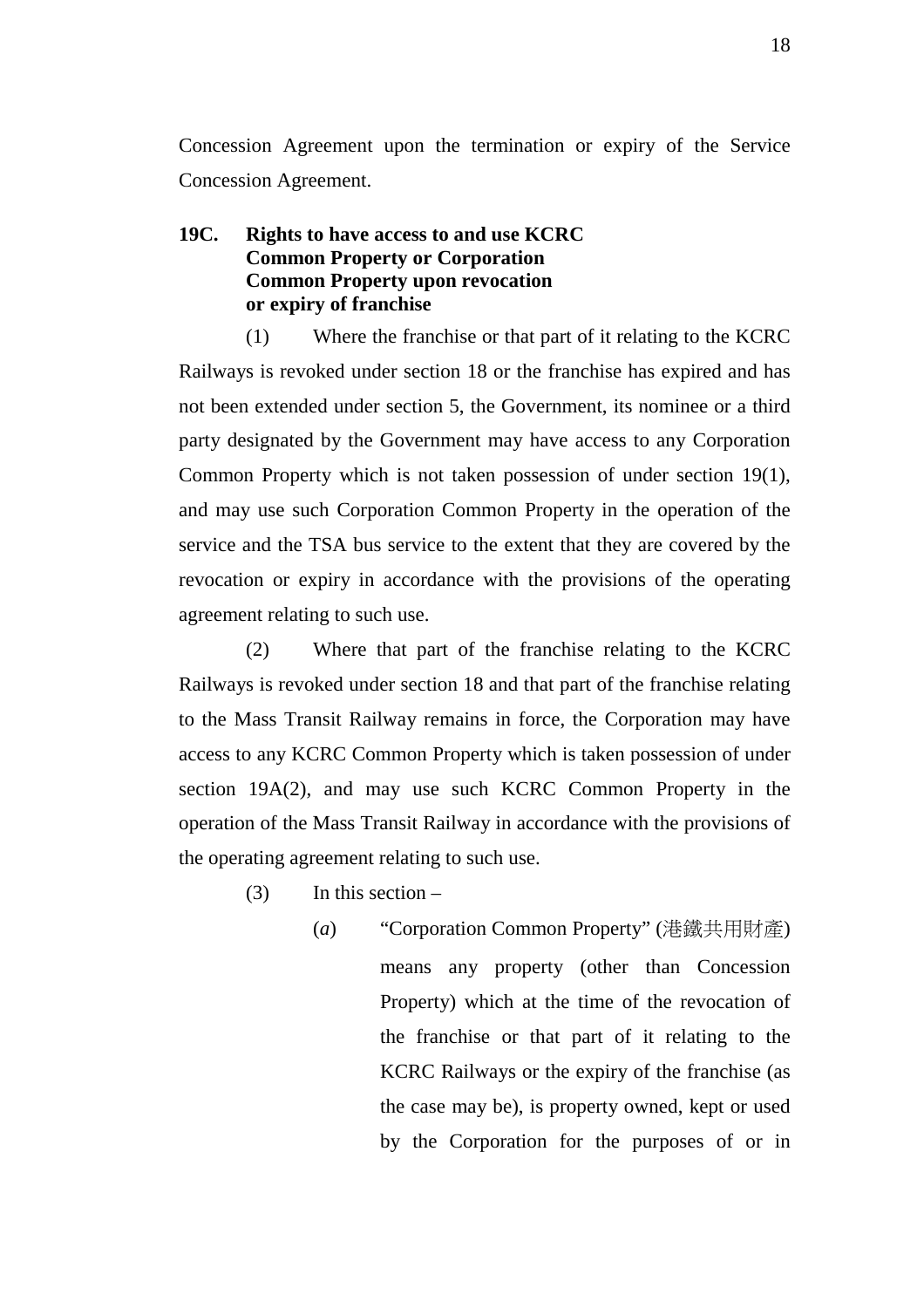connection with the operation of both the KCRC Railway and the Mass Transit Railway, and which falls within the definition of "Corporation Common Property" in the Service Concession Agreement;

(*b*) "KCRC Common Property" (九鐵共用財產 ) means any Concession Property which at the time of the revocation of that part of the franchise relating to the KCRC Railways, is Concession Property kept or used by the Corporation for the purposes of or in connection with the operation of both the KCRC Railway and the Mass Transit Railway, and which falls within the definition of "KCRC Common Property" in the Service Concession Agreement.".

#### **Division 5 – Amendments to Part VIII (Regulations and Bylaws)**

# **16. Regulations**

(1) Section 33 is amended by adding –

"(1A) The Secretary may make regulations for all or any of the following purposes –

> (*a*) requiring the Corporation to submit to the Commissioner, at such times and in such manner as may be specified in the regulations, a programme of the future operations or plans of the Corporation for the rail and TSA bus service within the North-west Transit Service Area for such period as may be so specified, including, without derogation from the generality of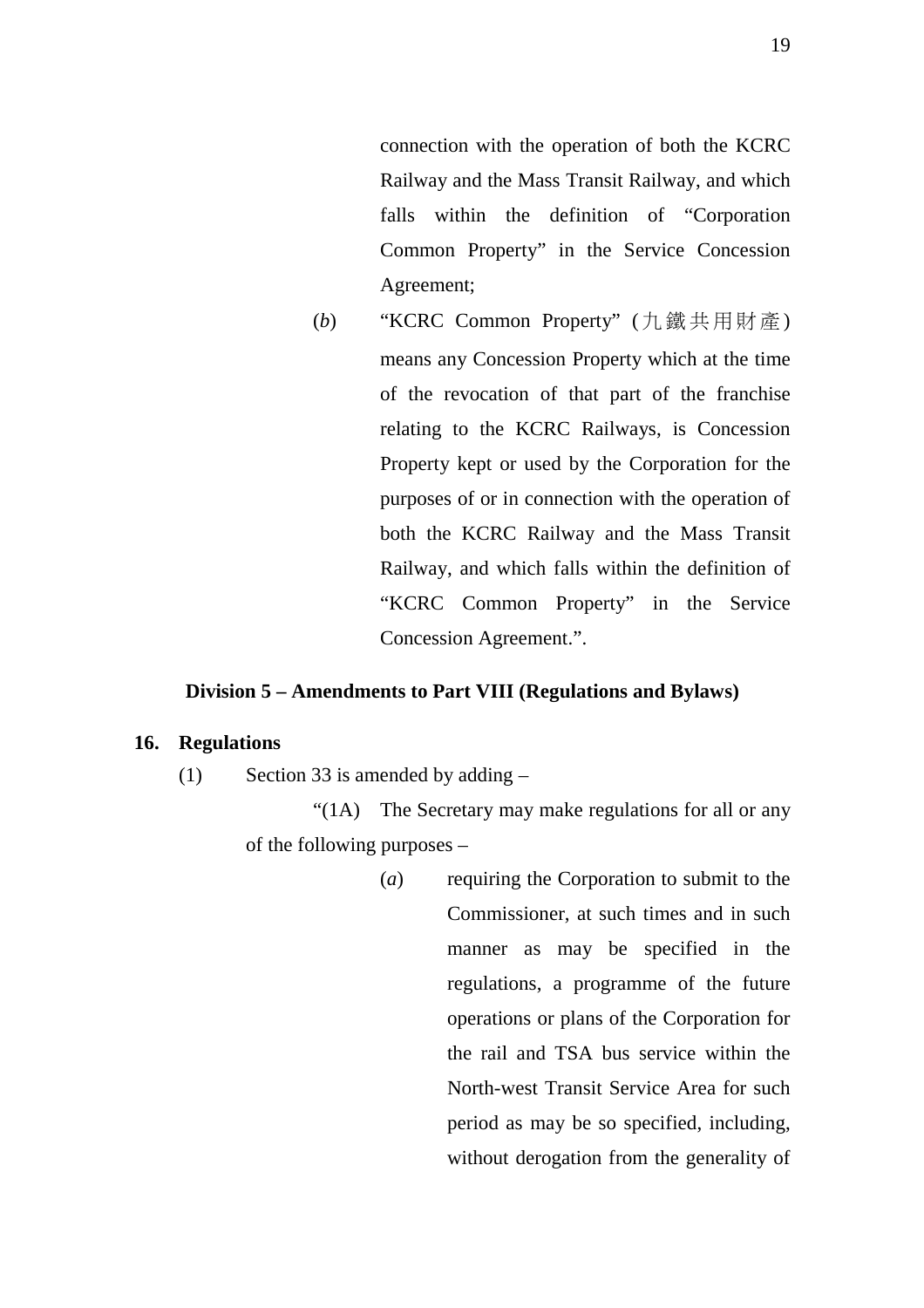the foregoing, routes to be operated, frequency of service and vehicle allocation to those routes;

- (*b*) controlling and regulating the maintenance and operation of the TSA bus service by the Corporation;
- (*c*) the use of the TSA bus service by members of the public and their conduct while using the TSA bus service; and
- (*d*) any connected purposes.

(1B) Subsection (1A) expires when that part of the franchise relating to the KCRC Railways is revoked under section 18.

(1C) Where any regulation is made under subsection  $(1A)(a)$  to require the Corporation to submit to the Commissioner any programme, neither the Commissioner nor any other person shall disclose any information obtained pursuant to that regulation unless he has consulted the Corporation regarding his intention to do so.".

(2) Section 33 is amended by adding  $-$ 

"(4) A regulation made under this section may contain such consequential, transitional or saving provision as may be necessary or expedient in consequence of the expiry of any regulation made under this section.".

#### **17. Bylaws**

Section 34 is amended by adding –

"(1A) The Corporation may, under its common seal, make bylaws for any or all of the following purposes –

20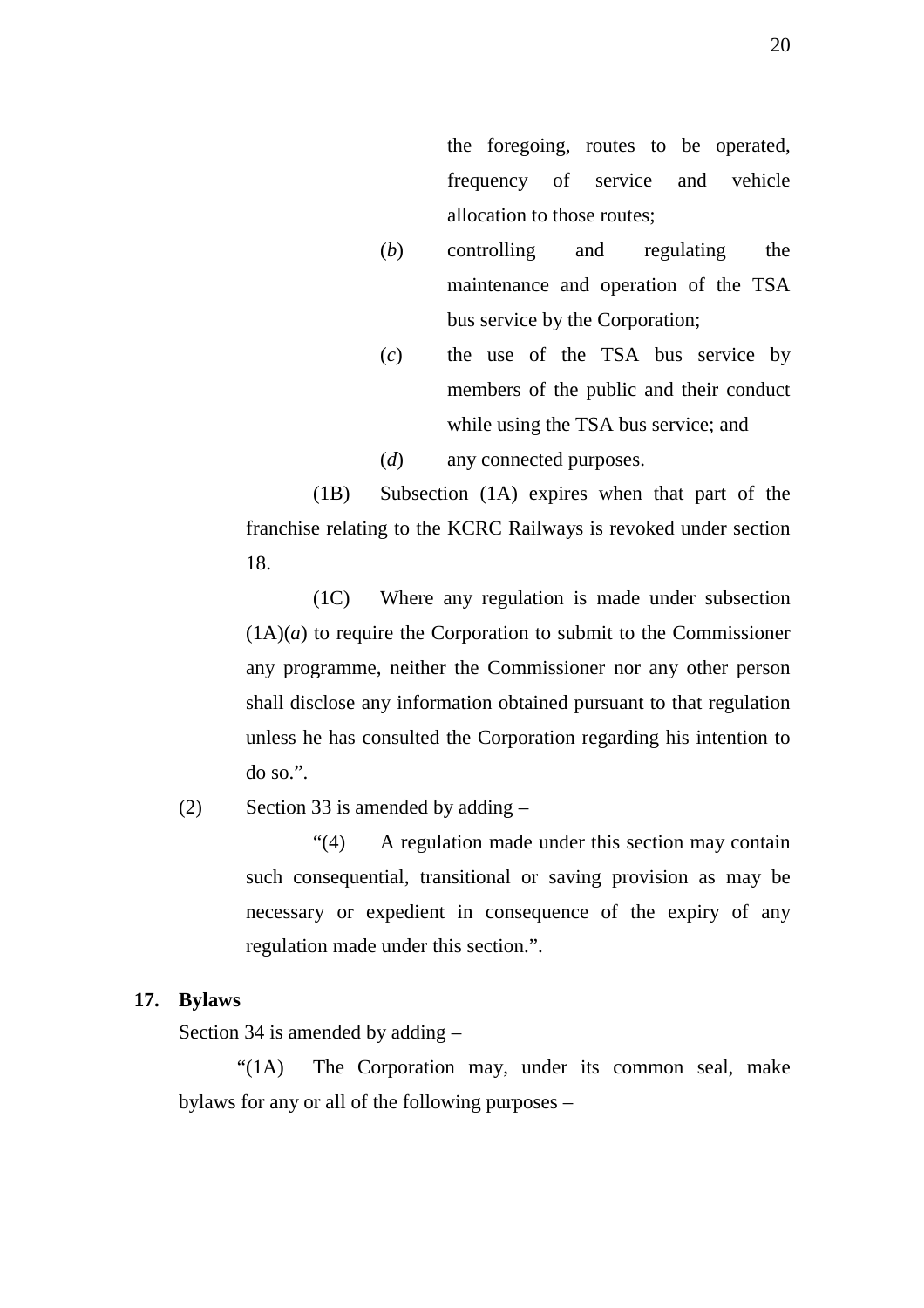- (*a*) prescribing the terms upon which any goods or class of goods will be received for carriage by the Corporation or stored by them including limitations on the liability of the Corporation in respect of the goods; and
- (*b*) controlling access to certain areas of the railway premises by –
	- (i) restricting access by the public or by any person to any part of the railway premises, and the days and times of admission to that part of the railway premises;
	- (ii) issuing permits for access to any restricted area of the railway premises and the fees payable in respect of such permits;
	- (iii) exempting, by notice in writing and subject to such conditions as the Chief Executive Officer may impose, any person or class of person from all or any of the requirements of any bylaw regarding entry into a restricted area; and
	- (iv) empowering the Chief Executive Officer to prepare and certify a plan delineating or describing any part or parts of the railway premises as a restricted area.

(1B) Subsection (1A) expires when that part of the franchise relating to the KCRC Railways is revoked under section 18.

(1C) Where the Corporation operates the TSA bus service, the power to make bylaws under subsections (1) and (1A) shall extend to making bylaws for the purposes of the TSA bus service for any of the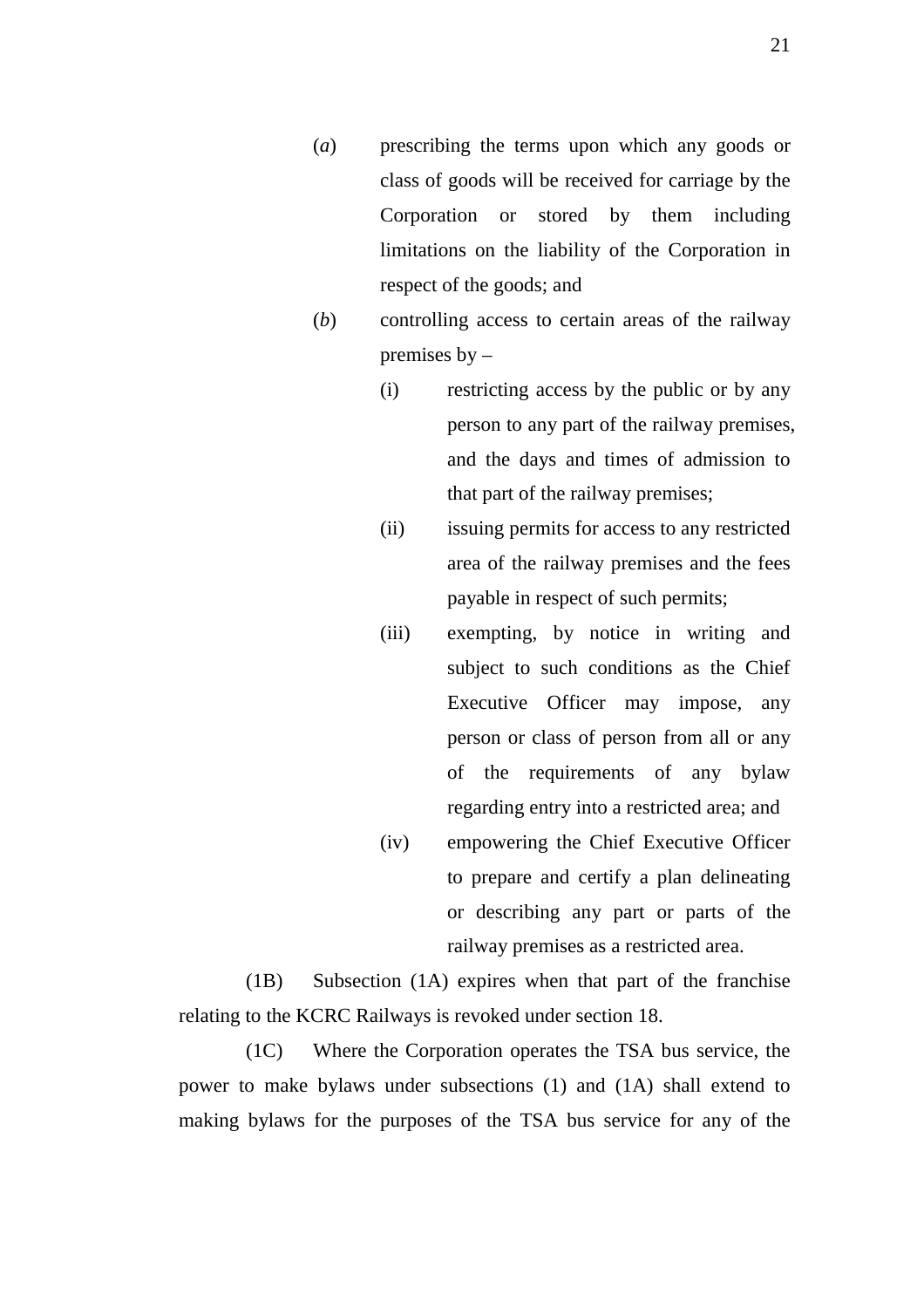matters specified in those subsections as if the TSA bus service were the service.

(1D) Nothing in subsection (1C) shall have the effect of deeming premises used in the operation of the TSA bus service to be the railway premises for the purposes of subsection (1A)(*b*).

(1E) Any bylaw made under this section may contain such consequential, transitional or saving provision as may be necessary or expedient in consequence of the expiry of any bylaw made under this section.".

## **18. Further powers in relation to regulations and bylaws**

Section 35 is amended by adding –

"(6) A plan purporting to be certified by the Chief Executive Officer as a plan of a restricted area or as a copy of a plan of a restricted area certified by the Chief Executive Officer is admissible in evidence in any proceedings for an offence against a bylaw made under section  $34(1A)(b)$  on its production without further proof and until the contrary is proved –

- (*a*) the court before which such certified plan or copy is produced shall presume that the signature to the plan or copy is genuine and that the Chief Executive Officer was duly appointed when he certified it; and
- (*b*) the plan or copy shall be evidence of the area and boundaries of any part or parts of the KCRC Railways delineated or described in the plan as a restricted area.".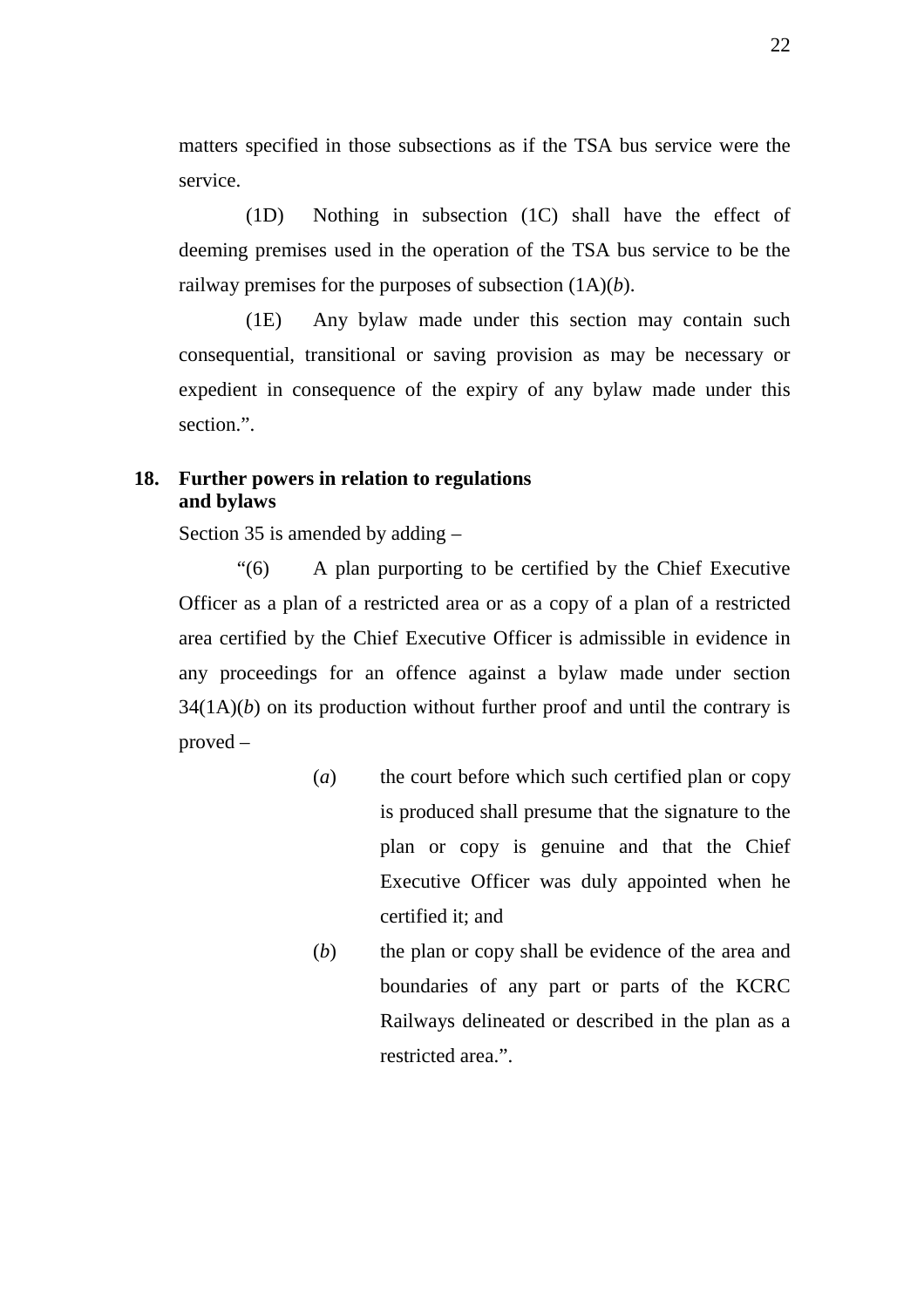### **Division 6 – Addition of new Part**

#### **19. Part IXA added**

The following is added immediately after Part IX –

## "PART IXA

## VESTING OF CERTAIN RIGHTS AND LIABILITIES OF KCRC IN **CORPORATION**

# **52A. Interpretation of Part IXA**

In this Part –

"contract"  $(\triangle \&)$  includes any agreement, bond, guarantee or security made or given orally, in writing, by deed, by conduct or otherwise; "liabilities" (法律責任) includes obligations;

"relevant date" (有關日期) –

- (*a*) in relation to a contract which is specified in a Vesting Notice, means the date specified in the Vesting Notice for the purposes of section 52B(1);
- (*b*) in relation to a contract which is specified in a Revesting Notice, means the date specified in the Revesting Notice for the purposes of section 52C(1);
- (*c*) in relation to a contract or document to which section 52D or 52E applies, means the Merger Date:
- (*d*) in relation to any security to which section 52F applies, means the date on which the rights in respect of which the security is held are vested in the Corporation or KCRC under section 52B or 52C (as the case may be);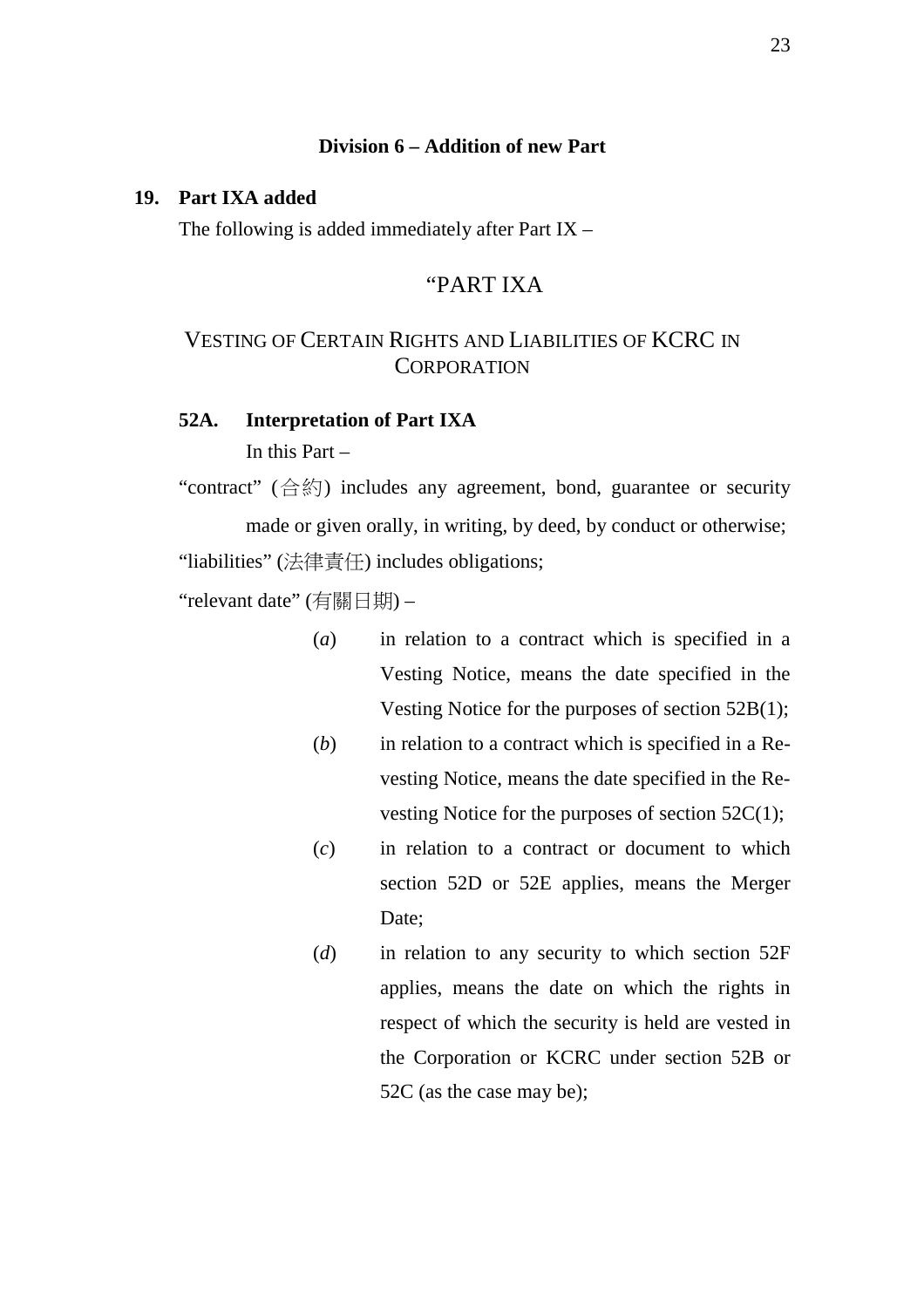- "relevant rights and liabilities" (有關的權利及法律責任), in relation to a contract or document to which section 52B, 52D 52E or 52F(1) applies, means the rights and liabilities vested in the Corporation under section 52B, 52D 52E or 52F(1) (as the case may be);
- "Re-vesting Notice" (再轉歸公告) means a notice made by the Secretary under section 52C(2);
- "security" (抵押) means any interest, legal or equitable, by means of which the payment or discharge of a debt or liability (whether present or future, actual or contingent) is secured, whether or not that interest is evidenced in writing;
- "Vesting Notice" (轉歸公告) means a notice made by the Secretary under section 52B(2).

## **52B. Vesting of certain contractual rights and liabilities of KCRC in Corporation**

(1) Where a contract or a class of contracts is specified in a Vesting Notice –

- (a) the rights under the contract or contracts of the class of contracts which are exercisable by KCRC at any time on or after but not before the relevant date under the terms of the contract or those contracts; and
- (b) the liabilities under the contract or those contracts which are to be discharged by KCRC at any time on or after the relevant date under the terms of the contract or those contracts,

shall vest in the Corporation by virtue of this subsection on that date.

(2) The Secretary may make a Vesting Notice for the purposes of subsection (1).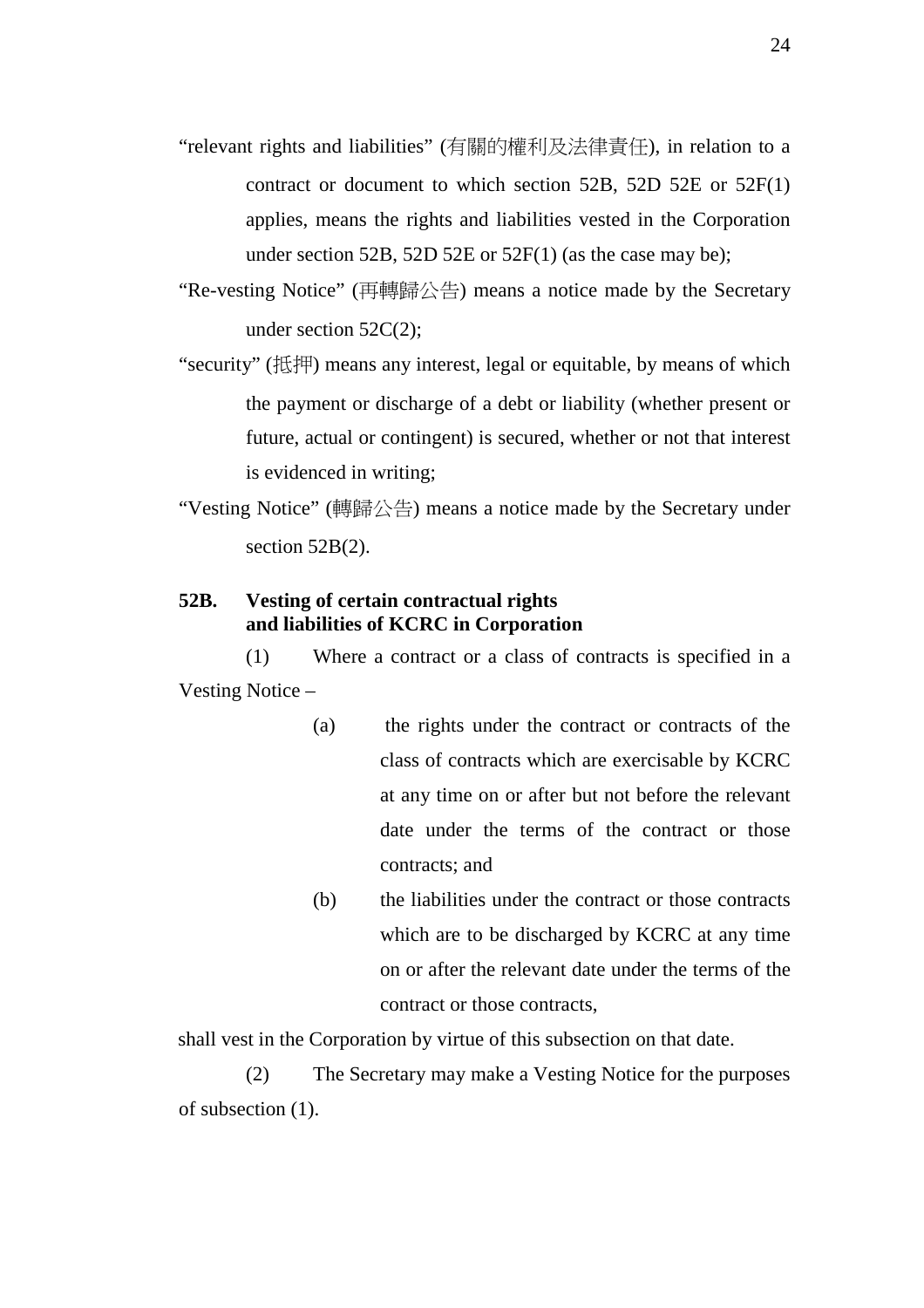(3) A Vesting Notice made under subsection (2) shall be published in the Gazette as a general notice.

### **52C. Re-vesting of certain contractual rights and liabilities in KCRC**

(1) Where a contract or a class of contracts which has been specified in a Vesting Notice is specified in a Re-vesting Notice –

- (*a*) the rights under the contract or contracts of the class of contracts which are exercisable by the Corporation at any time on or after but not before the relevant date under the terms of the contract or those contracts; and
- (*b*) the liabilities under the contract or those contracts which are to be discharged by the Corporation at any time on or after the relevant date under the terms of the contract or those contracts,

shall vest in KCRC by virtue of this subsection on that date.

(2) The Secretary may make a Re-vesting Notice for the purposes of subsection (1) where –

- (*a*) the franchise is revoked under section 18;
- (*b*) that part of the franchise relating to the KCRC Railways is revoked under section 18;
- (*c*) the franchise has expired and has not been extended under section 5; or
- (*d*) both KCRC and the Corporation agree that it is necessary to make a Re-vesting Notice.

(3) A Re-vesting Notice made under subsection (2) shall be published in the Gazette as a general notice.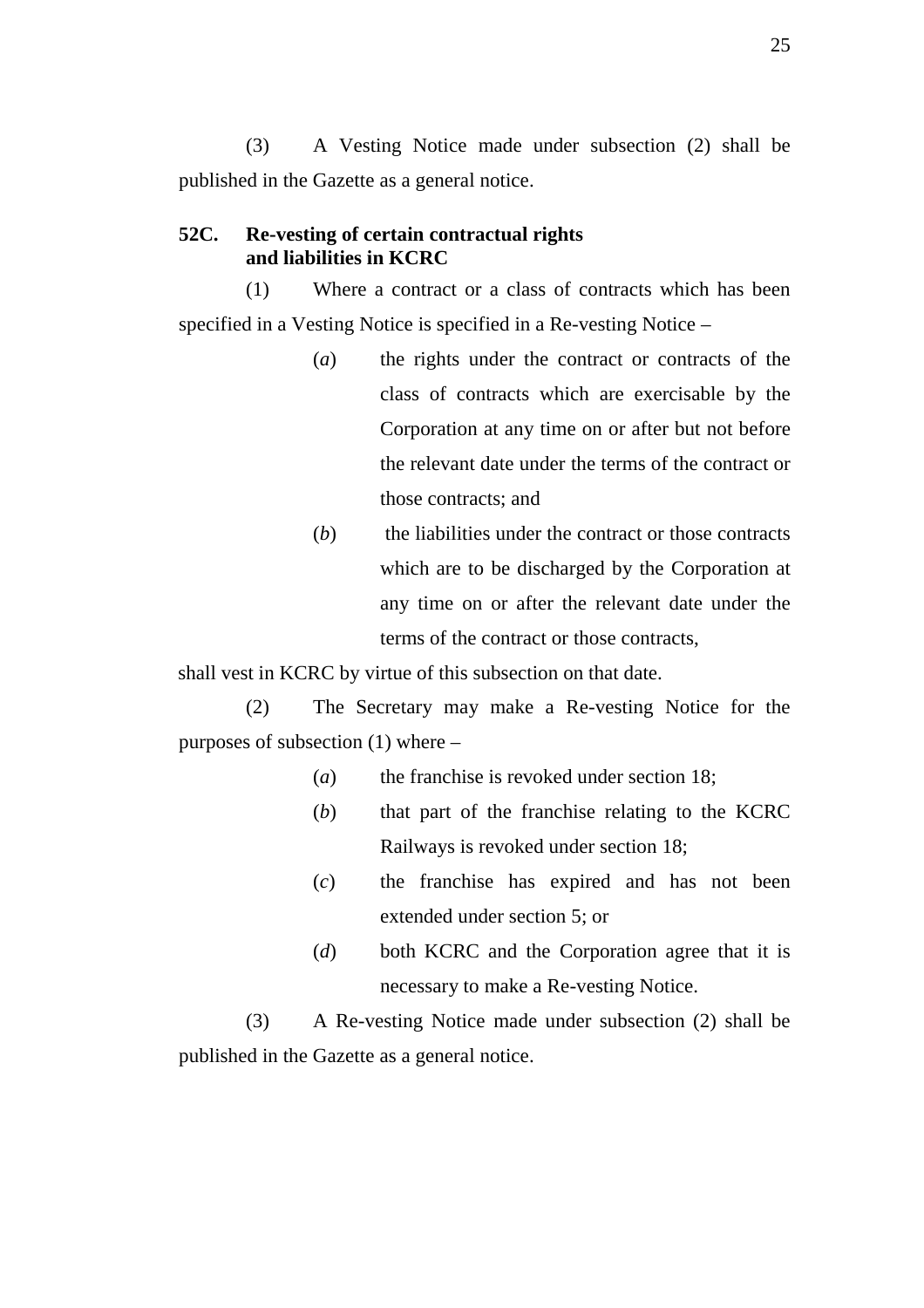#### **52D. Employment contracts**

(1) All rights and liabilities to which KCRC was entitled or subject immediately before the relevant date under any contract of employment entered into with KCRC which was in force immediately before the relevant date shall vest in the Corporation by virtue of this subsection on that date.

(2) Employment with KCRC and the Corporation under a contract of employment to which subsection (1) applies is deemed for all purposes to be a single continuing employment.

(3) No member of the managing board of KCRC or auditor of KCRC becomes by virtue only of subsection (1) a director or auditor of the Corporation.

#### **52E. Pension fund schemes, etc.**

(1) All rights and liabilities to which KCRC was entitled or subject immediately before the relevant date under any contract or other document constituting or relating to any pension fund scheme, provident fund scheme or any other retirement benefits scheme established for the benefit of employees of KCRC or to any gratuity benefits payable by KCRC which was in force immediately before the relevant date shall vest in the Corporation by virtue of this subsection on that date.

(2) Any contract or other document to which subsection (1) applies shall (as from the relevant date) be construed and have effect, so far as the context permits, as if for any reference in the contract or document to KCRC there were substituted a reference to the Corporation.

### **52F. Security**

(1) In relation to a contract to which section  $52B(1)$  applies, any security held immediately before the relevant date by KCRC, or by a person as nominee of, agent of or trustee for KCRC, in respect of the rights under the contract which are vested in the Corporation under that section,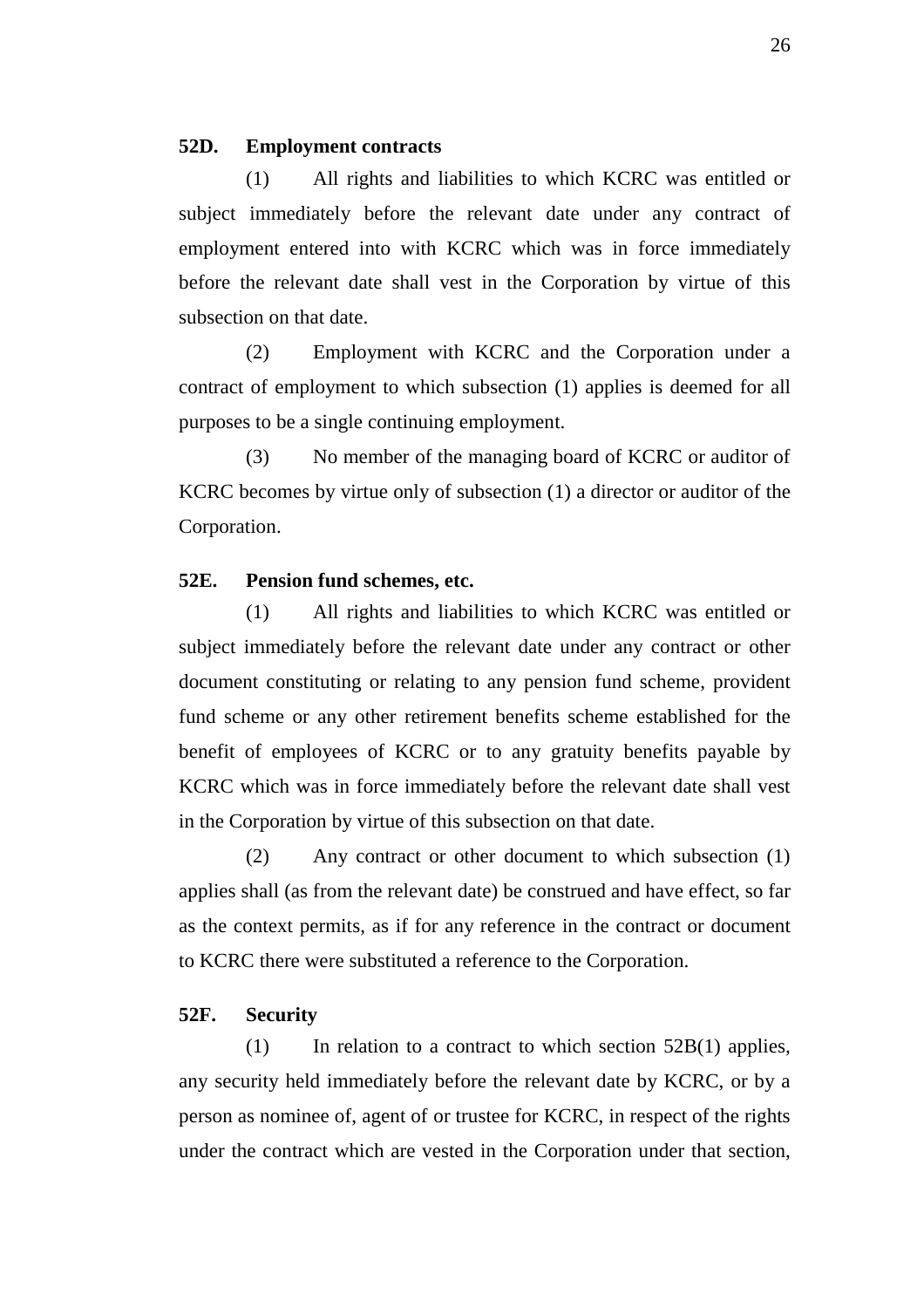shall be held by the Corporation, or by that person as nominee of, agent of or trustee for the Corporation (as the case may require), and shall be available to the Corporation (whether for its own benefit or for the benefit of any other person, as the case may be) as from that date.

(2) In relation to any security vested in the Corporation by virtue of subsection (1) and any liabilities secured by the security, the Corporation shall be entitled to the rights and priorities, and shall be subject to the obligations and incidents, which KCRC would have been entitled to and subject to if it had continued to hold the security.

(3) In relation to a contract to which section  $52C(1)$  applies, any security held immediately before the relevant date by the Corporation, or by a person as nominee of, agent of or trustee for the Corporation, in respect of the rights under the contract which are vested in KCRC under that section, shall be held by KCRC, or by that person as nominee of, agent of or trustee for KCRC (as the case may require), and shall be available to KCRC (whether for its own benefit or for the benefit of any other person, as the case may be) as from that date.

(4) In relation to any security vested in KCRC by virtue of subsection (3) and any liabilities secured by the security, KCRC shall be entitled to the rights and priorities, and shall be subject to the obligations and incidents, which the Corporation would have been entitled to and subject to if it had continued to hold the security.

## **52G. Supplementary provisions relating to vesting or re-vesting under this Part**

(1) A contract or other document to which section 52B, 52D, 52E or 52F(1) applies shall, to the extent of the relevant rights and liabilities, have effect as from the relevant date as if the Corporation is a party to the contract or document in all respects and as if the Corporation were the same person in law as KCRC.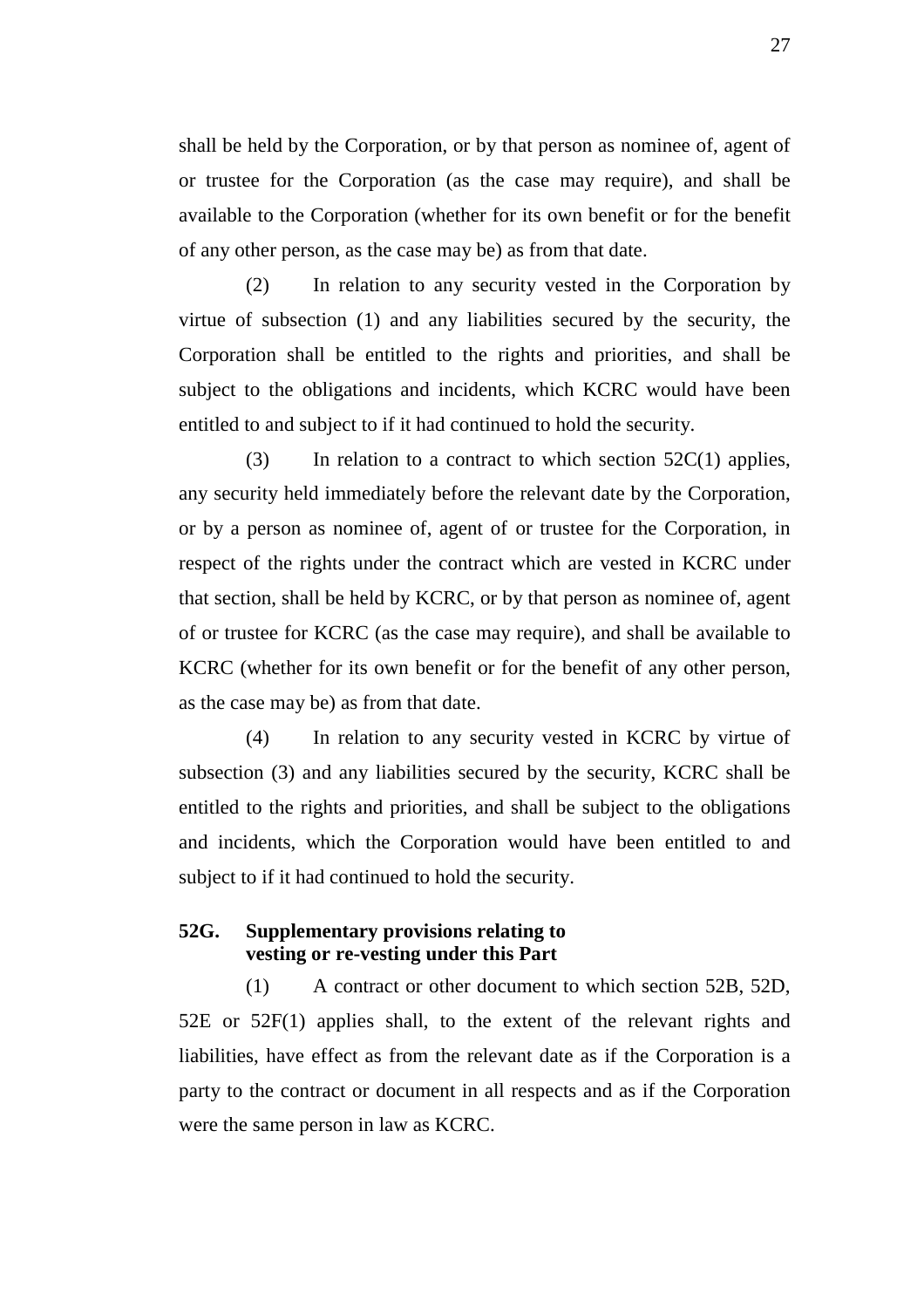(2) Accordingly, references (whether express or implied) to KCRC in the contract or document referred to in subsection (1) shall, to the extent of the relevant rights and liabilities, be taken as from the relevant date as referring to the Corporation.

(3) Where the contract or document referred to in subsection (1) refers (in whatever terms and whether expressly or by implication) to a person employed by or engaged in the business of KCRC, it shall have effect, to the extent of the relevant rights and liabilities and in relation to anything falling to be done on or after the relevant date, as if for that reference there were substituted a reference to such person as the Corporation may appoint or, in default of appointment, to the person employed by or engaged in the business of the Corporation who corresponds as nearly as may be to the person employed by or engaged in the business of KCRC in question.

(4) A contract to which section 52C or 52F(3) applies shall, to the extent of the rights and liabilities vested in KCRC by virtue of section 52C or 52F(3) (as the case may be), have effect as from the relevant date as if KCRC is a party to the contract in all respects and as if KCRC were the same person in law as the Corporation.

(5) The Corporation and all other persons have the same rights, powers and remedies for ascertaining, perfecting or enforcing any right or liability vested in the Corporation by virtue of section 52B, 52D, 52E or 52F(1) as they would have had if that right or liability had at all times been a right or liability of the Corporation.

(6) KCRC and all other persons have the same rights, powers and remedies for ascertaining, perfecting or enforcing any right or liability vested in KCRC by virtue of section 52C or 52F(3) as they would have had if that right or liability had at all times been a right or liability of KCRC.

(7) In subsections (5) and (6), a reference to rights and powers includes a reference to rights and powers as to the taking or resisting of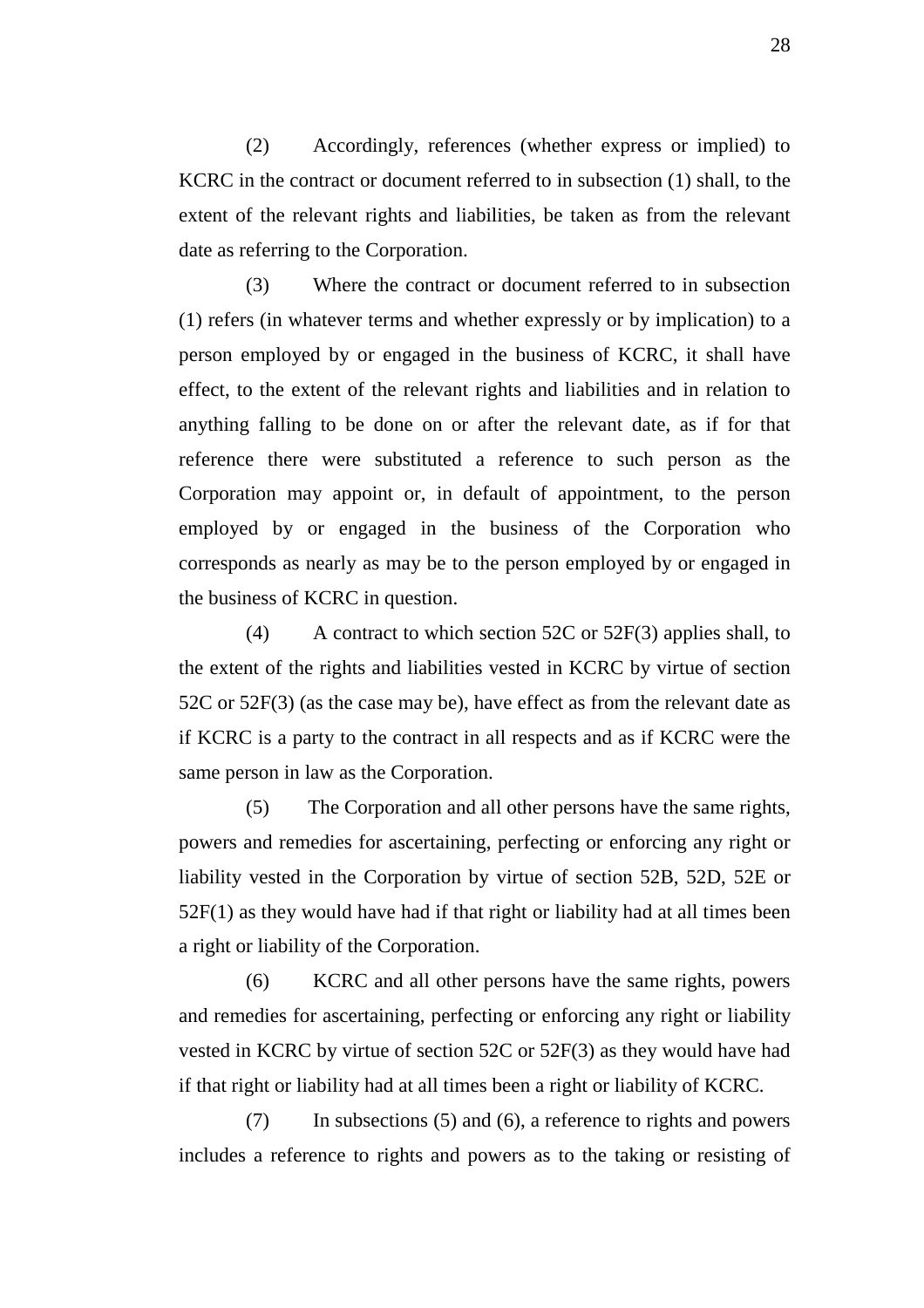legal proceedings or the making or resisting of applications to any authority.

#### **52H. Evidence of vesting**

(1) The production of a Government Printer's copy, or a document certified by a solicitor to be a true copy of a Government Printer's copy, of this Ordinance is conclusive evidence for all purposes of any vesting (other than any vesting under section 52B or 52C) effected under this Part.

(2) The production of a Government Printer's copy, or a document certified by a solicitor to be a true copy of a Government Printer's copy, of this Ordinance and of a Vesting Notice is conclusive evidence for all purposes of any vesting under section 52B to which the Vesting Notice relates.

(3) The production of a Government Printer's copy, or a document certified by a solicitor to be a true copy of a Government Printer's copy, of this Ordinance and of a Re-vesting Notice is conclusive evidence for all purposes of any vesting under section 52C to which the Re-vesting Notice relates.

#### **52I. Waiver of prohibition of vesting**

- (1) A provision contained in any contract or other document
	- (*a*) prohibiting or having the effect of prohibiting the vesting under section 52B, 52D, 52E or 52F(1); or
	- (*b*) to the effect that a default shall occur or be deemed to occur, or any right or liability shall cease, as a result of the vesting under section 52B, 52D, 52E or 52F(1),

and to which KCRC is a party, is deemed to have been waived.

(2) A provision contained in any contract or other document –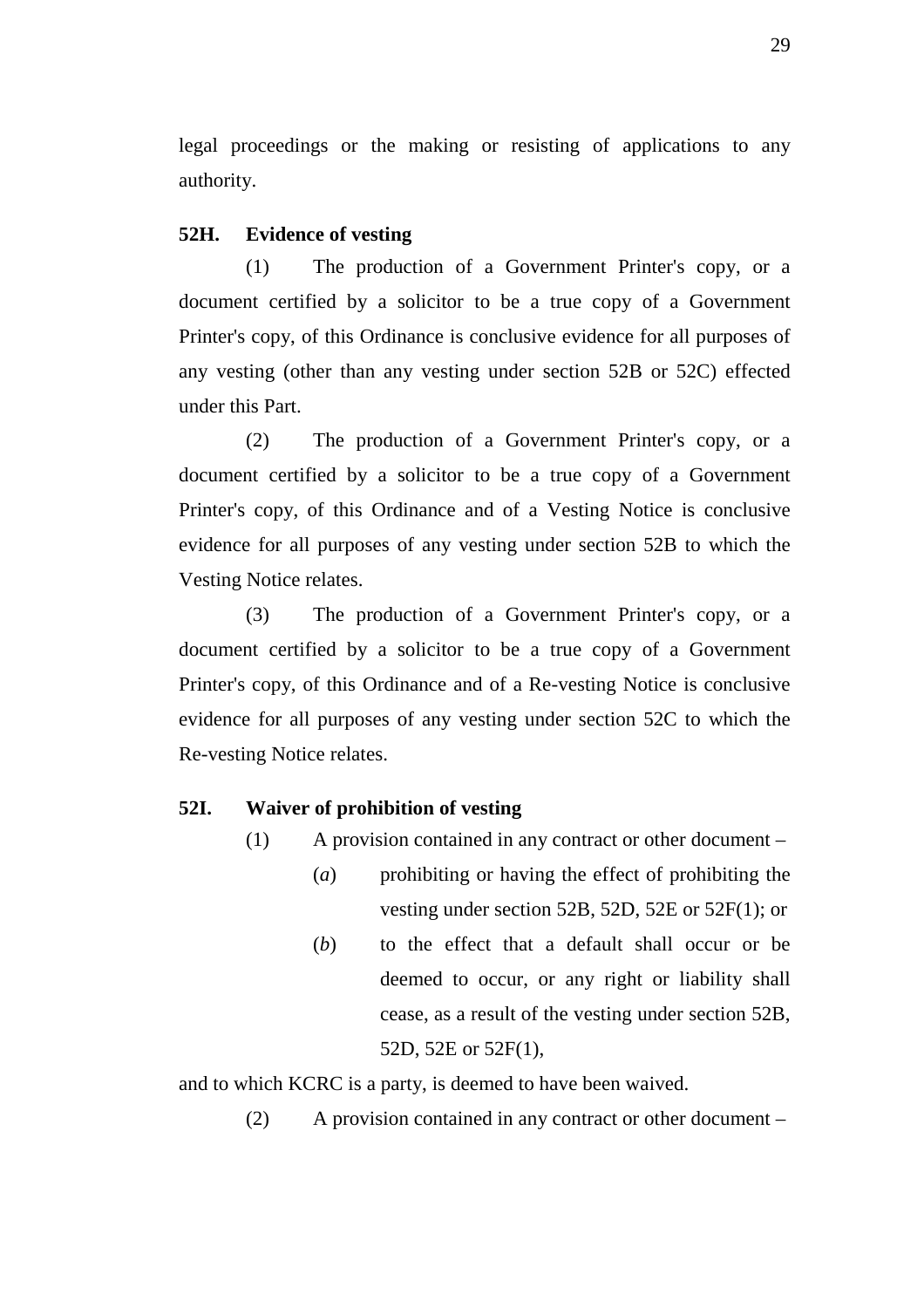- (*a*) prohibiting or having the effect of prohibiting the vesting under section 52C or 52F(3); or
- (*b*) to the effect that a default shall occur or be deemed to occur, or any right or liability shall cease, as a result of the vesting under section 52C or 52F(3),

and to which the Corporation is a party, is deemed to have been waived.

#### **52J. Evidence: books and documents**

(1) In relation to any matter concerning any right or liability under a contract vested in the Corporation under section 52B, 52D, 52E or 52F(1), books and other documents which would, before the relevant date, have been evidence in respect of that matter for or against KCRC are admissible in evidence in respect of the same matter for or against the Corporation.

(2) In relation to any matter concerning any right or liability under a contract vested in KCRC under section 52C or 52F(3), books and other documents which would, before the relevant date, have been evidence in respect of that matter for or against the Corporation are admissible in evidence in respect of the same matter for or against KCRC.

(3) In this section, "documents"  $(\vec{\chi} \#)$  has the same meaning as in section 46 of the Evidence Ordinance (Cap. 8).

## **52K. Perfection of vesting of foreign rights and liabilities**

(1) KCRC and the Corporation shall take, as and when the Corporation considers appropriate, all steps necessary or desirable for securing that the vesting in the Corporation under this Part of any foreign right or liability is effective under the relevant foreign law.

(2) Until the vesting of any foreign right or liability of KCRC in the Corporation becomes effective under the relevant foreign law,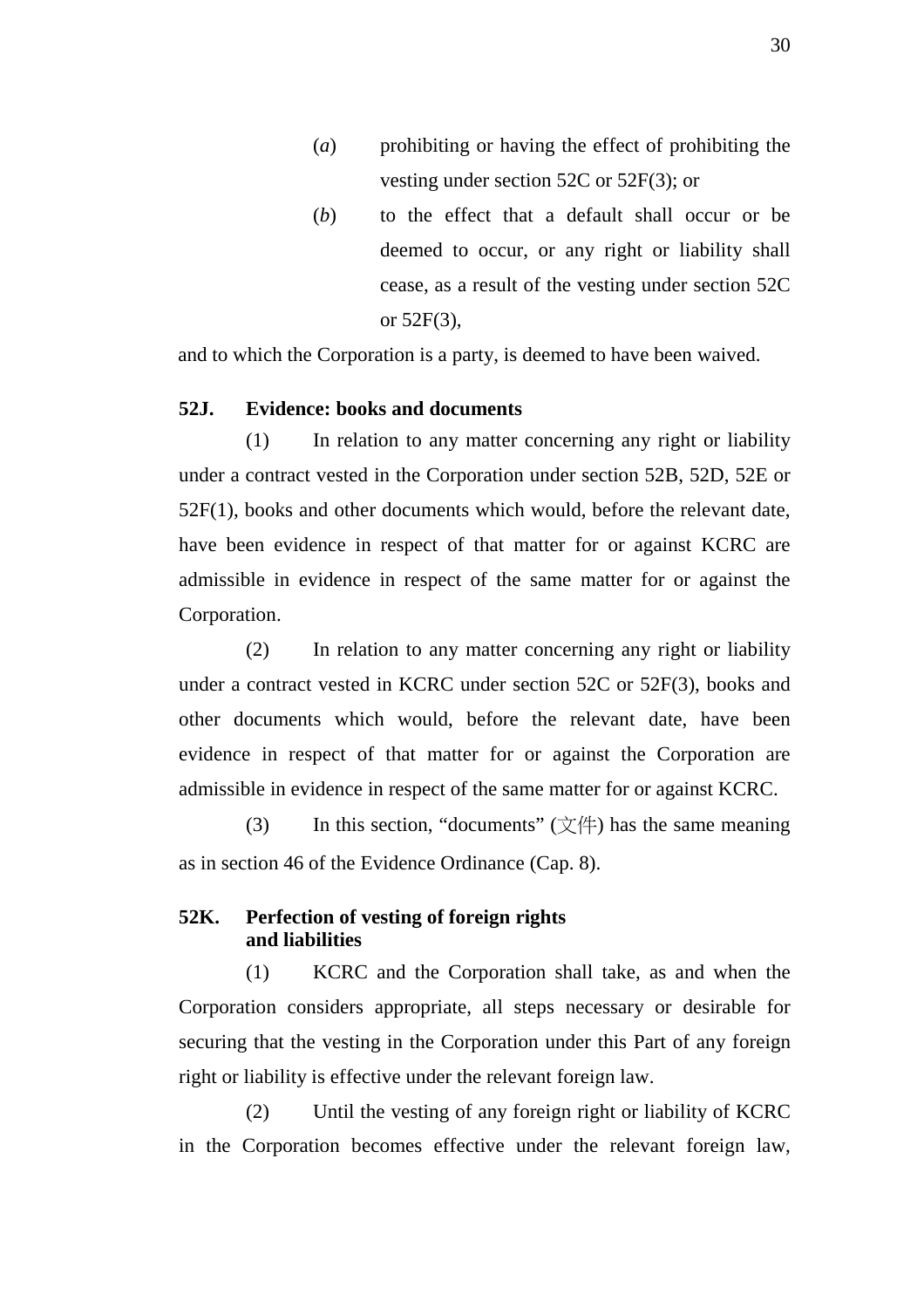KCRC shall hold that right for the benefit of, and discharge that liability on behalf of, the Corporation.

(3) Any costs and expenses incurred by KCRC under subsections (1) and (2) shall be met by the Corporation.

(4) KCRC and the Corporation shall take, as and when KCRC considers appropriate, all steps necessary or desirable for securing that the vesting in KCRC under this Part of any foreign right or liability is effective under the relevant foreign law.

(5) Until the vesting of any foreign right or liability of the Corporation in KCRC becomes effective under the relevant foreign law, the Corporation shall hold that right for the benefit of, and discharge that liability on behalf of, KCRC.

(6) Any costs and expenses incurred by the Corporation under subsections (4) and (5) shall be met by KCRC.

(7) Nothing in this section shall be taken as prejudicing the effect under the laws of Hong Kong of the vesting in the Corporation or KCRC by virtue of this Part of any foreign right or liability.

(8) In this section, a reference to any foreign right or liability is a reference to any right or liability in respect of which any issue arising in any proceedings would have to be determined (in accordance with the rules of private international law) by reference to the law of a place outside Hong Kong.

#### **52L. Resolution of dispute**

(1) The Corporation and KCRC shall take all steps necessary or desirable to cooperate with each other in any mediation, arbitration or legal proceedings involving KCRC, the Corporation and any party to a contract specified in a Vesting Notice or Re-vesting Notice, or a contract of a class of contracts specified in such a Notice, which may arise from any dispute regarding the contract.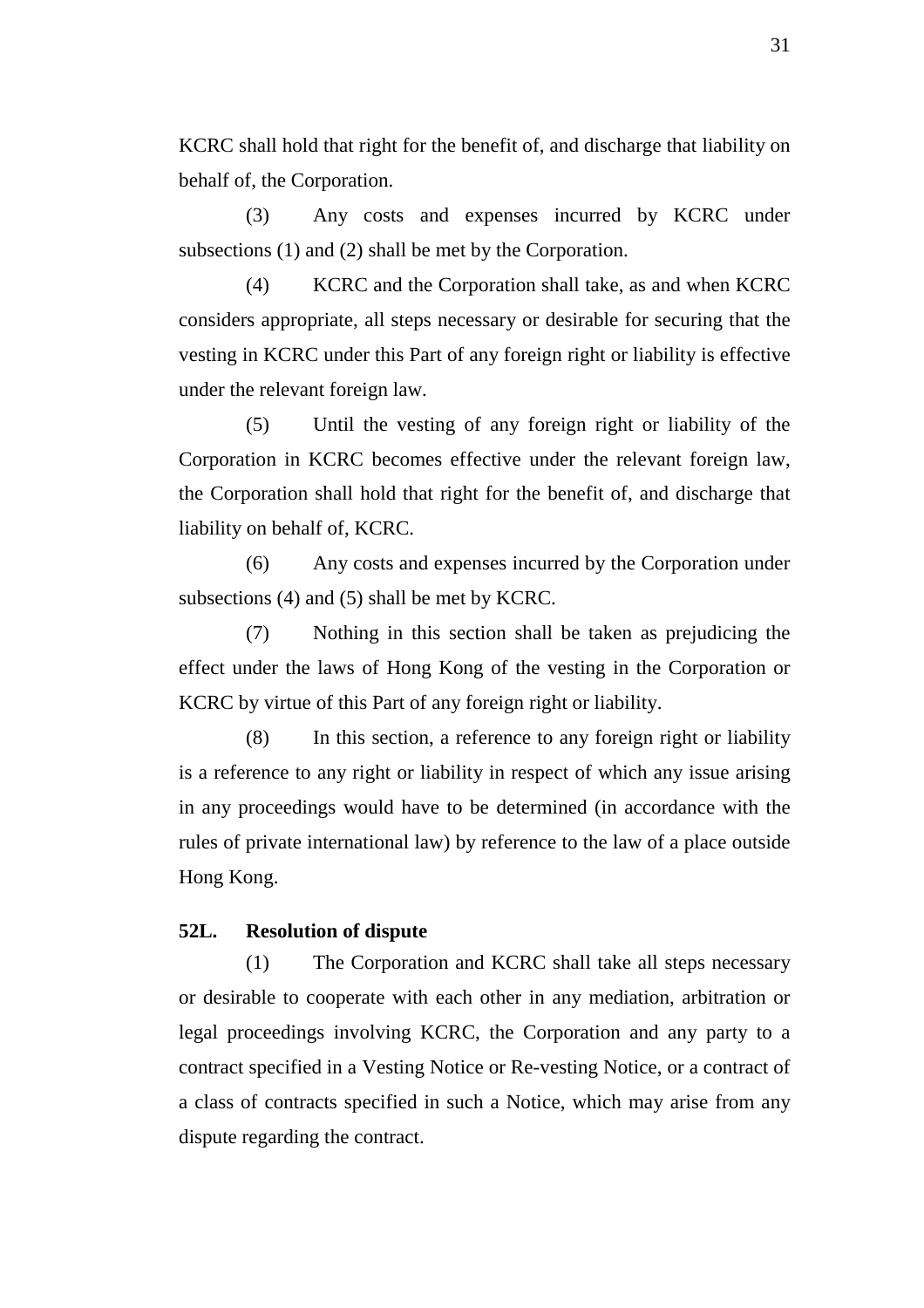(2) Subsection (1) does not apply where the dispute regarding the contract is  $-$ 

- (*a*) a dispute only as between KCRC and the Corporation; or
- (*b*) a dispute between, on the one hand, one of those corporations and, on the other hand, the other corporation and another party to the contract.".

#### **Division 7 – Amendment to Part X (Miscellaneous)**

#### **20. Appeal to Chief Executive in Council**

Section 53(1) is amended by repealing everything after "than section" and substituting "15(5), 15B(1),19(1), 19A(2), 19C(1), 22, 26 or 33.".

#### **21. Sections added**

The following are added immediately after section 54 –

## "**54A. Application of section 11 of Tramway Ordinance**

During the Concession Period, section 11 of the Tramway Ordinance (Cap. 107) applies to the North-west Railway and, for the purposes of such application, references in that section to "the company" shall be construed as references to the Corporation and references to "the tramway" as references to the North-west Railway.

## **54B. Public Bus Services Ordinance not to apply to TSA bus service**

(1) During the Concession Period, the Public Bus Services Ordinance (Cap. 230) does not apply to the TSA bus service with the following exceptions –

- (*a*) sections 16(1)(*b*), 18, 19, 20 and 21;
- (*b*) sections 2 and 3 to the extent that they apply to the provisions specified in paragraph (*a*),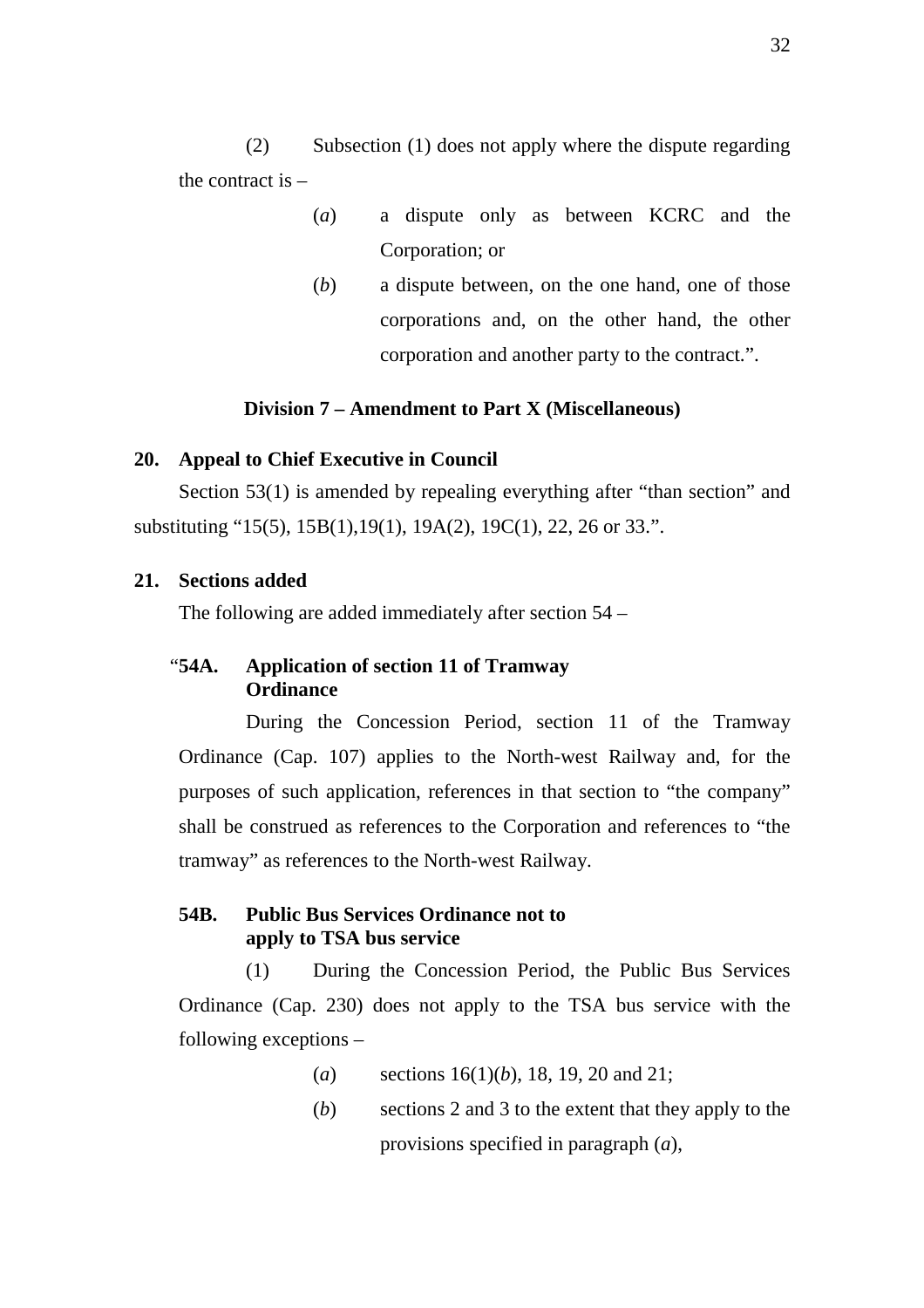and for the purposes of those provisions, the Corporation shall be deemed to be a grantee within the meaning of that Ordinance.

(2) Section 53 of this Ordinance applies to a decision, direction or requirement of the Commissioner given under section 16(1)(*b*), 19 or 20 of the Public Bus Services Ordinance (Cap. 230) in respect of the TSA bus service as if the decision, direction or requirement were a decision of the Commissioner made under this Ordinance.

(3) Neither the Commissioner nor any other person shall disclose any information relating to the TSA bus service obtained pursuant to section 18 of the Public Bus Services Ordinance (Cap. 230) unless he has consulted the Corporation regarding his intention to do so.

(4) The powers conferred by section  $21(1)(a)$  of the Public Bus Services Ordinance (Cap. 230) may be exercised in respect of the TSA bus service only for the purpose of –

- (*a*) ensuring the safety of the TSA bus service; or
- (*b*) investigating an accident which involved a bus used in the operation of the TSA bus service.

(5) No person shall disclose, except to the Commissioner, any information obtained through an inspection conducted in respect of the TSA bus service under section 21(1)(*a*) of the Public Bus Services Ordinance (Cap. 230) unless he has given reasonable notice to the Corporation beforehand.".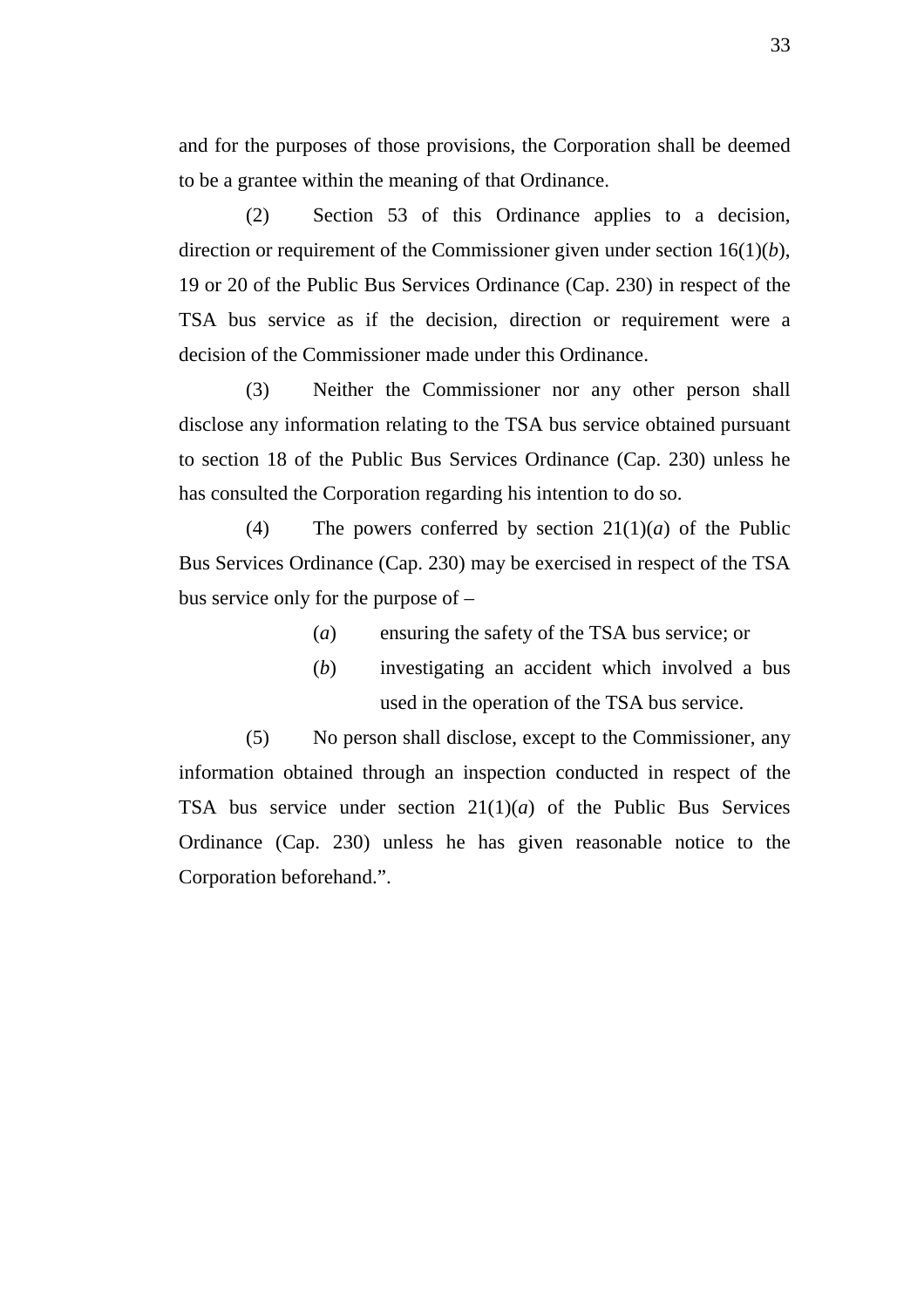## PART 3

## AMENDMENTS TO KOWLOON-CANTON RAILWAY CORPORATION ORDINANCE

## **Division 1 – Amendment to Long Title and Part I (Preliminary)**

### **22. Long title amended**

The long title to the Kowloon-Canton Railway Corporation Ordinance (Cap. 372) is amended  $-$ 

- (*a*) by adding "or other railways" after "that railway";
- (*b*) by adding "to enable that corporation to dispose of its property or to grant its rights over its property and its other rights to the MTR Corporation Limited, to enable that corporation to own or take a lease of other railways" after "other railways".

#### **23. Interpretation**

- (1) Section 2 (1) is amended
	- (*a*) in the definition of "railway"
		- (i) in paragraph  $(b)$ , by repealing "or";
		- (ii) in paragraph (*c*), by repealing the comma and substituting "; or";
		- (iii) by adding  $-$ 
			- "(*d*) any railway (other than a railway referred to in paragraph (*a*), (*b*) or (*c*)) constructed by, leased to or vested in the Corporation,";
	- (*b*) in the definition of "railways"
		- (i) in paragraph (*b*), by repealing "and";
		- (ii) in paragraph (*c*), by repealing the full stop and substituting "; and";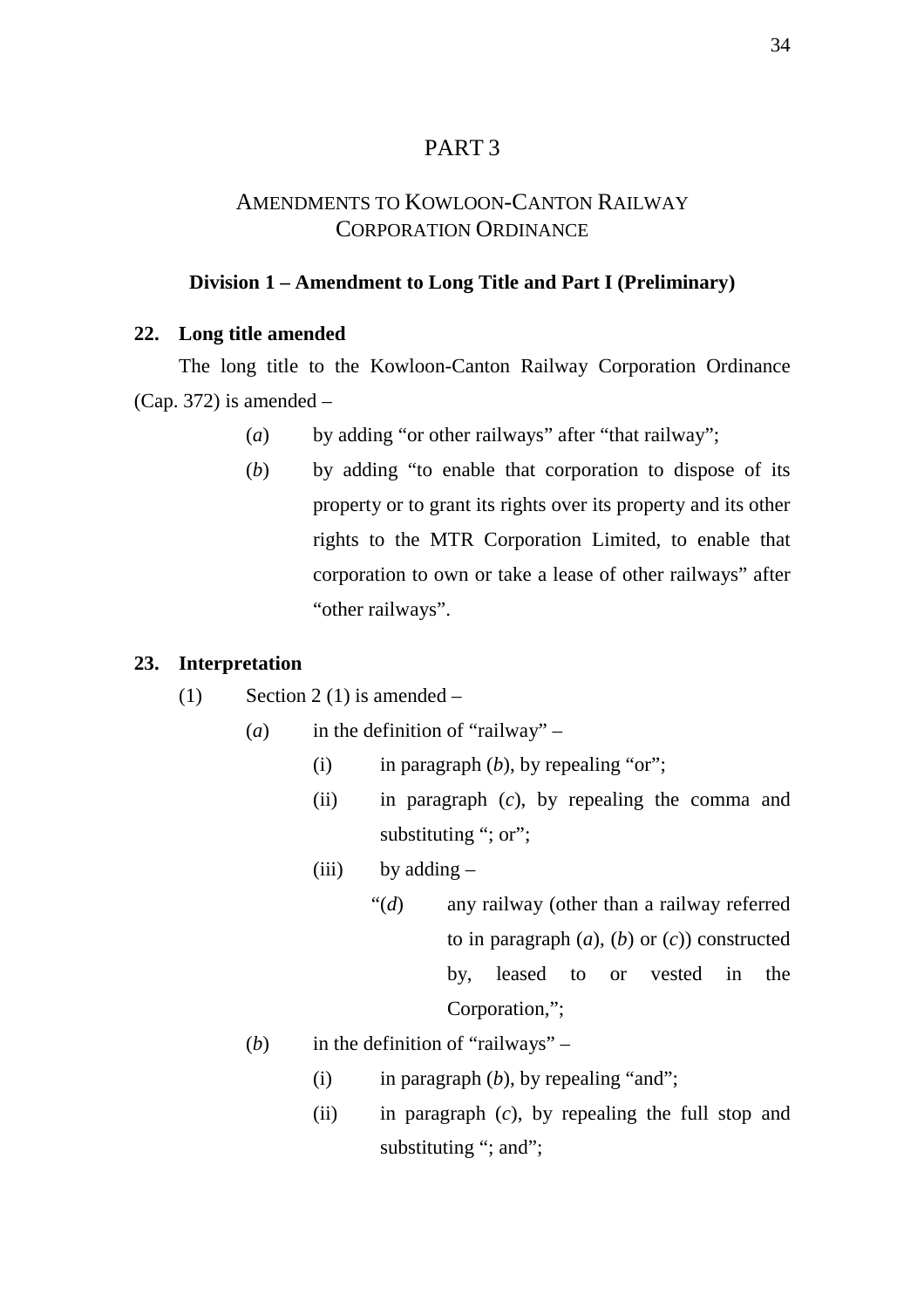- (iii) by adding
	- "(*d*) any railway (other than a railway referred to in paragraph (*a*), (*b*) or (*c*)) constructed by, leased to or vested in the Corporation;";

 $(c)$  by adding –

- ""Concession Period" (經營權有效期) means the period defined as such in the Service Concession Agreement;
- "Merger Date"(合併日期) means the day appointed under section 2 of the Rail Merger Ordinance ( of 2007);
- "MTR Corporation Limited" (香港鐵路有限公司) has the same meaning as in section  $2(1)$  of the Mass Transit Railway Ordinance (Cap. 556);
- "service concession" (服務經營權) means an arrangement under which the rights of the Corporation to have access to, use or possess certain railways, and certain other property for the operation of those railways or the TSA bus service, are granted to the MTR Corporation Limited;
- "Service Concession Agreement" ( 服務經營權協議) means any agreement entered into between the Corporation as the grantor and the MTR Corporation Limited as the grantee (and with or without any other party) under which a service concession is granted, and stated by its terms to be a Service Concession Agreement for the purposes of this Ordinance or any agreement amending or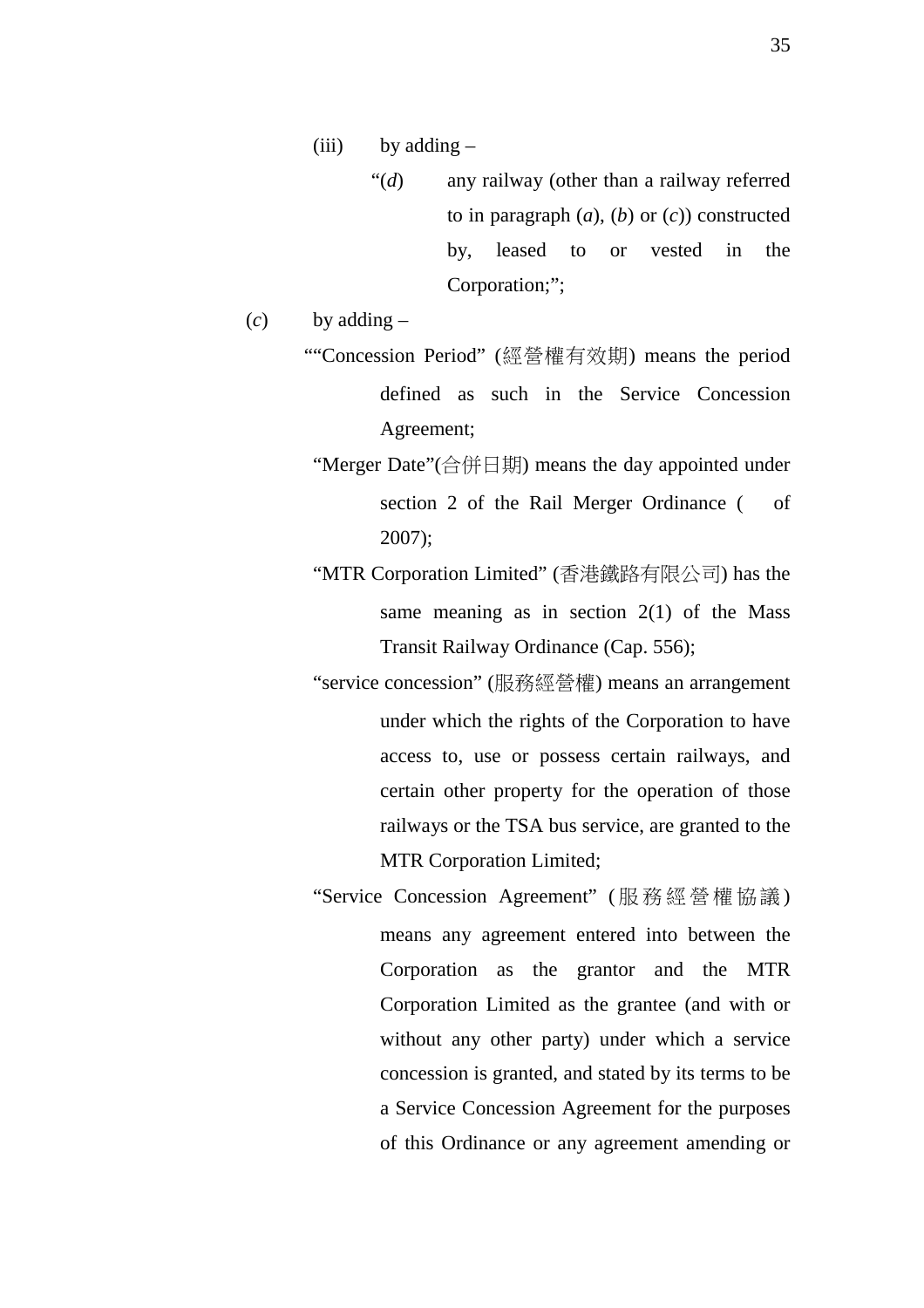supplementing such an agreement, as having effect from time to time;

- "TSA bus service" (西北鐵路巴士服務) means the service provided through the operation of bus services within the North-west Transit Service Area.".
- (2) Section 2(2) is repealed and the following substituted  $-$ 
	- "(2) The Chief Executive in Council may
		- (*a*) during the Concession Period, upon being satisfied that the MTR Corporation Limited and the Corporation have been consulted about the variation; and
		- (*b*) at any other time, upon being satisfied that the Corporation has been consulted about the variation,

by order published in the Gazette require the Commissioner for Transport to vary the boundaries of the North-west Transit Service Area in such manner as may be specified in the order.".

## **Division 2 – Amendments to Part II (Establishment of the Kowloon-Canton Railway Corporation)**

#### **24. Corporation established**

Section 3 is amended –

(*a*) in subsection  $(2)(b)$ , by adding "subject to subsection (2B)," before "a Chief Executive Officer";

(*b*) by adding  $-$ 

"(2B) The office of the Chief Executive Officer may be left vacant during the Concession Period.

(2C) Where the office of the Chief Executive Officer is left vacant under subsection (2B), the managing

36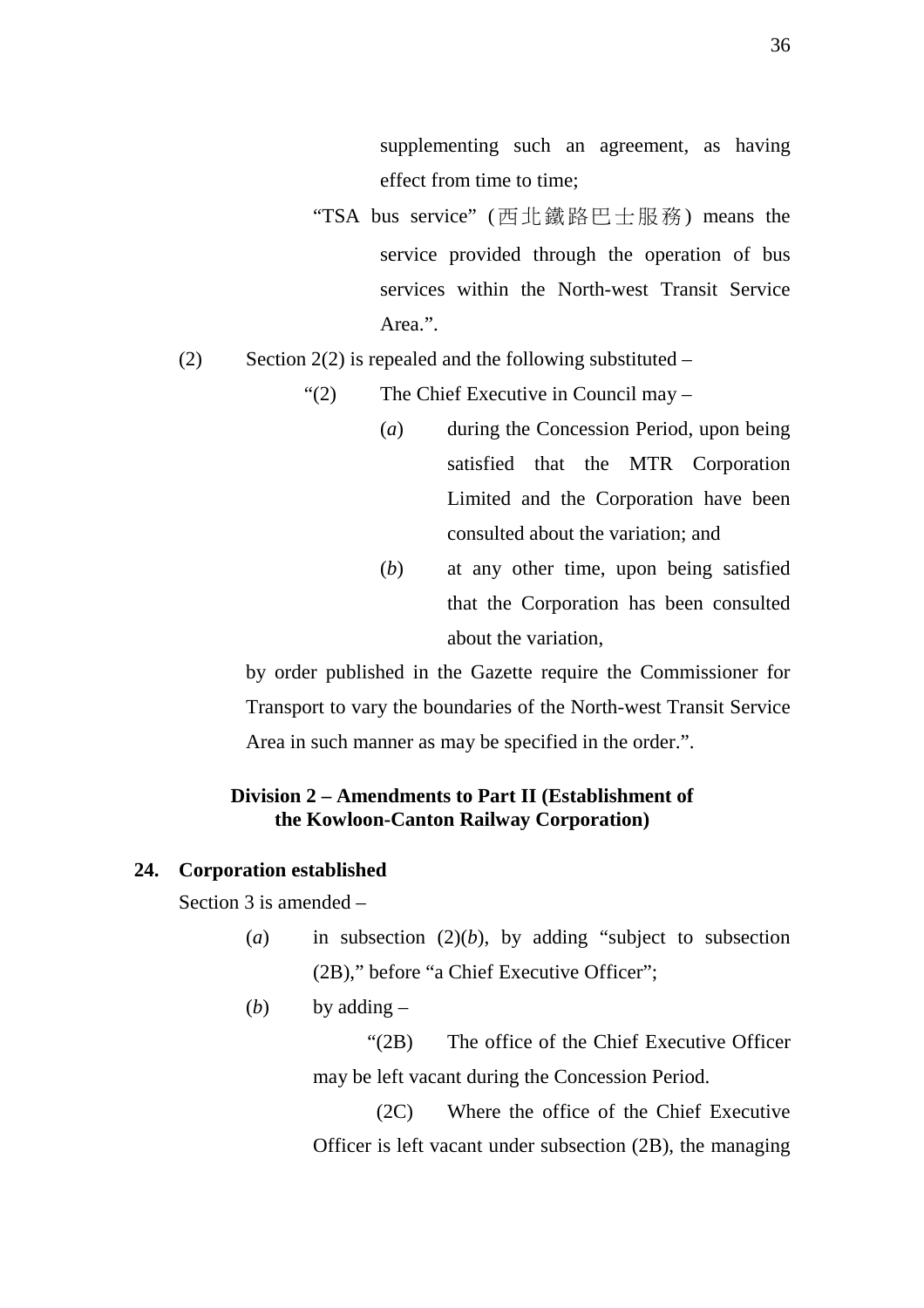board of the Corporation shall consist of persons referred to in subsection  $(2)(a)$  and  $(c)$ .".

### **25. Powers of the Corporation**

Section 4 is amended –

- (*a*) in subsection  $(1)$ 
	- (i) in paragraph  $(d)$ , by repealing "and";
	- $(ii)$  by adding  $-$ 
		- "(*da*) to grant a service concession;
		- (*db*) to dispose of its property under or in connection with the grant of a service concession by way of a sale, lease, licence or otherwise;
		- (*dc*) to own or take a lease of certain railways; and";

(*b*) by adding  $-$ 

"(7) The Corporation shall not exercise its powers under subsection  $(1)(a)$ ,  $(b)$ ,  $(c)$  and  $(d)$  during the Concession Period.

(8) Subsection (7) does not apply where the franchise granted to the MTR Corporation Limited under section 4 of the Mass Transit Railway Ordinance (Cap. 556), or any part of it relating to those railways covered by a service concession, is suspended under that Ordinance.

(9) Notwithstanding subsection (7), where the Corporation has begun the construction of any railway before the Merger Date and the construction is not completed before the Merger Date, the Corporation may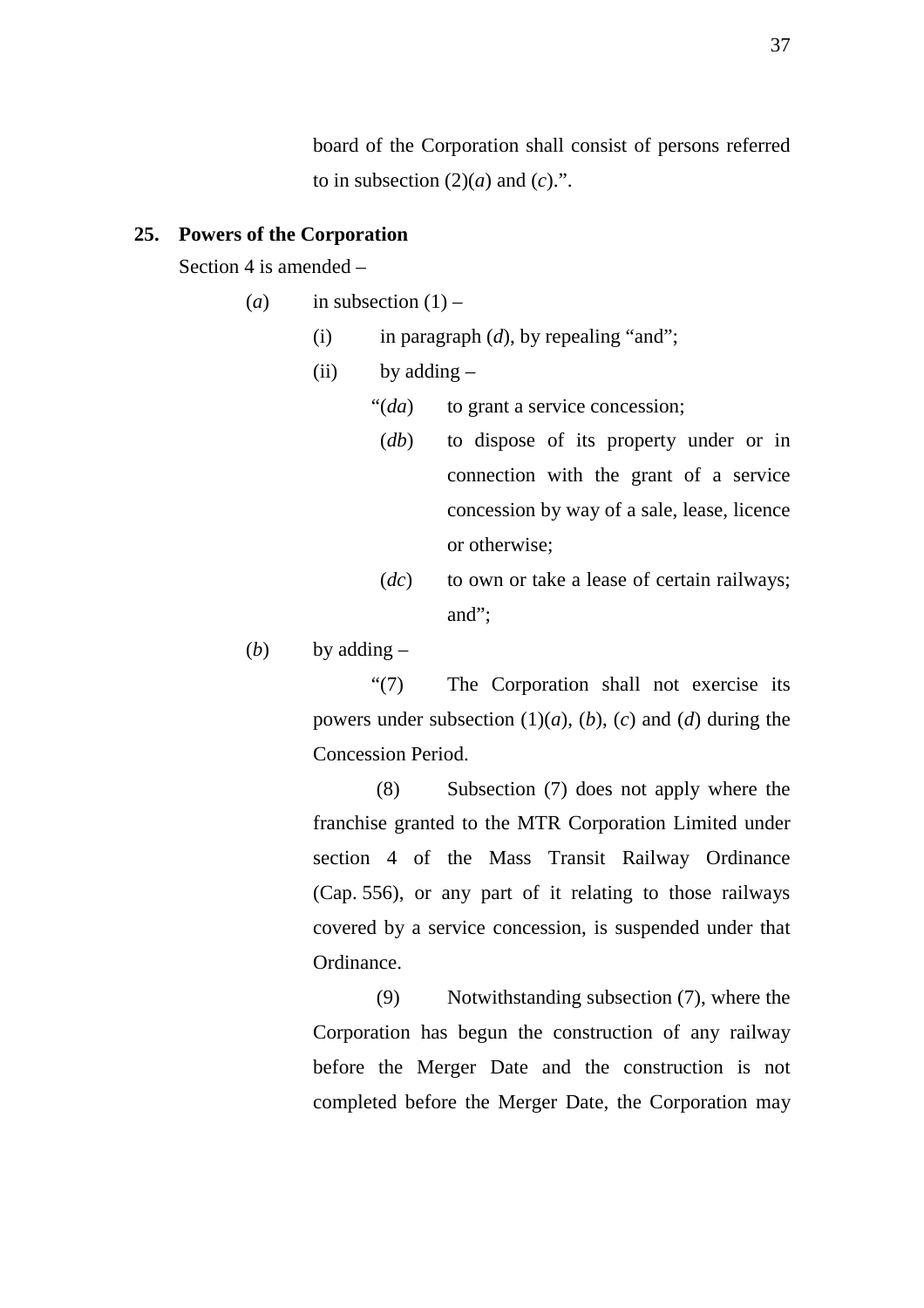exercise any of its powers under this section for the purpose of the construction of that railway until –

- (*a*) the construction is completed; and
- (*b*) the rights to have access to, use or possess that railway is granted by way of a service concession.".

#### **Division 3 – Amendments to Part VI (Regulations and By-laws)**

#### **26. Regulations**

Section 30 is amended by adding –

"(5) Regulations made under subsection (1) may make provision for the suspension of the operation of any such regulation during the Concession Period.

(6) Where regulations are made under subsection (1) to provide for the suspension of the operation of any regulation made under that subsection, they may include such incidental, consequential, supplemental, transitional or saving provisions as may be necessary or expedient in consequence of those regulations.".

#### **27. By-laws**

Section 31 is amended by adding –

"(6) By-laws made under subsection (1) may make provision for the suspension of the operation of any such by-law during the Concession Period.

(7) Where by-laws are made under subsection (1) to provide for the suspension of the operation of any by-law made under that subsection, they may include such incidental, consequential, supplemental, transitional or saving provisions as may be necessary or expedient in consequence of those by-laws.".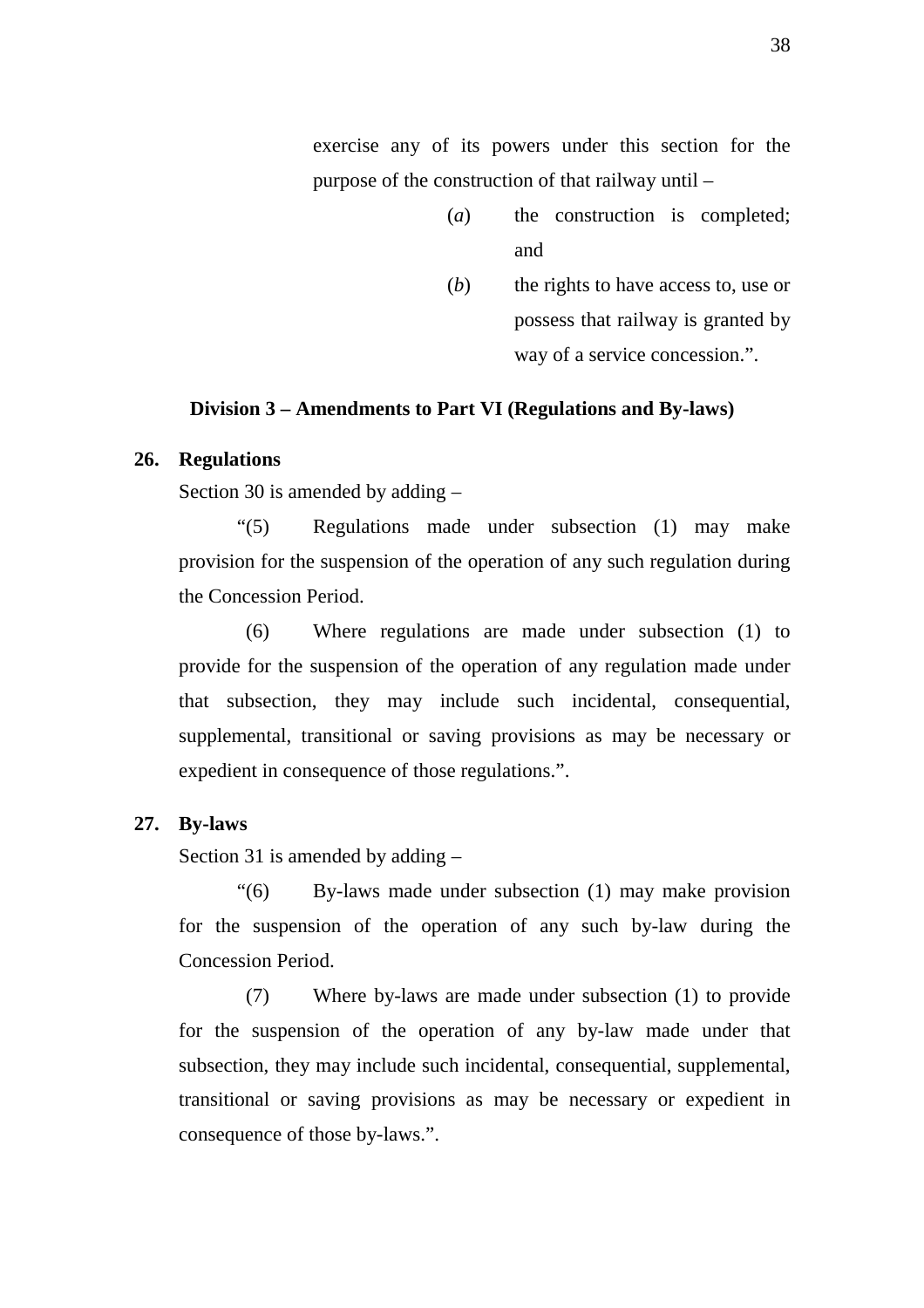## **Division 4 – Addition of new Part**

#### **28. Part VIII added**

The following is added –

## "PART VIII

## SUSPENSION OF CERTAIN PROVISIONS DURING CONCESSION PERIOD

## **40. Suspension of certain provisions during Concession Period**

(1) The operation of Part IV, sections 23, 25, 34B and 35A is suspended during the Concession Period.

(2) Subsection (1) does not apply where the franchise granted to the MTR Corporation Limited under section 4 of the Mass Transit Railway Ordinance (Cap. 556), or any part of it relating to those railways covered by a service concession, is suspended under that Ordinance.

(3) Section 23 of the Interpretation and General Clauses Ordinance (Cap. 1) shall have the same effect in relation to the suspension of the operation of any provision by virtue of this section as it would have if such provision had been repealed.".

## **Division 5 – Amendment to Schedules**

## **29. Provisions with respect to the Corporation and members thereof**

Paragraph 9 of the First Schedule is amended –

- (*a*) by renumbering it as paragraph 9(1);
- (*b*) by adding  $-$

"(2) During the Concession Period, subparagraph (1) does not apply, and a simple majority of the members of the Corporation for the time being shall form the quorum.".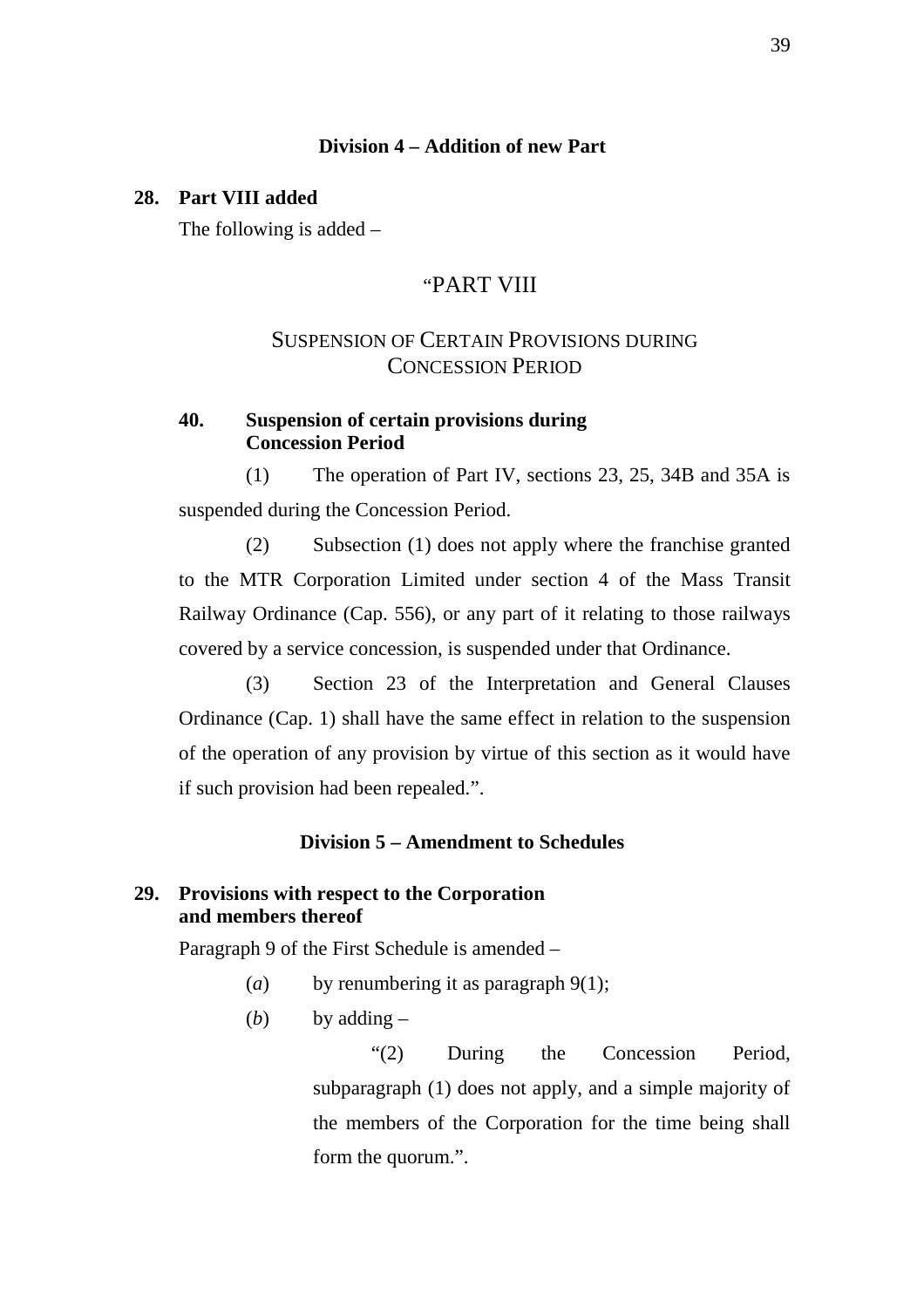## PART 4

### CONSEQUENTIAL AND RELATED AMENDMENTS

### **30. Consequential and related amendments**

(1) The enactments specified in Schedule 1 are amended as set out in that Schedule.

(2) The following provisions of the Mass Transit Railway Ordinance (Cap. 556) are amended, in the Chinese text, by repealing "地鐵公司" wherever it appears and substituting "港鐵公司" –

- (*a*) section 2(1) (the definitions of "地下鐵路", "運輸交匯 處" and "營運協議");
- (*b*) section 4(2);
- (*c*) section 5;
- (*d*) section 6;
- (*e*) section 7;
- (*f*) section 8;
- (*g*) section 9;
- (*h*) section 10;
- (*i*) section 11;
- (*j*) section 12;
- (*k*) section 13;
- (*l*) section 14;
- (*m*) section 15;
- (*n*) section 16;
- (*o*) section 17;
- (*p*) section 18;
- (*q*) section 19;
- (*r*) section 20;
- (*s*) section 21;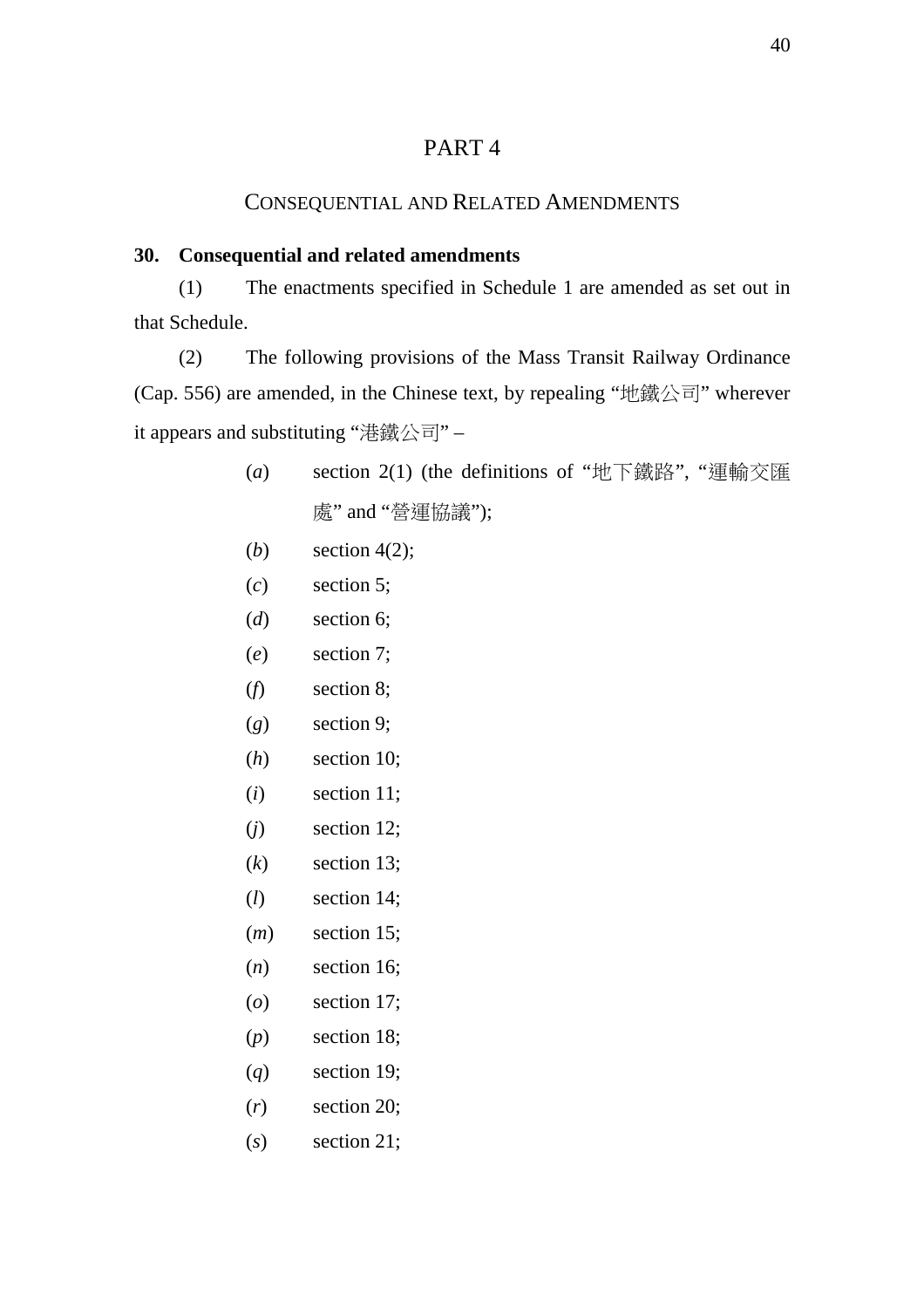- $(t)$ section 27;
- $(u)$ section 28;
- $(v)$ section 29;
- $(w)$ section 31;
- $(x)$ section 33;
- $(y)$ section 34;
- $(z)$ section 35;
- 
- 
- 
- 
- 
- 
- 
- 
- (za) section 37;<br>
(zb) section 38;<br>
(zc) section 40;<br>
(zg) section 41;<br>
(zg) section 42;<br>
(zg) section 43;<br>
(zh) section 44;<br>
(zi) section 45;<br>
(zi) section 47;<br>
(zk) section 48;<br>
(zh) section 49;<br>
(zm) section 51;<br>
(zm)
- 
- 
- 
- 
- 
- 
- 
- 
- 
- 
- 
- 
- 
-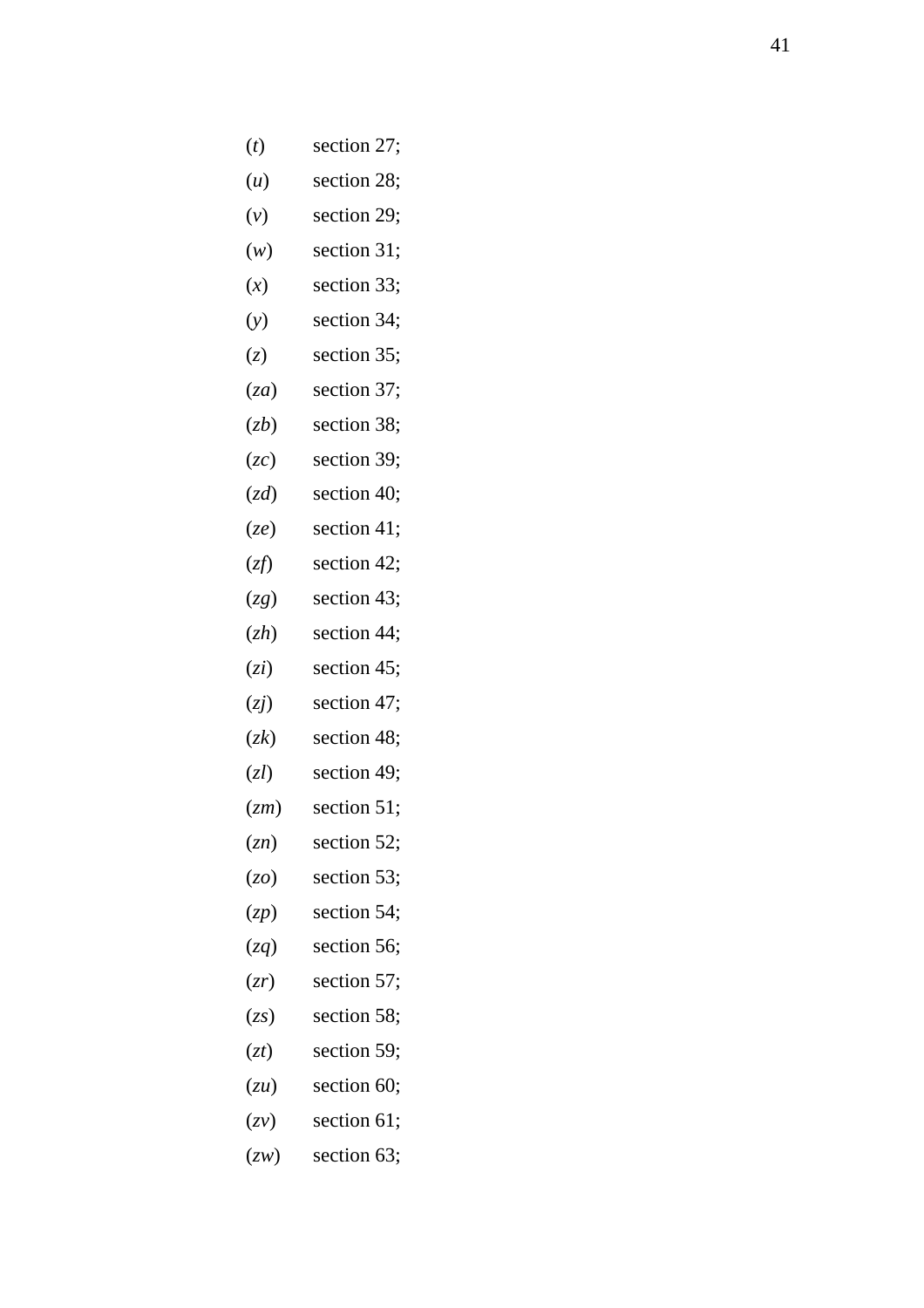(*zx*) Schedule 2.

(3) The following provisions of the Mass Transit Railway Ordinance (Cap. 556) are amended, in the heading, in the Chinese text, by repealing "地鐵 公司" and substituting "港鐵公司" –

- (*a*) section 4;
- (*b*) section 7;
- (*c*) section 9;
- (*d*) section 28;
- (*e*) section 37;
- (*f*) section 54;
- (*g*) section 56;
- (*h*) section 58;
- (*i*) section 59;
- (*j*) section 60;
- (*k*) section 61.

(4) Section 2(1) of the Tung Chung Cable Car Ordinance (Cap. 577) is amended, in the English text, in the definition of "MTR Corporation Limited", by repealing "地鐵有限公司" and substituting "香港鐵路有限公司".

(5) The Chinese text of the provisions set out in Part 1 of Schedule 2 is amended by repealing " 《地下鐵路條例》 " wherever it appears and substituting "《香港鐵路條例》".

(6) The Chinese text of the provisions set out in Part 2 of Schedule 2 is amended by repealing "地鐵有限公司" wherever it appears and substituting "香 港鐵路有限公司".

(7) Section 37 of the Noise Control Ordinance (Cap. 400) is amended, in the heading, in the Chinese text, by repealing " 地鐵有限公司 " and substituting "香港鐵路有限公司".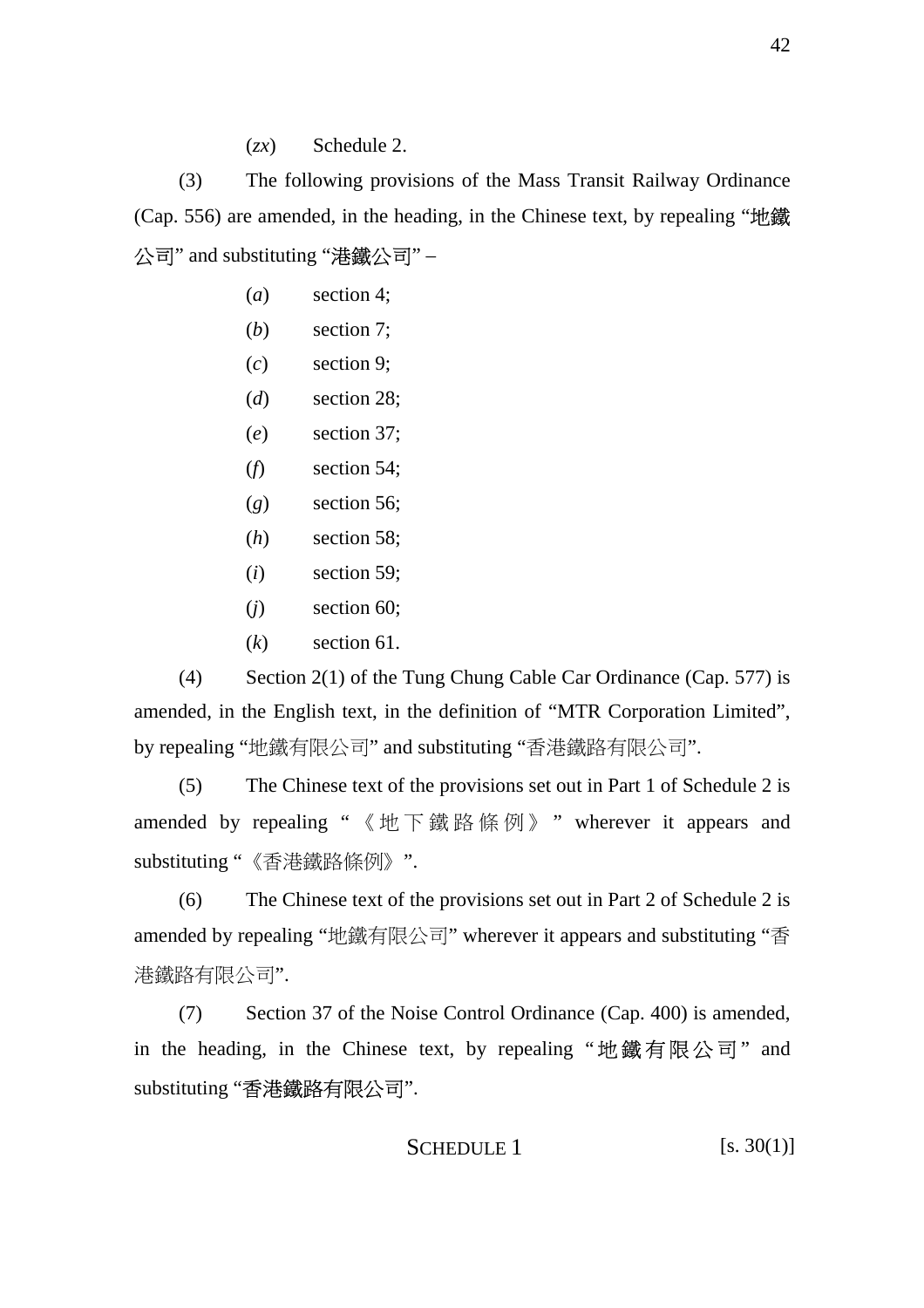#### CONSEQUENTIAL AND RELATED AMENDMENTS

#### **Dutiable Commodities Ordinance**

### 1. **Schedule 1 amended**

Schedule 1 to the Dutiable Commodities Ordinance (Cap. 109) is amended, in Part III, by adding –

"3A. Where it is proved to the satisfaction of the Commissioner that light diesel oil on which duty has been paid under paragraph 1(*b*) has been used in road vehicles operated by the MTR Corporation Limited in maintaining bus services within the North-west Transit Service Area referred to in paragraph 3 during the Concession Period within the meaning of section 2(1) of the Mass Transit Railway Ordinance (Cap. 556), a refund of duty paid on the light diesel oil so used may be granted by the Commissioner and subject to such conditions as the Commissioner may specify.".

## **Dutiable Commodities (Marking and Colouring of Hydrocarbon Oil) Regulations**

## 2. **Use of marked oil**

Regulation 5B(2) of the Dutiable Commodities (Marking and Colouring of Hydrocarbon Oil) Regulations (Cap. 109 sub. leg. C) is amended –

- (*a*) in paragraph (*b*), by repealing "or";
- (*b*) in paragraph (*c*), by repealing the full stop and substituting ":  $or$ ":
- $(c)$  by adding  $-$ 
	- "(*d*) that is operated by the MTR Corporation Limited in maintaining bus services within the North-west Transit Service Area referred to in paragraph (*c*) during the Concession Period within the meaning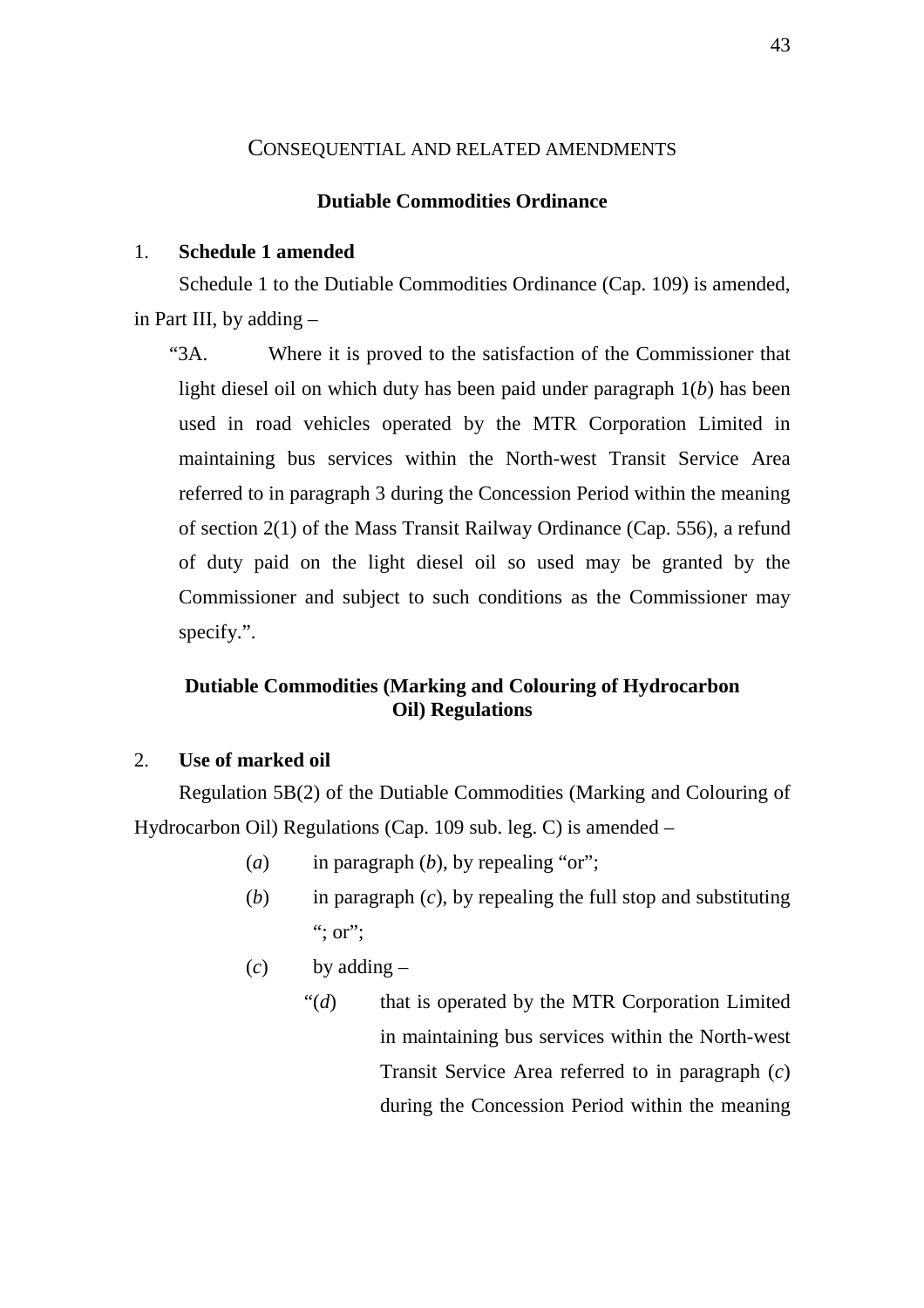of section 2(1) of the Mass Transit Railway Ordinance (Cap. 556).".

#### **Public Health and Municipal Services Ordinance**

## 3. **Definitions and saving for other enactments**

Section 104E(1)(*b*) of the Public Health and Municipal Services Ordinance (Cap. 132) is repealed and the following substituting –

- $\mathcal{L}(b)$  during the Concession Period within the meaning of section 2(1) of the Mass Transit Railway Ordinance (Cap. 556) and in respect of any land belonging to the Kowloon-Canton Railway Corporation which the MTR Corporation Limited has the right to have access to, use or possess during the Concession Period, the MTR Corporation Limited;
- (*ba*) at any time outside the Concession Period referred to in paragraph (*b*) and in respect of any land belonging to the Kowloon-Canton Railway Corporation, the Kowloon-Canton Railway Corporation;".

#### **Traffic Accident Victims (Assistance Fund) Ordinance**

#### 4. **Levy on motor vehicles**

Section 5 of the Traffic Accident Victims (Assistance Fund) Ordinance (Cap. 229) is amended  $-$ 

- (*a*) in subsection (7A), by repealing "In" and substituting "Subject to subsection (7B), in";
- (*b*) by adding  $-$

"(7B) During the Concession Period within the meaning of section 2(1) of the Mass Transit Railway Ordinance (Cap. 556), the levy payable under subsection (7A) shall be payable by the MTR Corporation Limited as if it were the Kowloon-Canton Railway Corporation.";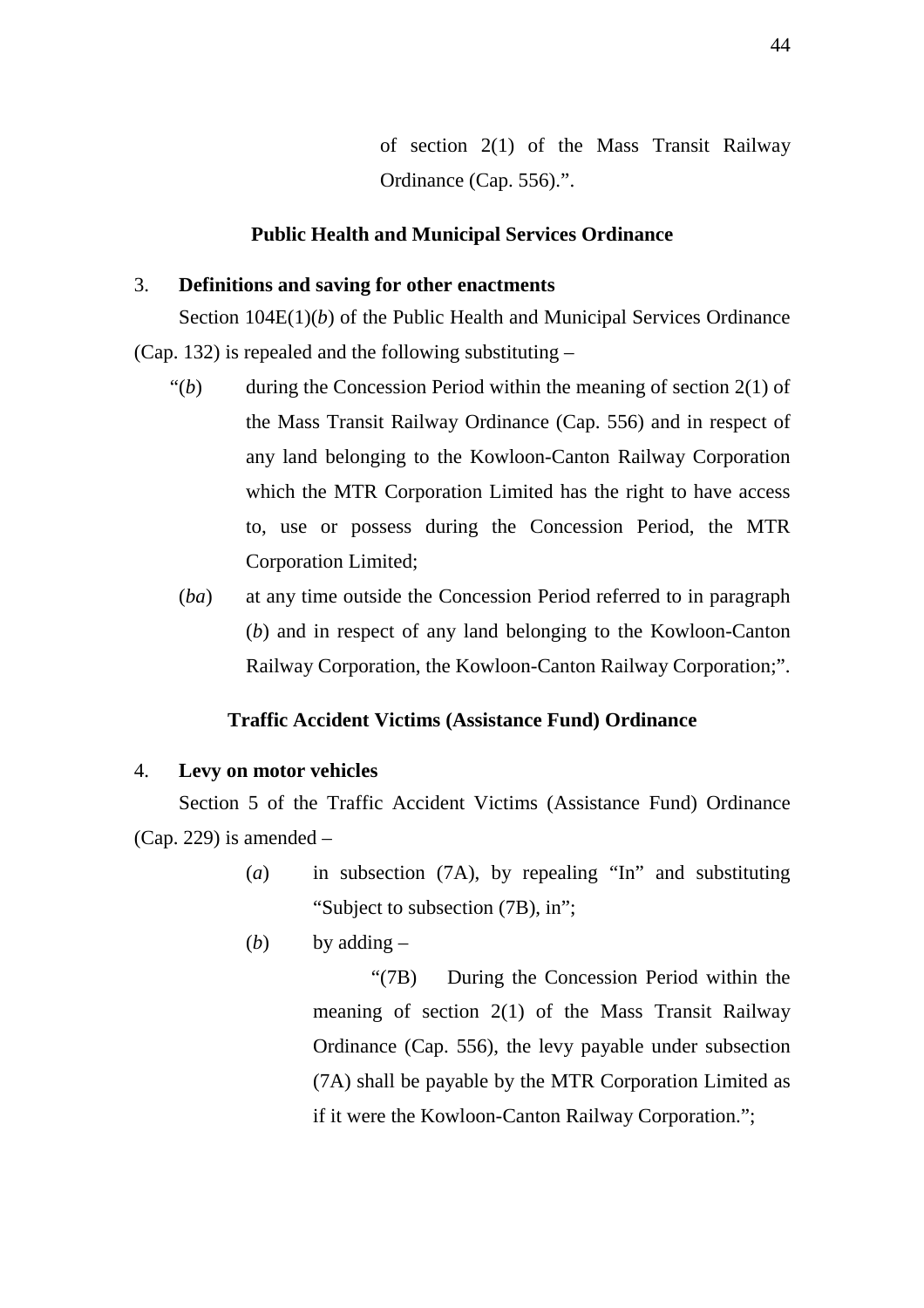(*c*) in subsection (9), by adding ", MTR Corporation Limited" after "Kowloon-Canton Railway Corporation".

#### **Frontier Closed Area (Permission to Enter) Notice**

#### 5. **Scheduled amended**

The Schedule to the Frontier Closed Area (Permission to Enter) Notice (Cap. 245 sub. leg. H) is amended  $-$ 

- (*a*) in Part I, in item 1, in the fourth column, by repealing everything after "defined for" and substituting – "the purposes of –
	- (*a*) during the Concession Period within the meaning of section 2(1) of the Mass Transit Railway Ordinance (Cap. 556), the Mass Transit Railway Ordinance (Cap. 556); and
	- (*b*) at any other time, the Kowloon-Canton Railway Corporation Ordinance (Cap. 372).";
- (*b*) in Part II
	- (i) in item 5, in the second column, by adding "at any time outside the Concession Period within the meaning of section 2(1) of the Mass Transit Railway Ordinance (Cap. 556)" after "closed area";
	- (ii) by adding  $-$ 
		- "5A. Employees of the MTR Corporation Limited on duty on board trains or otherwise in the course of their duties in the closed area during the At any time".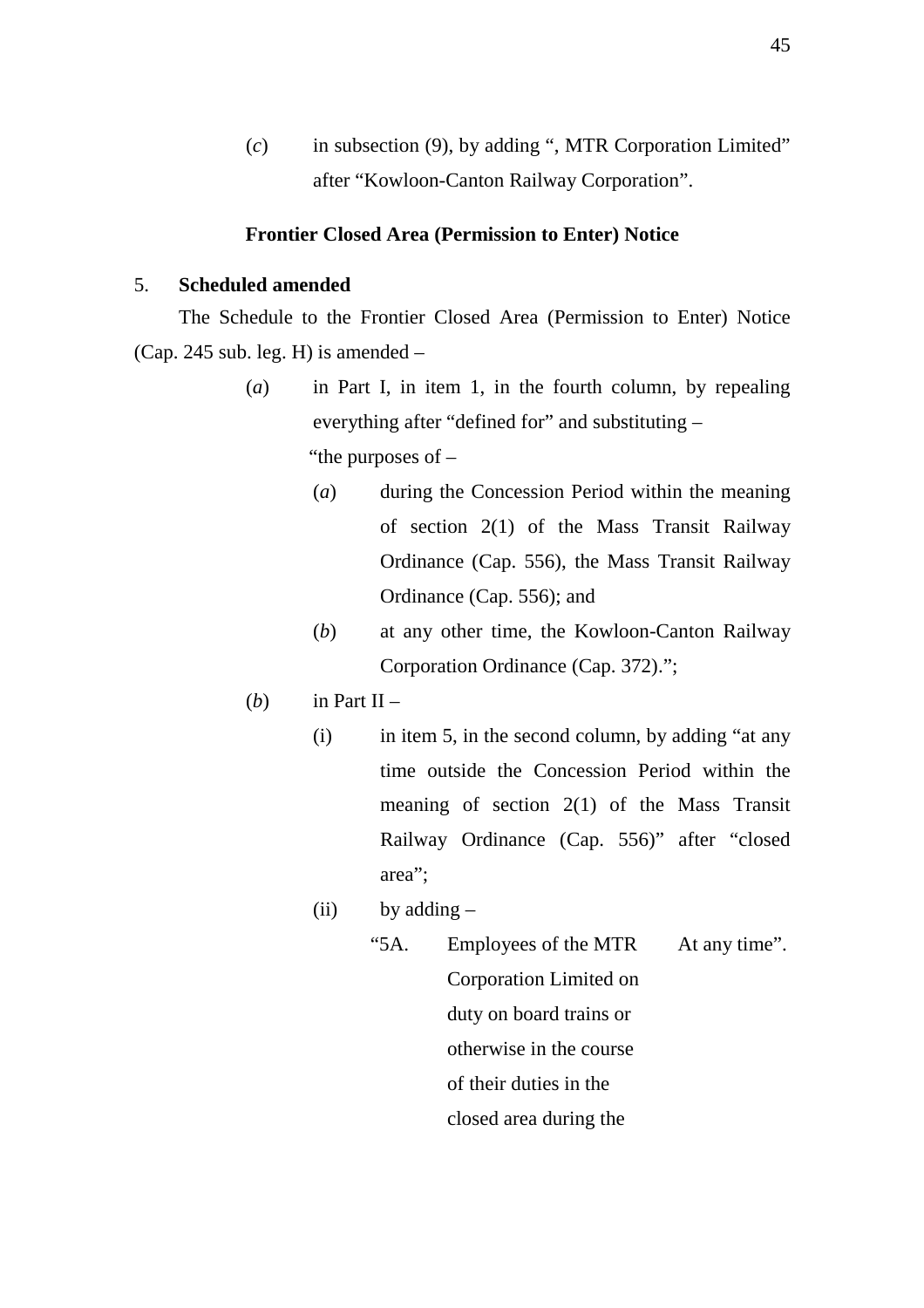## Concession Period referred to in item 5.

## **Motor Vehicles Insurance (Third Party Risks) Ordinance**

## 6. **Obligations on users of motor vehicles to be insured against third party risks**

Section 4(4)(*bc*) of the Motor Vehicles Insurance (Third Party Risks) Ordinance (Cap. 272) is amended by repealing "Mass Transit Railway By-laws (Cap. 270 sub. leg.)" and substituting "Mass Transit Railway By-laws (Cap. 556 sub. leg. B)".

#### **Mining Ordinance**

## 7. **Lands excluded from prospecting and mining**

Section 9 of the Mining Ordinance (Cap. 285) is amended –

(*a*) by renumbering it as section 9(1);

(b) in subsection 
$$
(1)(b)
$$
 –

- (i) by repealing "Manager and Chief Engineer, Kowloon-Canton Railway" and substituting "Kowloon-Canton Railway Corporation";
- (ii) by repealing "he" and substituting "it";
- (*c*) by adding –

"(2) During the Concession Period within the meaning of section 2(1) of the Mass Transit Railway Ordinance (Cap. 556), in subsection  $(1)(b)$  –

- (*a*) "railway" (鐵路) means "KCRC Railway" within the meaning of section 2(1) of that Ordinance:
- (*b*) the reference to Kowloon-Canton Railway Corporation shall be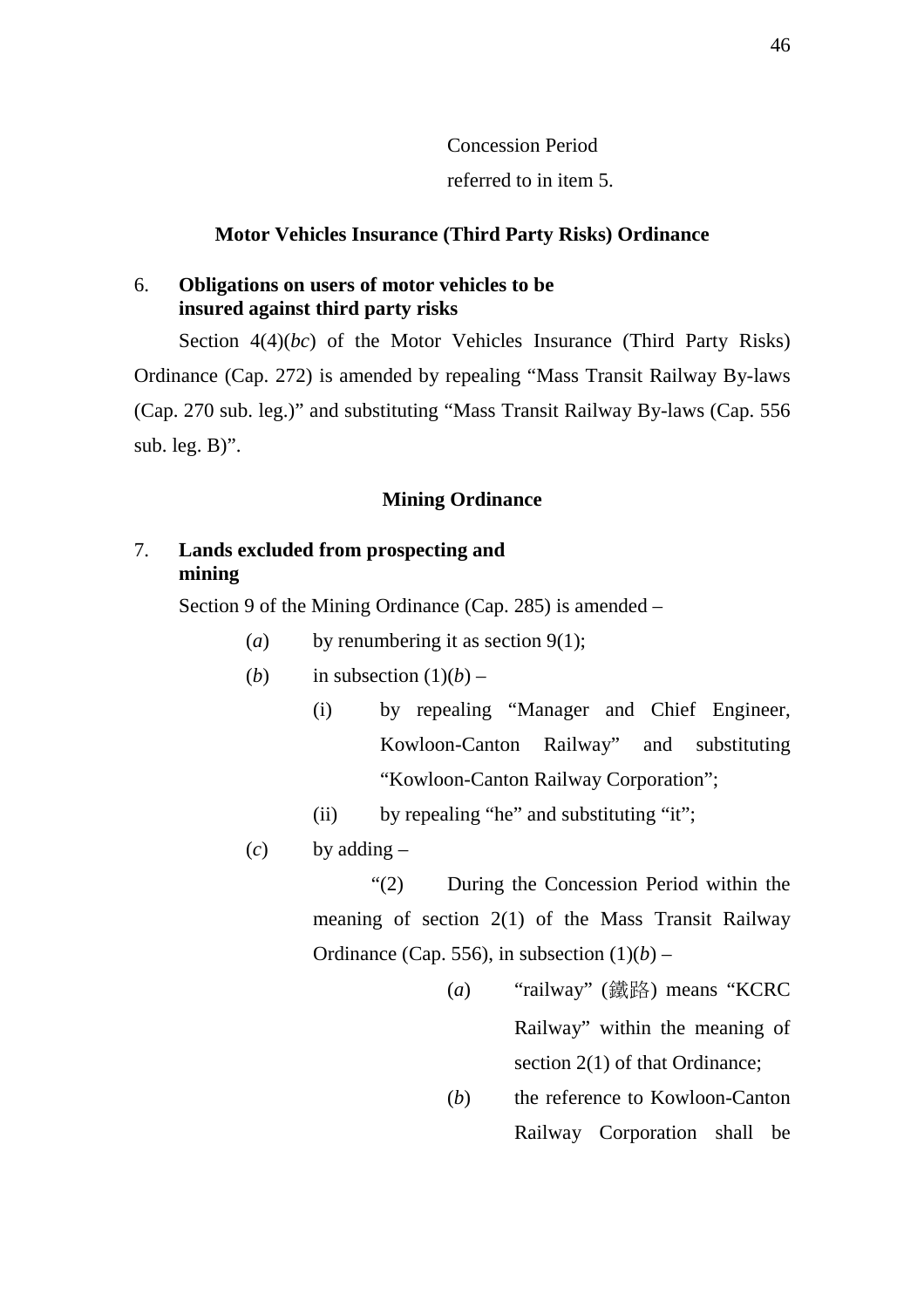#### **Motor Vehicles (First Registration Tax) Ordinance**

### 8. **Classes of motor vehicles and rate of tax**

The Schedule to the Motor Vehicles (First Registration Tax) Ordinance (Cap. 330) is amended –

> (*a*) in item 4, by repealing everything after "operating" and substituting –

> > "a public bus service –

- (*a*) under the Public Bus Services Ordinance (Cap. 230);
- (*b*) under the Kowloon-Canton Railway Corporation Ordinance (Cap. 372) within the North-west Transit Service Area within the meaning of section  $2(1)$  of that Ordinance; or
- (*c*) by the MTR Corporation Limited within the North-west Transit Service Area referred to in paragraph (*b*) during the Concession Period within the meaning of section 2(1) of the Mass Transit Railway Ordinance (Cap. 556) ................................................................ 3.7";
- (*b*) in item 5, by repealing everything after "operating" and substituting –

"a public bus service –

- (*a*) under the Public Bus Services Ordinance (Cap. 230);
- (b) under the Kowloon-Canton Railway Corporation Ordinance (Cap. 372) within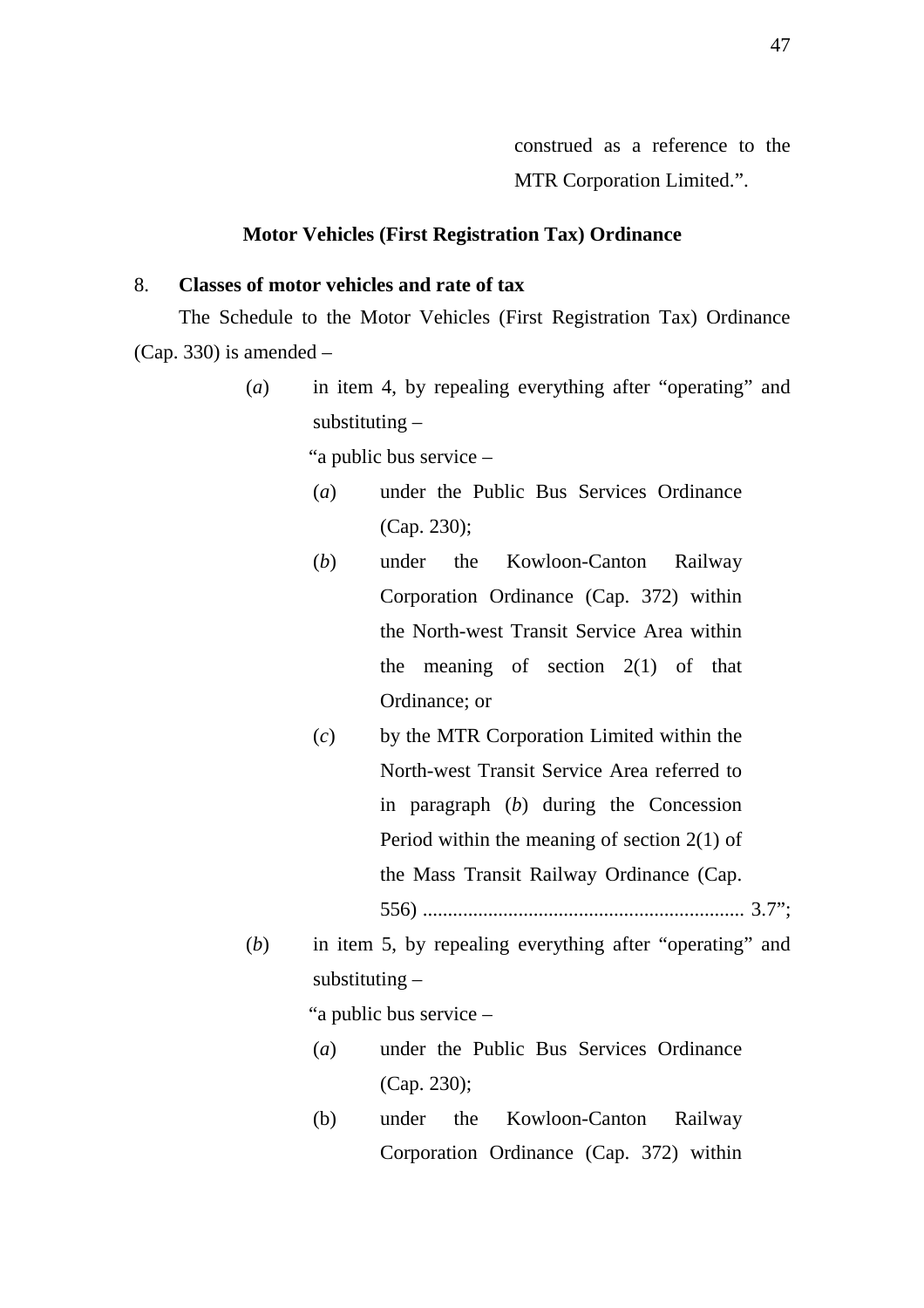the North-west Transit Service Area referred to in item 4(*b*); or

(c) by the MTR Corporation Limited within the North-west Transit Service Area referred to in item 4(*b*) during the Concession Period referred to in item 4(*c*) .................................. 3.7".

### **Smoking (Public Health) Ordinance**

## 9. **Public transport carriers where smoking is prohibited**

Schedule 1 to the Smoking (Public Health) Ordinance (Cap. 371) is amended –

- (*a*) in item 6, by adding "at any time outside the Concession Period within the meaning of section 2(1) of the Mass Transit Railway Ordinance (Cap. 556)" after "(Cap. 372)";
- (*b*) by adding  $-$ 
	- "6A. A train operated on the KCRC Railway within the meaning of section 2(1) of the Mass Transit Railway Ordinance (Cap. 556) during the Concession Period referred to in item 6.";
- (*c*) in item 7, by adding "at any time outside the Concession Period referred to in item 6" after "(Cap. 372)";
- (*d*) by adding  $-$ 
	- "7A. A light rail vehicle operated on the North-west Railway within the meaning of section 2(1) of the Mass Transit Railway Ordinance (Cap. 556) during the Concession Period referred to in item 6.".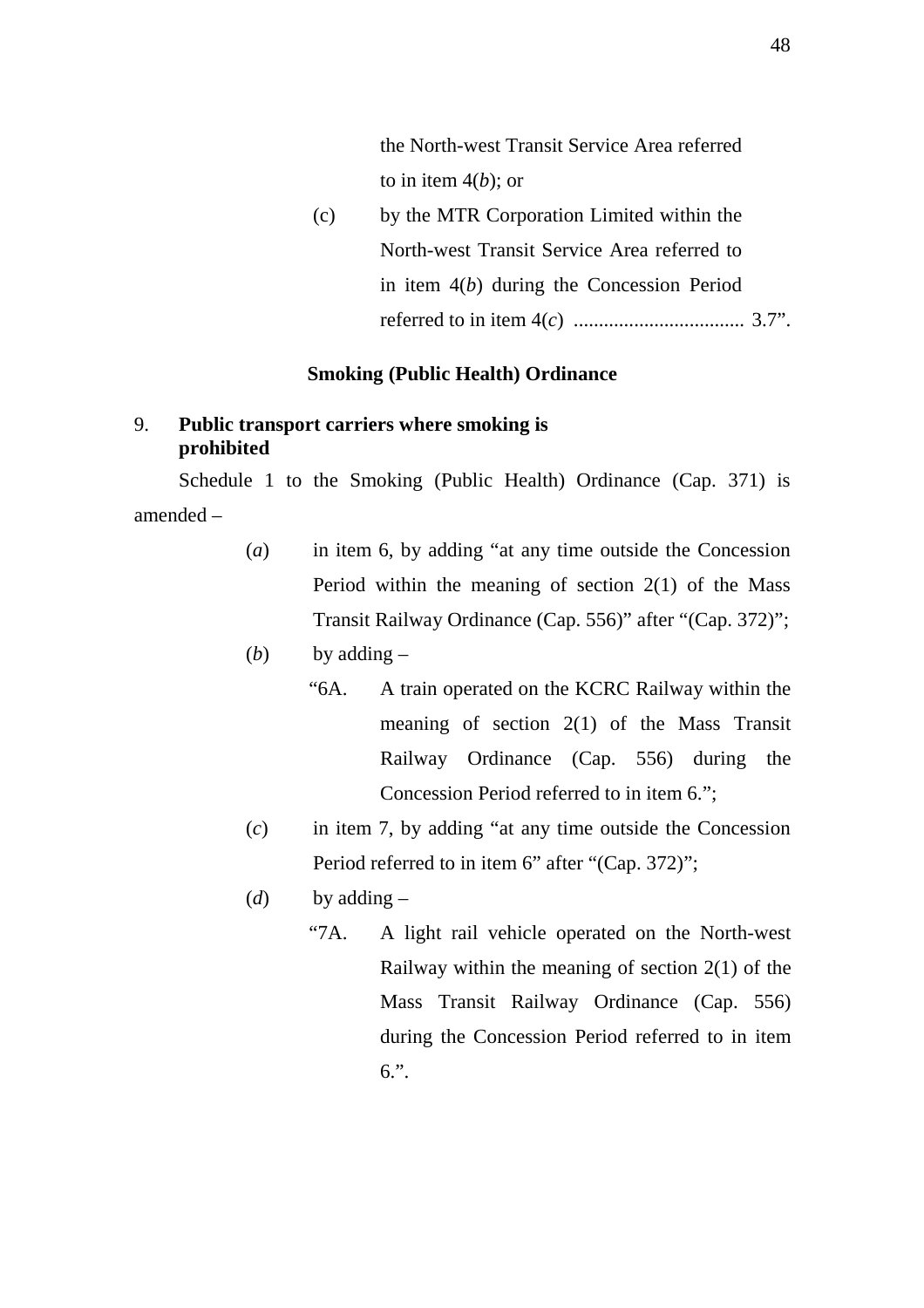## **Road Traffic (Traffic Control) Regulations**

#### 10. **Interpretation**

(1) Regulation 2 of the Road Traffic (Traffic Control) Regulations (Cap. 374 sub. leg. G) is amended –

> (*a*) in subregulation (1), by repealing the definition of "rail stop" and substituting –

> > ""rail stop"(輕鐵站) means –

- (*a*) during the Concession Period within the meaning of section 2(1) of the Mass Transit Railway Ordinance (Cap. 556), a rail stop designated by regulation made under the Mass Transit Railway Ordinance (Cap. 556); and
- (*b*) at any other time, a designated rail stop under the Kowloon-Canton Railway Corporation Regulations (Cap. 372 sub. leg.  $A$ ):":
- (*b*) in subregulation (4), in the proviso, by repealing everything after "without" and substituting – "the consent of –
	- (*a*) during the Concession Period within the meaning of section 2(1) of the Mass Transit Railway Ordinance (Cap. 556), the MTR Corporation Limited; and
	- (*b*) at any other time, the Kowloon-Canton Railway Corporation.".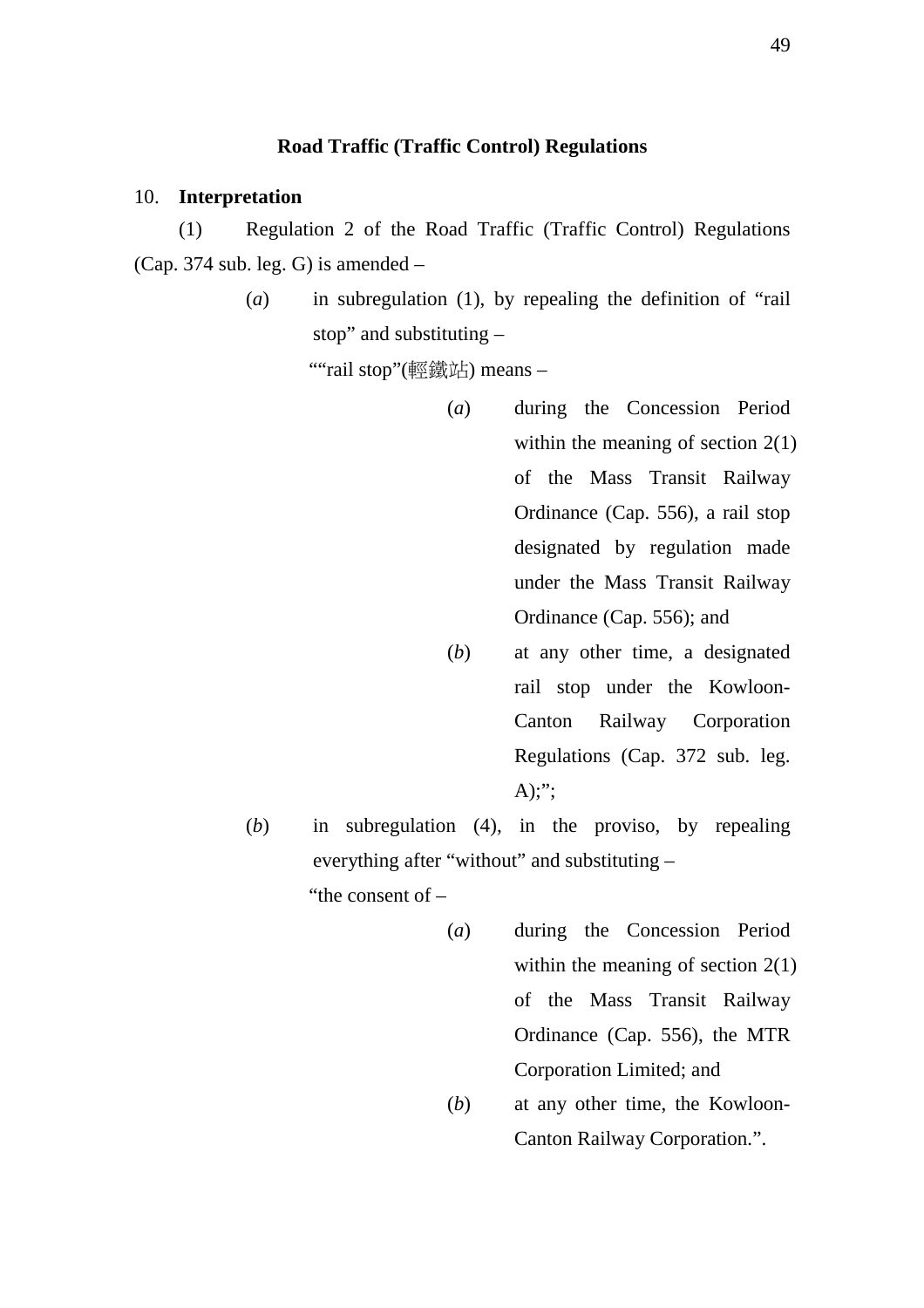(2) Schedule 1 is amended by repealing the legend below FIGURE No. 159 and substituting –

> "THIS SIGN PROHIBITS THE ENTRY OF ALL VEHICLES EXCEPT VEHICLES OF THE NORTH-WEST RAILWAY AND TRAMS AND SUCH VEHICLES AS ARE AUTHORIZED TO ENTER BY THE KOWLOON-CANTON RAILWAY CORPORATION, THE MTR CORPORATION LIMITED OR THE HONG KONG TRAMWAYS LIMITED, AS THE CASE MAY BE, AND PROHIBITS THE ENTRY OF ALL PERSONS EXCEPT THOSE PERSONS AUTHORIZED TO ENTER BY THE KOWLOON-CANTON RAILWAY CORPORATION, THE MTR CORPORATION LIMITED OR THE HONG KONG TRAMWAYS LIMITED, AS THE CASE MAY BE.".

> > SCHEDULE 2 [s. 30(5)  $\&$  (6)]

### PART 1

SUBSTITUTE "《香港鐵路條例》" FOR "《地下鐵路條 例》"

1. Paragraph 3(*f*) of the Capital Investment Fund (Cap. 2 sub. leg. B).

2. Regulation 3(2)(*e*) of the Factories and Industrial Undertakings (Electricity) Regulations (Cap. 59 sub. leg. W).

3. Section 2(5) of the Eastern Harbour Crossing Ordinance (Cap. 215).

4. Item 5 of Schedule 1 to the Smoking (Public Health) Ordinance (Cap. 371).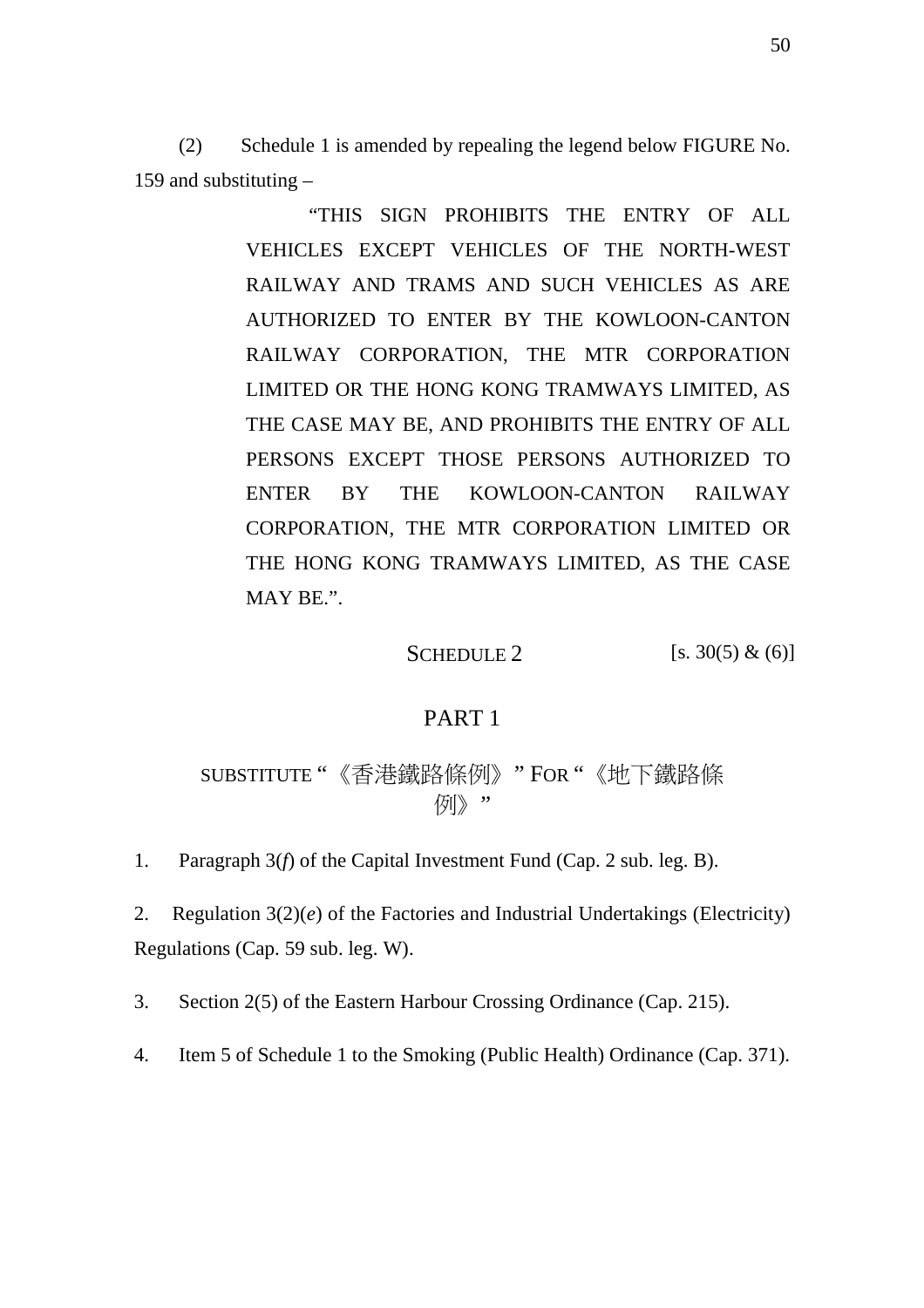## PART 2

## SUBSTITUTE "香港鐵路有限公司" FOR "地鐵有限公司"

1. Paragraph 3(*a*) of the Capital Investment Fund (Cap. 2 sub. leg. B).

2. Section 1 of the Schedule to the Inland Revenue (Qualifying Debt Instruments) Order (Cap. 112 sub. leg. M).

3. Paragraph (*a*)(iii) of the definition of "特殊用途契約" in section 3(1) of the New Territories Leases (Extension) Ordinance (Cap. 150).

4. The definition of "香港公營單位" in paragraph 1 of Schedule 3 to the Banking Ordinance (Cap. 155).

5. Item 37 of Schedule 1 to the Prevention of Bribery Ordinance (Cap. 201).

6. Section 2(5)(*a*) of the Eastern Harbour Crossing Ordinance (Cap. 215).

7. Section 4(4)(*bc*) of the Motor Vehicles Insurance (Third Party Risks) Ordinance (Cap. 272).

8. Section 37 of the Noise Control Ordinance (Cap. 400).

9. The definition of "青馬管制區" in section 2(7) of the Tai Lam Tunnel and Yuen Long Approach Road Regulation (Cap. 474 sub. leg. B).

10. The definition of "地下鐵路區" in section 2 of the Airport Authority Bylaw (Cap. 483 sub. leg. A).

11. The definition of "青馬管制區" in section 2 of the Tsing Ma Control Area Ordinance (Cap. 498).

12. Item 93 of Schedule 1A to the Legislative Council Ordinance (Cap. 542).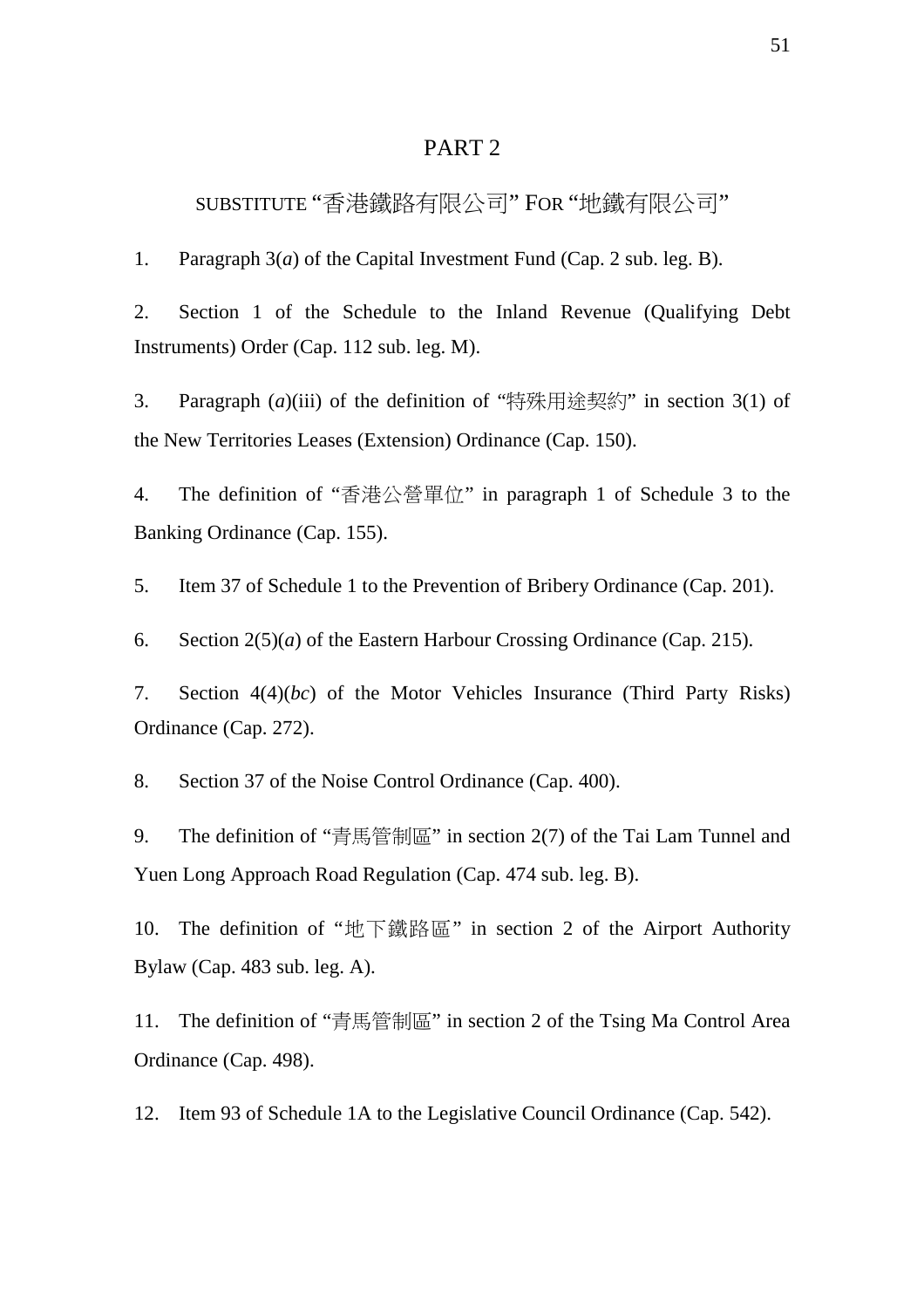13. The definition of "指明文書" in section 2 of the Securities and Futures (Short Selling and Securities Borrowing and Lending (Miscellaneous)) Rules (Cap. 571 sub. leg. R).

14. The definition of "地鐵有限公司" in section 2(1), sections 2(2) and (3), 5(4)(b)(i), 16(2)(a) and (b) and 27(8)(a) of the Tung Chung Cable Car Ordinance (Cap. 577).

15. Item 9 of Schedule 2 to the Construction Workers Registration Ordinance (Cap. 583).

16. Item 3 of Part 1 of Schedule 2 to the Construction Industry Council Ordinance (12 of 2006).

#### **Explanatory Memorandum**

The object of this Bill is to amend the Kowloon-Canton Railway Corporation Ordinance (Cap. 372) ("KCRCO") and the Mass Transit Railway Ordinance (Cap. 556) ("MTRO") to provide the necessary legislative framework for the operation by the MTR Corporation Limited ("MTRCL") of the Mass Transit Railway, the Kowloon-Canton Railway and certain other railways under one franchise, and to enable the Kowloon-Canton Railway Corporation ("KCRC") to enter into a service concession agreement ("SCA") with MTRCL under which the right of KCRC to have access to, use or possess certain property is granted to MTRCL. The Bill is not intended to deal with the regulation of any fare payable for using any railway service or bus service operated by MTRCL.

2. The Bill is divided into 4 Parts. Part 1 provides for the short title and commencement. Part 2 (clauses 3 to 21) amends MTRO. Part 3 (clauses 22 to 29) amends KCRCO and Part 4 (clause 30) provides for consequential and related amendments.

3. Clause 3 amends the long title of MTRO to reflect changes in the scope of MTRO regarding the expansion of the franchise granted to MTRCL and the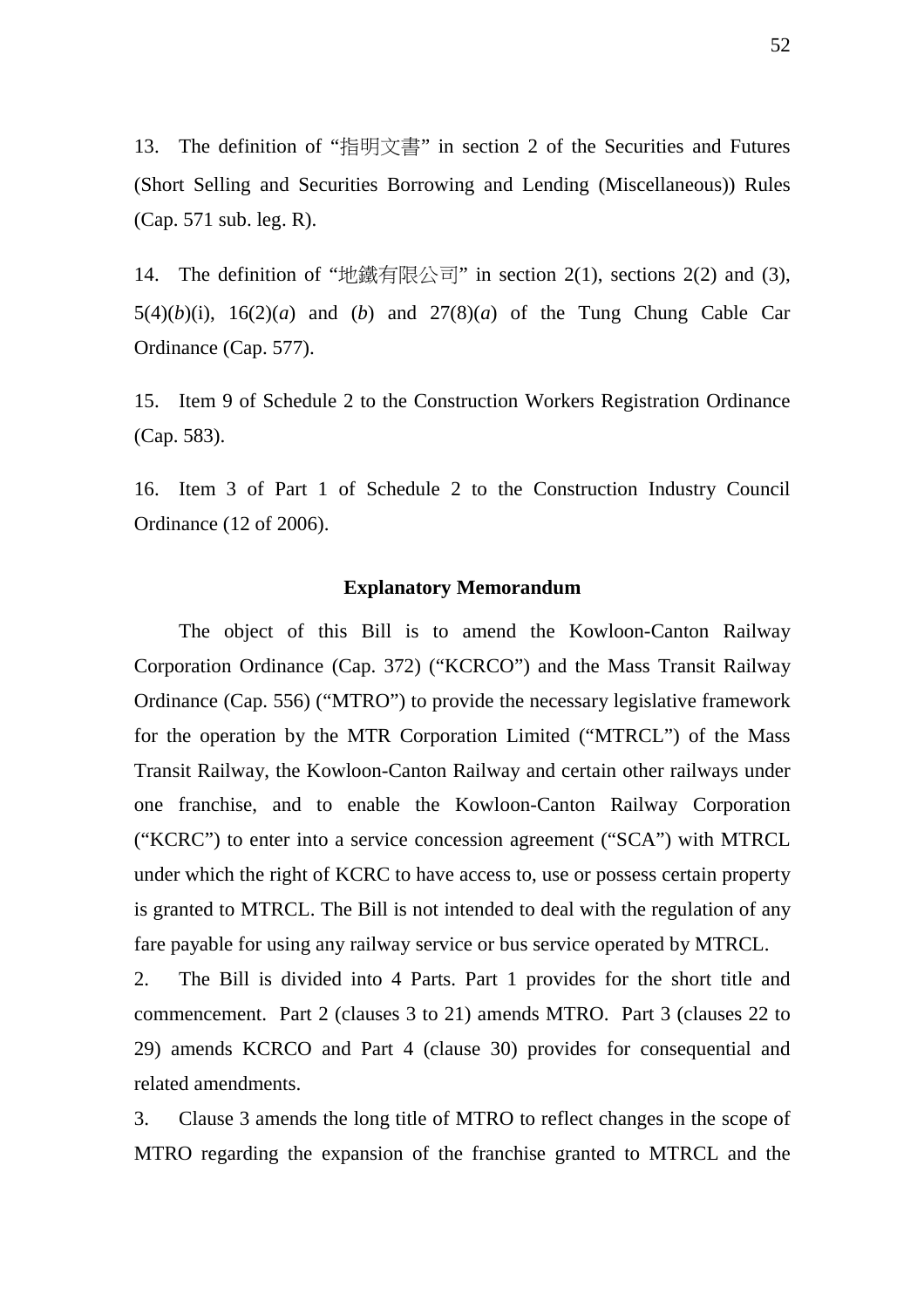regulation of the operation of certain railways in addition to the regulation of the operation of the Mass Transit Railway.

4. Clause 4 amends the Chinese short title of MTRO.

5. Clause 5 amends certain existing definitions in MTRO and adds new definitions.

6. Clause 6 amends section 4 of MTRO to provide that the franchise granted to MTRCL under MTRO ("the franchise") covers the construction and operation of railways other than the Mass Transit Railway and, subject to any extension, lasts 50 years from the commencement of this Ordinance.

7. Clause 7 amends section 5 of MTRO to provide that the operation by MTRCL of bus services in connection with the North-west Railway within the meaning of KCRCO ("TSA bus service") is a relevant consideration in any recommendation made by the Secretary for Environment, Transport and Works ("the Secretary") as to whether the franchise should be extended.

8. Clause 8 amends section 9 of MTRO to impose an obligation on MTRCL to ensure that where MTRCL operates the TSA bus service during the period defined as "Concession Period" in the MTRO, it must ensure that the TSA bus service is operated properly and efficiently.

9. Clause 9 adds a new section to impose an obligation on MTRCL to construct and maintain certain facilities for the use of occupiers of private land adjoining any railway operated by MTRCL under the SCA ("KCRC Railway").

10. Clause 10 amends section 13 of MTRO to enable the Chief Executive in Council to give directions in respect of the TSA bus service.

11. Clause 11 adds new provisions to Part IV of MTRO to provide for –

- (*a*) compensation which may be payable by the Government to MTRCL in relation to the KCRC Railway where any part of the franchise relating to the KCRC Railway is suspended;
- (*b*) requirements under which –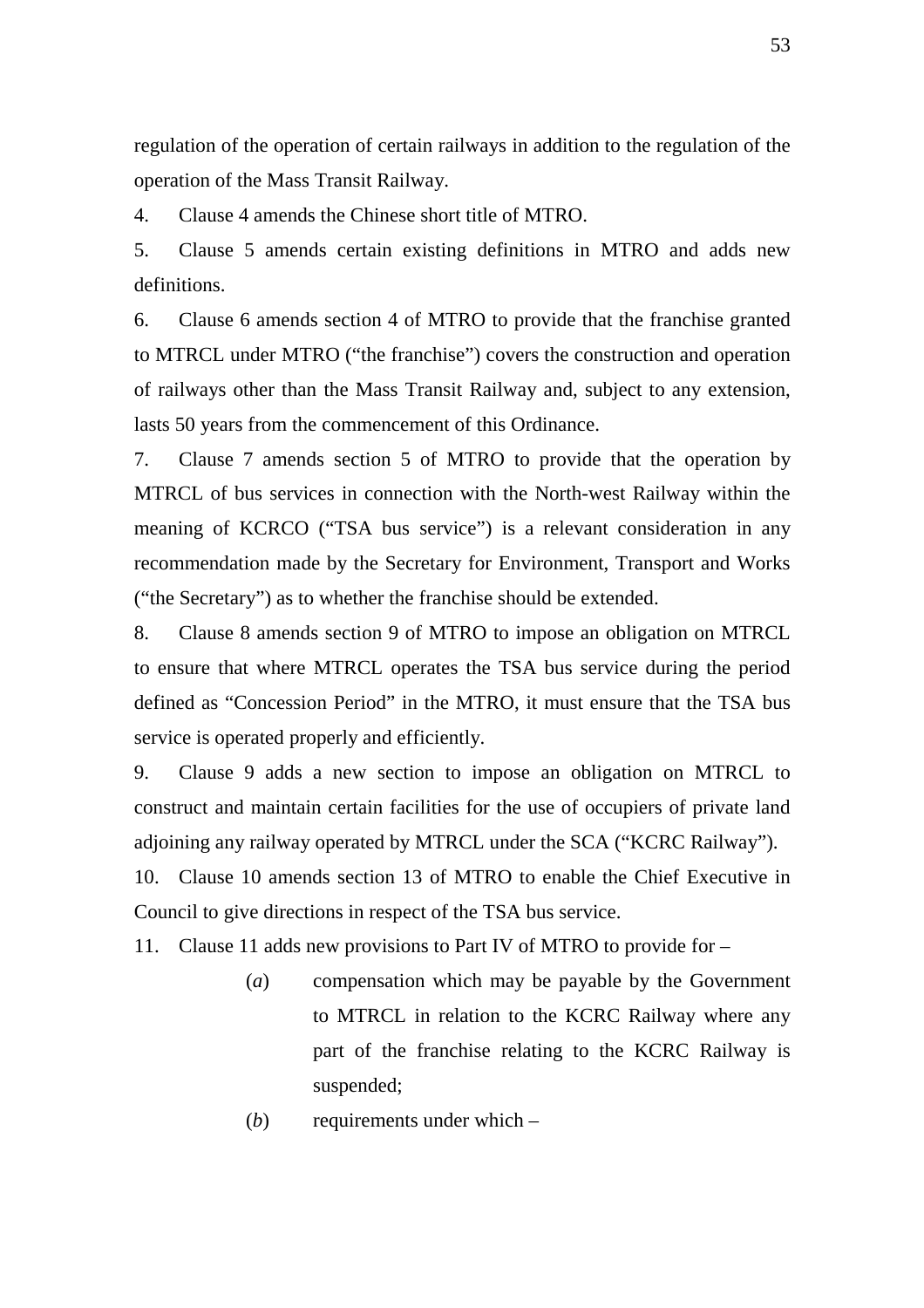- (i) when the franchise is suspended (whether in whole or in part), the Government may have access to and use certain property which remains in the possession of MTRCL;
- (ii) when any part of the franchise is suspended, MTRCL may have access to and use certain property taken possession of by the Government in connection with the suspension.

12. Clause 12 amends section 16 of MTRO to provide that certain types of breaches of the SCA may amount to a default under the franchise and a major breach of the SCA is a default under the franchise.

13. Clause 13 amends section 17 of MTRO to provide that a major breach of the SCA is not to be regarded as a default capable of being remedied for the purposes of section 17(1) of MTRO.

14. Clause 14 amends section 18 of MTRO to provide for the circumstances under which the Chief Executive in Council may revoke that part of the franchise relating to the KCRC Railways.

15. Clause 15 adds new provisions to Part IV of MTRO to provide for –

- (*a*) taking possession of property covered by the SCA ("Concession Property") by the Government when the franchise or that part of it relating to the KCRC Railways is revoked or when the franchise expires;
- (*b*) compensation which may be payable by the Government to MTRCL in relation to Concession Property where Concession Property is taken possession of in circumstances referred to in paragraph (*a*); and
- (*c*) requirements under which
	- (i) when the franchise or that part of it relating to the KCRC Railways is revoked or when it expires, the Government may have access to and use certain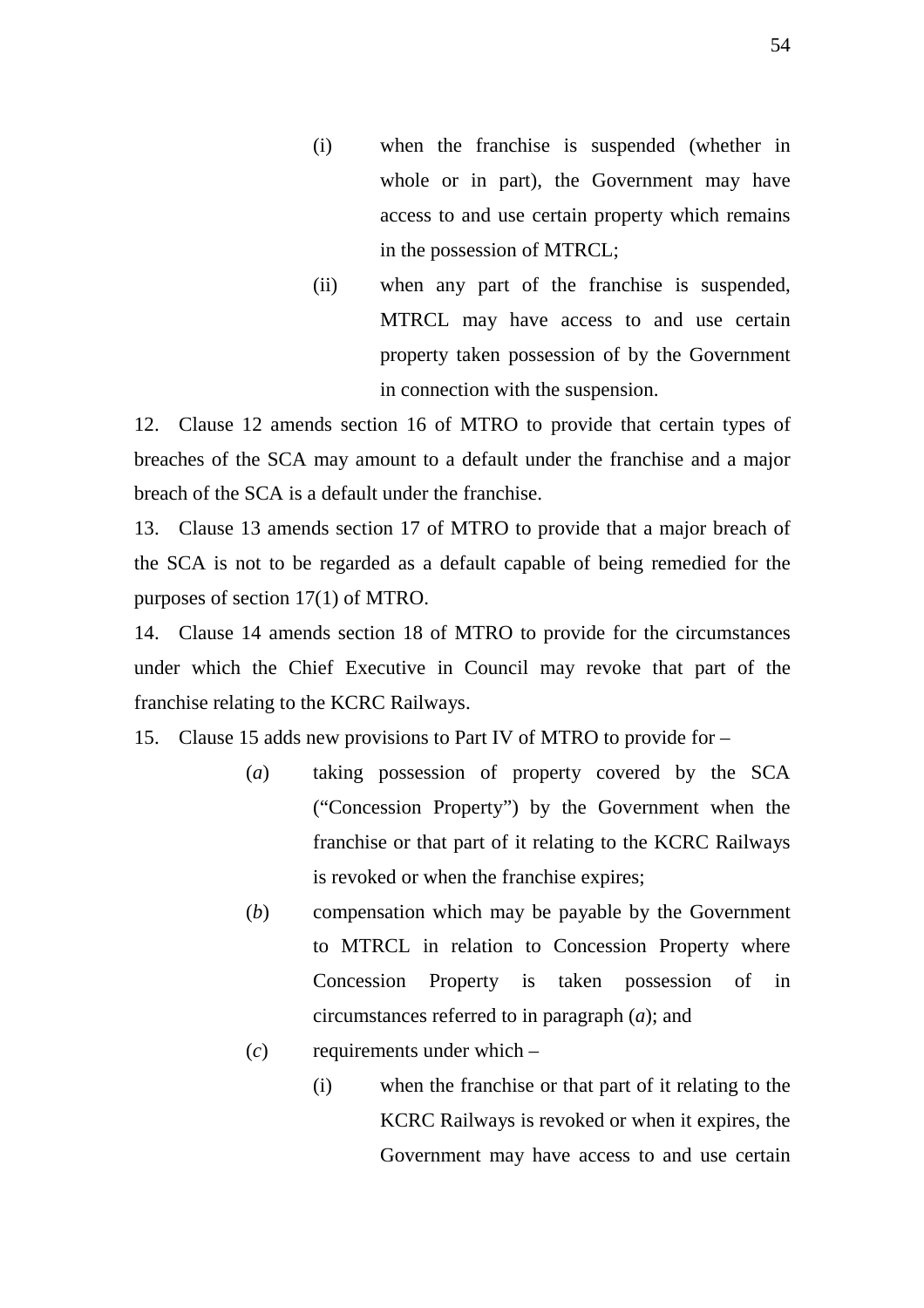property which remains in the possession of MTRCL;

(ii) when that part of the franchise relating to the KCRC Railways is revoked and that part of it relating to the Mass Transit Railway remains in force, MTRCL may have access to and use certain property taken possession of by the Government in connection with the revocation.

16. Clause 16 adds new provisions to section 33 of MTRO to enable the Secretary to make regulations in respect of the expanded scope of the franchise during the Concession Period.

17. Clause 17 adds new provisions to section 34 of MTRO to enable MTRCL to make bylaws in respect of the expanded scope of the franchise during the Concession Period.

18. Clause 18 adds new provisions to section 35 of MTRO to facilitate the adducing of evidence in any proceedings for an offence against any bylaw relating to the control of access to restricted areas in railway premises.

19. Clause 19 adds a new part to MTRO which provides for a mechanism through which certain rights and liabilities of KCRC are to be vested in MTRCL in connection with the merger of the Mass Transit Railway and the KCRC Railways, and matters related to the vesting of rights and liabilities through the mechanism, and provides for the vesting of the rights and liabilities under employment contracts entered into with KCRC and under pension schemes established for KCRC employees in MTRCL.

20. Clause 20 amends section 53 of MTRO to provide that a decision of the Secretary relating to having access to property remaining in the possession of MTRCL under section 15B or 19C of MTRO or to taking possession of Concession Property under section 19A of MTRO, in addition to certain other decisions made under other specified provisions, is not subject to appeal under section 53 of MTRO.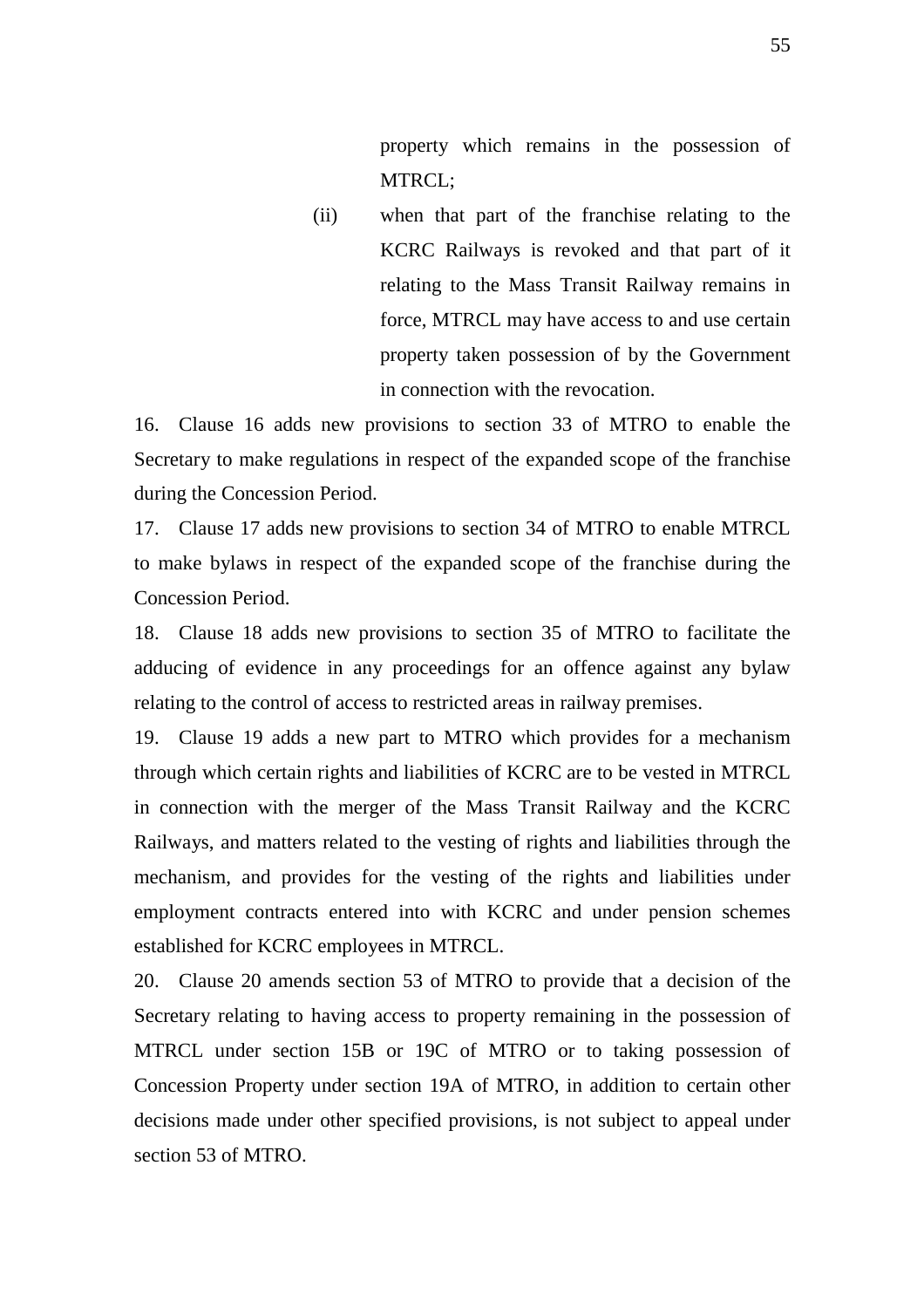21. Clause 21 adds new provisions to MTRO so that during the Concession Period, section 11 of the Tramway Ordinance (Cap. 107) applies to the Northwest Railway within the meaning of KCRCO, and that certain provisions of the Public Bus Services Ordinance (Cap. 230) apply to the TSA bus service operated by MTRCL.

22. Clause 22 amends the long title of KCRCO to reflect changes in the scope of that Ordinance in connection with the SCA.

23. Clause 23 amends certain existing definitions in KCRCO, adds certain new definitions, and amend subsection (2) of that section to provide that where the Chief Executive in Council varies the boundaries of the North-west Transit Service Area within the meaning of KCRCO during the Concession Period, he must consult both KCRC and MTRCL.

24. Clause 24 amends section 3 of KCRCO to provide that during the Concession Period, the office of the Chief Executive Officer may be left vacant and that where the office is left vacant, the managing board of KCRC shall not consist of a Chief Executive Officer.

25. Clause 25 amends section 4 of KCRCO to enable KCRC to grant the right to have access to, use or possess its railways and certain other property for the operation of those railways and the TSA bus service to MTRCL, and to dispose of certain property under or in connection with such grant. Moreover, provisions are added to stipulate that, subject to certain exceptions specified in KCRCO, KCRC shall not exercise its existing powers to operate and construct railways during the Concession Period.

26. Clause 26 adds new provisions to section 30 of KCRCO to enable the Secretary to suspend regulations made by him under KCRCO during the Concession Period.

27. Clause 27 adds new provisions to section 31 of KCRCO to enable KCRC to suspend by-laws made by it under KCRCO during the Concession Period.

28. Clause 28 adds a new Part to KCRCO to provide for the suspension of certain provisions in KCRCO during the Concession Period.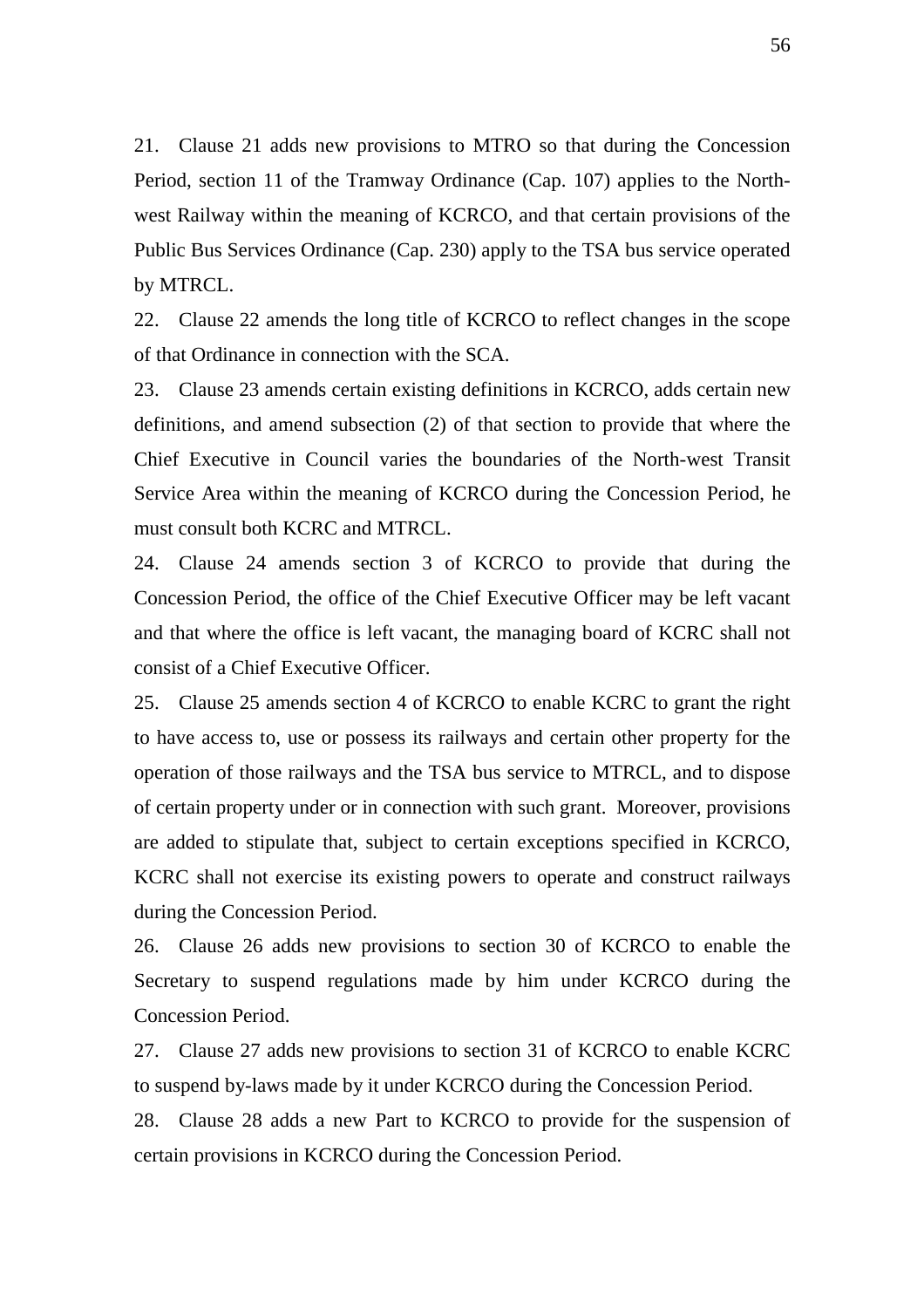29. Clause 29 amends paragraph 9 of the First Schedule of KCRCO to provide for the quorum of KCRC during the Concession Period.

30. Clause 30 provides for consequential and related amendments.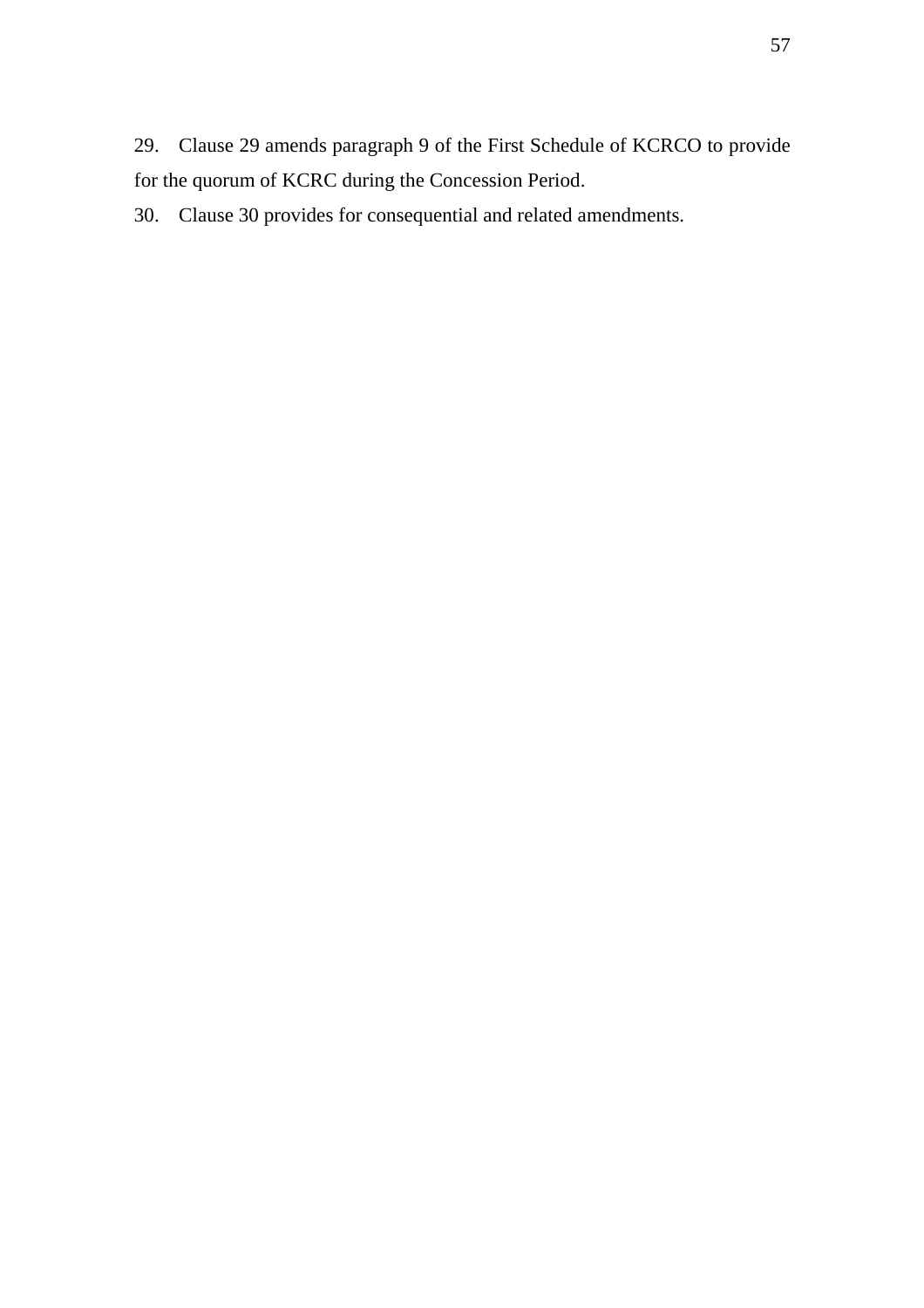#### **IMPLICATIONS OF THE PROPOSAL**

 The proposed Bill is for the implementation of the rail merger. The rail merger package includes some other elements (e.g. fare reduction package, fare adjustment mechanism, financial terms of the merger etc.) that are not included in the Bill. The implications set out below represents the assessment of merger package as a whole.

# **Financial and Civil Service Implications**

## *Financial Implications*

2. MTRCL's payments in consideration for the service concession and acquisition for certain short-lived railway assets (including the upfront payment of \$4.25 billion, fixed annual payments of \$0.75 billion and variable annual payments based on a revenue-sharing approach), and the acquisition of KCRC's property and other related commercial interests for \$7.79 billion will be received by KCRC, which will remain wholly owned by Government after the rail merger. We expect KCRC to retain the majority of such payments to meet its outstanding financial obligations and other administrative expenses after the rail merger, although there may be scope for KCRC to distribute some surplus cash to Government as dividends.

3. Government may also need to engage professional consultants directly to assist in completing the transaction. For instance, Government may require professional assistance in auditing or verifying claims for adjustments which MTRCL may file in relation to their findings in the confirmatory due diligence on KCRC. We will work out the cost for such services nearer the time in the light of actual requirements.

4. As regards the Shatin to Central Link, we will further discuss with MTRCL the funding and implementation details.

5. In respect of the development of the property sites along West Rail (WR), MergeCo would replace KCRC as the agent of Government for implementing the property development on the basis of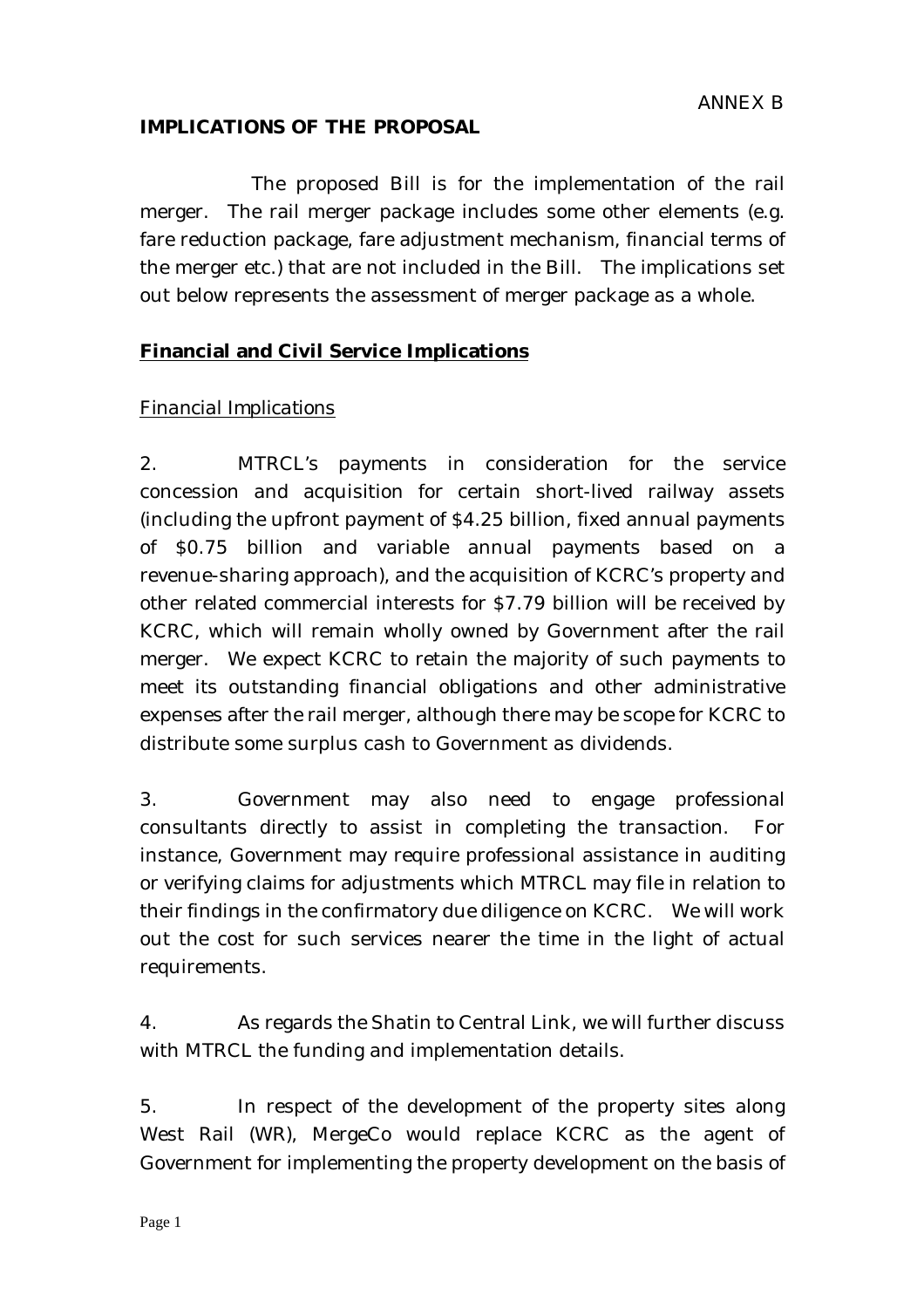an incentive scheme. The incentive payments to be made to MergeCo under this incentive scheme will likely come out of the payments from the developers participating in the property development which are ultimately receivable by Government. We will further discuss the detailed arrangements with MTRCL.

# **Civil Service Implications**

6. After the rail merger, KCRC will have no role in railway operation with a Managing Board comprising solely of Government officials. While we intend to outsource most of the routine and ad-hoc administrative functions of KCRC (such as accounting, auditing, legal advisory and company secretarial services) to outside service providers, we estimate that additional staff may be required in the Financial Services and Treasury Bureau to manage and coordinate the work of these service providers, the outstanding financial obligations of KCRC, and interface issues between MergeCo and KCRC on a day-to-day basis. We will seek the necessary approvals and funding for the establishment of these new posts following the established practice.

7. The existing dedicated team comprising four officers and two supporting staff in the Environment, Transport and Works Bureau (ETWB) will need to be retained until 30 June 2007 to coordinate and oversee the rail merger exercise with the Financial Services and Treasury Bureau. Among the four officers, one is filling a supernumerary Administrative Officer Staff Grade B post who serves as the head of the team and is supported by an officer filling a supernumerary Administrative Officer Staff Grade C post. Approval of FC for the proposed extension of the posts concerned has been obtained.

8. For those future new projects which are to be implemented by adopting the concession approach and funded by the Government, the Railway Development Office of the Highways Department would take up the project management function in addition to their existing functions. The additional resources required will be sought through the usual procedures. The cost of providing support services to KCRC after the rail merger would be funded by KCRC and hence would have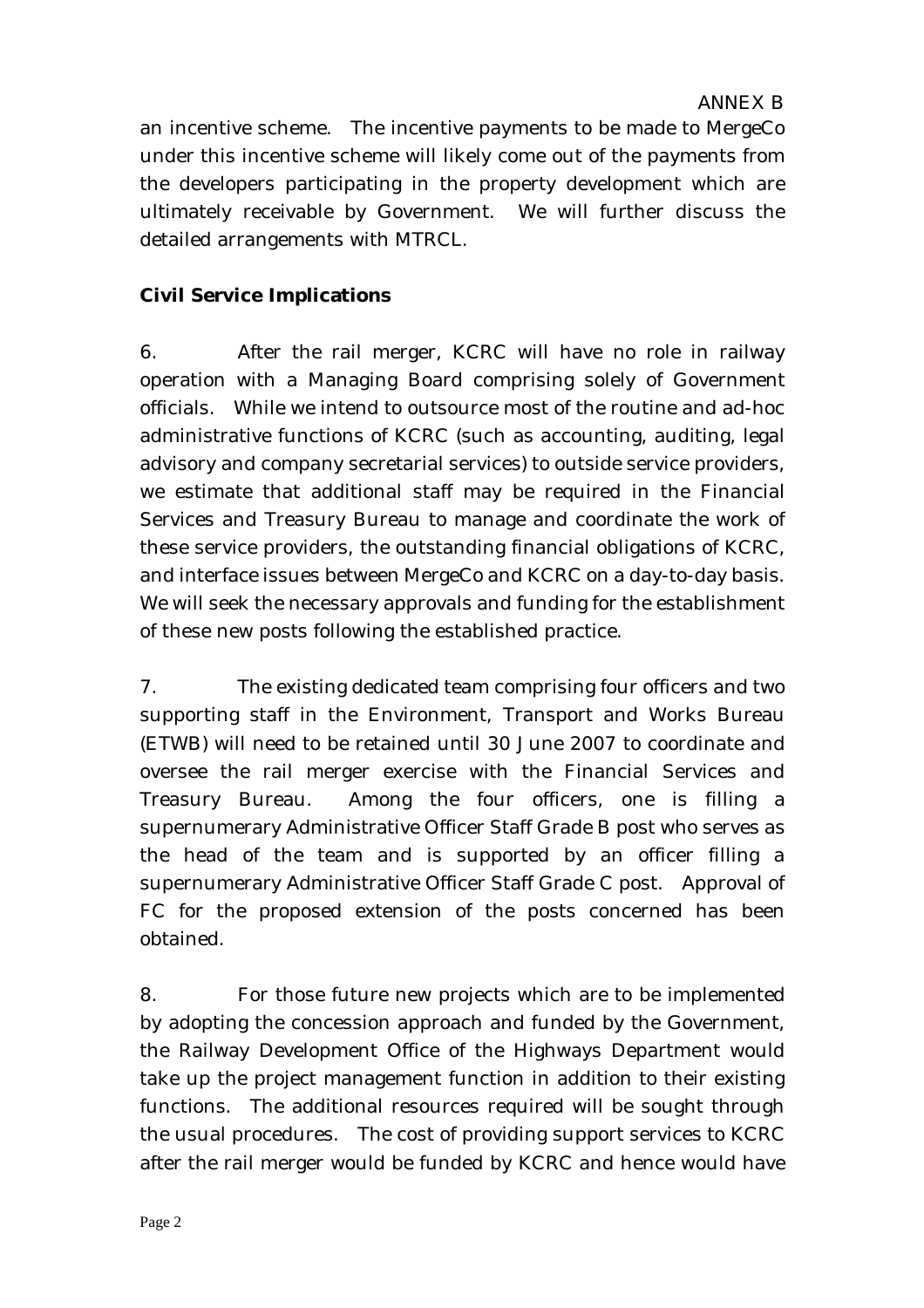no direct financial implications on the Government.

### **Economic Implications**

9. The rail merger would improve the overall efficiency of our railway system through achieving economies of scale, attaining synergy through better interface and streamlining of the operations of the two railway systems, and economising on overheads at the corporate activity and internal management levels.

10. According to the assessment of MTRCL and KCRC, the rail merger could achieve an overall staffing synergy of 650-700 Full-time Equivalents (FTEs) over a number of years. The two corporations have indicated that they would make use of all opportunities of redeployment and retraining to reduce the requirement for redundancies, and would consider a voluntary separation scheme for their staff. On the other hand, they estimated that more than 1,300 new vacancies would be created through various means including commissioning of new railways, retirement and turnover in the first three years of the rail merger. Thus it is expected that the rail merger would not have a substantial impact on existing staff and job availability.

11. MTRCL and KCRC together account for one-third of the public transport passenger flow in Hong Kong. An enhanced railway service will encourage cross-district labour movements and in turn stimulate a series of economic and employment activities. The fare reduction arising from the rail merger would further encourage employment in the territory. The adoption of an objective and transparent fare adjustment mechanism (FAM) will ensure that the rail fares are responsive to changes in the economic environment. In the longer term, an affordable high-quality railway service with a comprehensive penetration network would form a public transport backbone on the basis of which other public transport services could make mutually beneficial capacity adjustments.

12. In terms of competition based on fares, the introduction of an objective and transparent FAM after the rail merger would ensure that MergeCo could not charge unfairly high prices. The proposed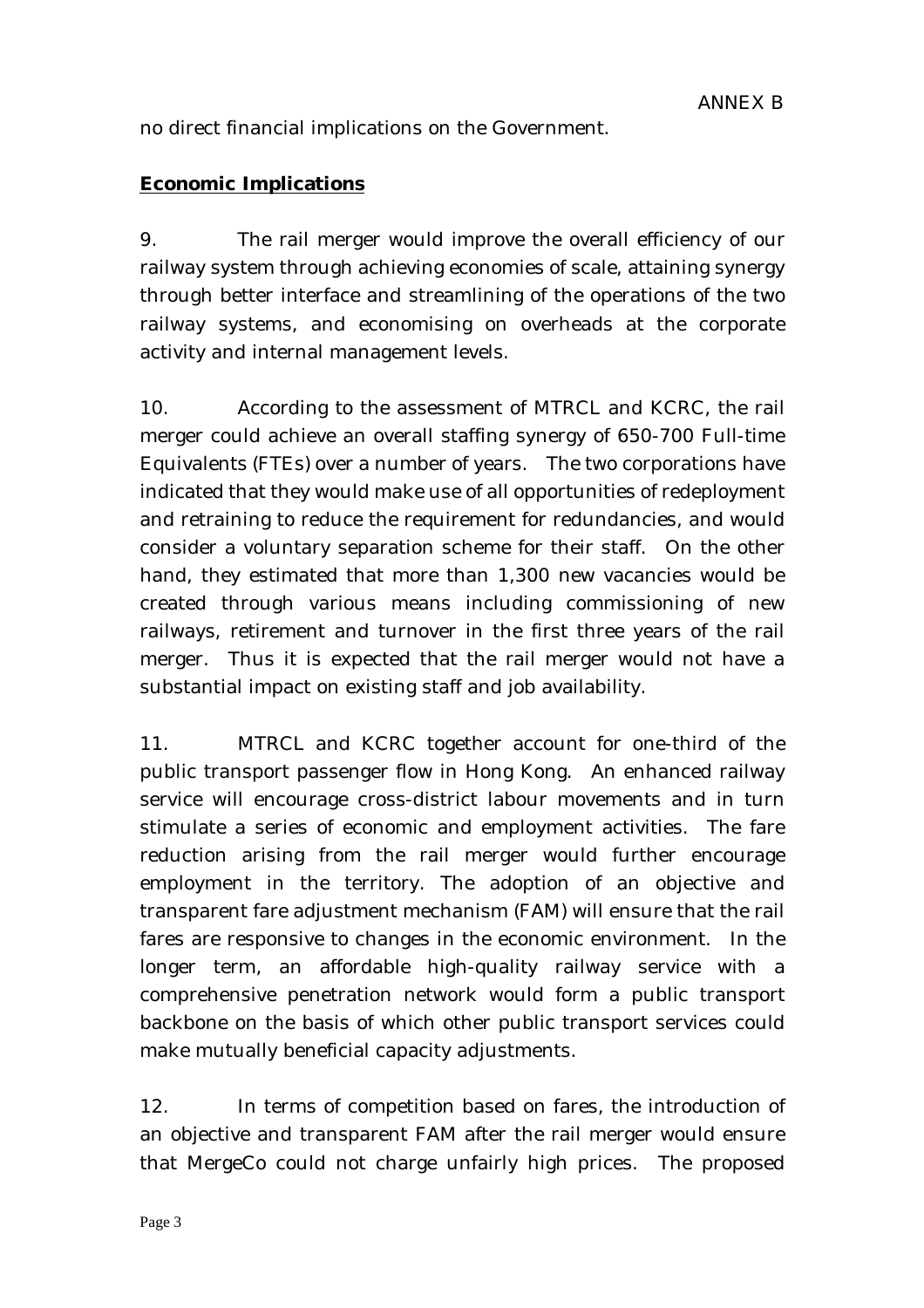FAM also provides a framework which restricts the freedom for MergeCo to price out its competitors through cut-throat price competition. Furthermore, the synergies achieved through the rail merger will be used to benefit the travelling public though fare reduction. These measures help address the concerns that MergeCo would become a monopolistic entity in the rail transport sector.

13. In fact, MergeCo would still have to face intense competition from other modes of public transport, notably from the franchised buses which have the largest market share in the public transport market in Hong Kong1. The railways face direct competition from franchised buses in many areas including the cross harbour journeys. For example, a passenger travelling between Yuen Long and Central can choose to travel by bus or by train because they run nearly parallel routes. The charge for the bus journey is \$20.7 whereas the fare for the corresponding rail journey which requires interchange between the MTR and KCR railways is \$24.4. The same applies to journeys between Ma On Shan and Central and between Kwun Tong and Tsim Sha Tsui, where there are direct competing bus routes operating along the railway line with lower fares. MergeCo will need to continue to provide quality service at competitive fare levels to maintain its attraction to commuters. Its operation would be subject to regulation under an established framework of legislation and the integrated Operating Agreement which sets out the performance requirements and other standards required of MergeCo.

14. For implementation of new railway projects after the rail merger, Government would have the discretion to adopt the concession approach or the ownership approach to implement projects which are not MTR-extensions. If Government and MergeCo cannot agree on the funding arrangement for such new projects under the ownership approach, the Government can choose to finance the construction of the project concerned and request MergeCo to take up operation through the service concession arrangement. Under such a situation, MergeCo would be obliged to operate the new railway according to a pre-agreed mechanism as set out in the MoU to determine the concession payments to be made by MergeCo for taking up operation of

 $\overline{a}$ <sup>1</sup> The market share of franchised buses and the railways is  $35.1\%$  and  $34.2\%$  respectively in 2005.